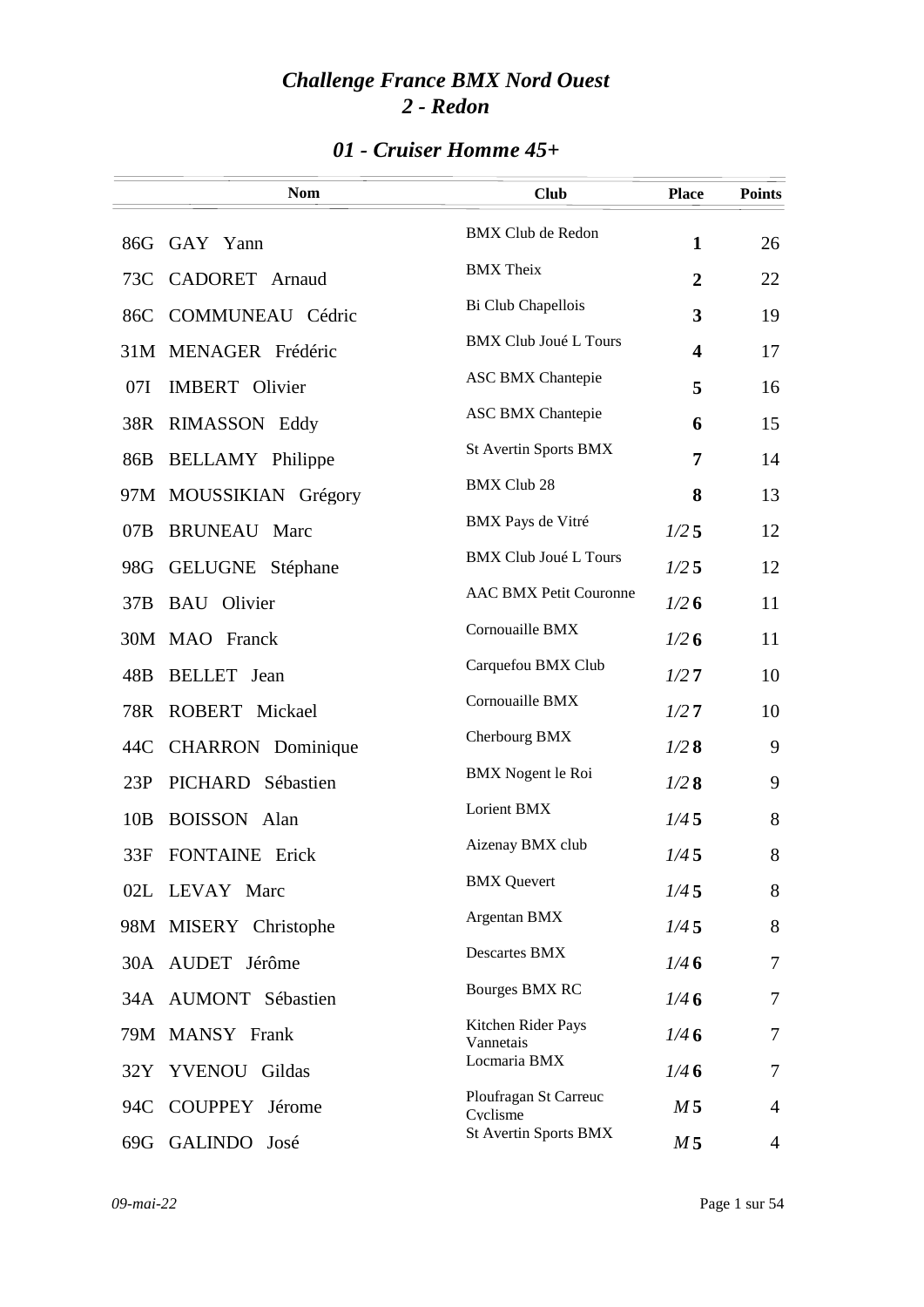|  |  | 01 - Cruiser Homme 45+ |  |
|--|--|------------------------|--|
|--|--|------------------------|--|

|     | <b>Nom</b>                     | <b>Club</b>                  | <b>Place</b>   | <b>Points</b>  |
|-----|--------------------------------|------------------------------|----------------|----------------|
|     | 27G GOUJON DE BEAUVIVIER Alban | <b>BMX</b> Nogent le Roi     | M <sub>5</sub> | $\overline{4}$ |
|     | 98M MOUCHEBOEUF Olivier        | <b>BMX</b> Nogent le Roi     | M <sub>5</sub> | $\overline{4}$ |
| 02R | <b>ROBERT</b> Vincent          | Descartes BMX                | M <sub>5</sub> | $\overline{4}$ |
| 24T | TREHEC Olivier                 | <b>BMX Club de Flers</b>     | M <sub>5</sub> | $\overline{4}$ |
| 11B | <b>BERTAUD</b> Richard         | <b>BMX</b> Savenay           | M6             | 3              |
| 16B | <b>BODENEZ</b> Anthony         | Guipavas BMX                 | M6             | 3              |
| 08C | <b>COSTEY Pascal</b>           | Caen BMX                     | M6             | 3              |
| 50R | RENAC Tony                     | <b>BMX</b> Savenay           | M6             | 3              |
|     | 80R ROUSSET Christophe         | <b>Chartres BMX</b>          | M6             | 3              |
| 29S | SUPLISSON Alain                | Free Bike Dampierrois        | M6             | 3              |
| 44B | <b>BIGEARD</b> Thierry         | <b>BCC Quiers S/Bezonde</b>  | M <sub>7</sub> | $\overline{2}$ |
| 99B | <b>BOURGOIN</b> Yannick        | <b>BCC Quiers S/Bezonde</b>  | M <sub>7</sub> | $\overline{2}$ |
| 49F | FRANCINEAU José                | <b>BMX Club Joué L Tours</b> | M <sub>7</sub> | $\overline{2}$ |
| 05G | <b>GUERNION</b> Sylvain        | Azay BMX Club                | M <sub>7</sub> | $\overline{2}$ |
| 75P | PAIN Pascal                    | <b>Section Race BMX</b>      | M <sub>7</sub> | $\overline{2}$ |
| 17R | RACE Olivier                   | Bi Club Chapellois           | M8             | $\mathbf{1}$   |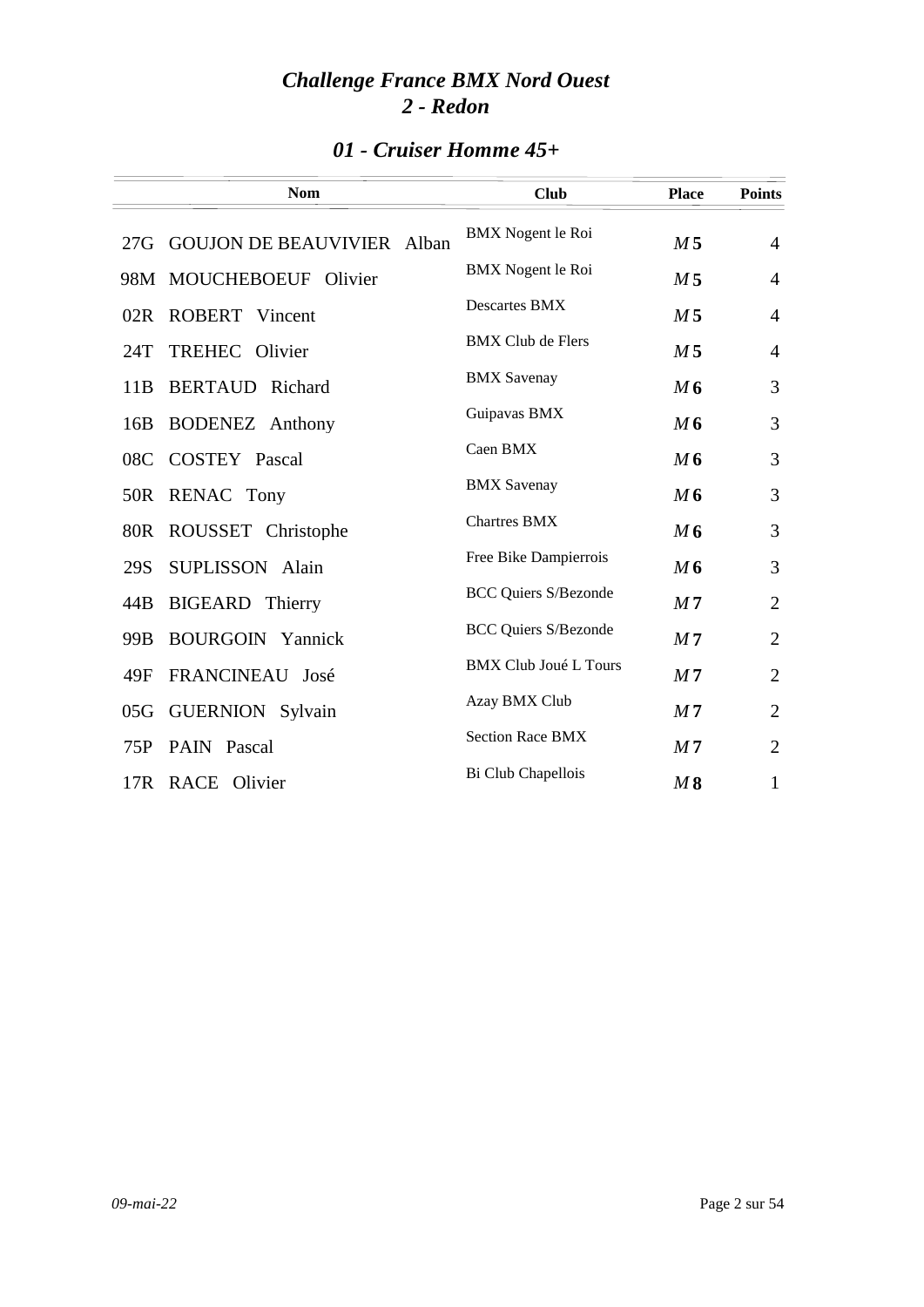### *02 - Cruiser Homme 40/44*

|                 | <b>Nom</b>              | <b>Club</b>                     | <b>Place</b>            | <b>Points</b>  |
|-----------------|-------------------------|---------------------------------|-------------------------|----------------|
| 38G             | <b>GUEHENEUC</b> Pierre | <b>ASC BMX Chantepie</b>        | $\mathbf{1}$            | 22             |
| 26B             | <b>BLAIRON</b> Cédric   | Free Bike Dampierrois           | $\overline{2}$          | 18             |
| 90G             | GROUAZEL Mickael        | Kitchen Rider Pays<br>Vannetais | 3                       | 15             |
| 53T             | THEME Marc              | Saint Brieuc BMX                | $\overline{\mathbf{4}}$ | 13             |
| 26D             | DELESCLUSE Quentin      | <b>AC</b> Montivilliers         | 5                       | 12             |
| 65C             | <b>CARPENTIER Remy</b>  | Locmaria BMX                    | 6                       | 11             |
|                 | 21M MONFORT Yann        | Verneuil BMX                    | 7                       | 10             |
| 66D             | DAUDIN Yann             | Bi Club Chapellois              | 8                       | 9              |
| 33F             | FAIVRE Guillaume        | SV Fontenaisienne               | 1/25                    | 8              |
| 85J             | JOUBERT Anthony         | Carquefou BMX Club              | 1/25                    | 8              |
| 30A             | AUBINEAU Enrique        | <b>BMX Club Champagnelais</b>   | 1/26                    | 7              |
| 59R             | <b>ROBIN</b> Gregory    | Carquefou BMX Club              | 1/26                    | 7              |
| 53B             | BARBE Frédéric          | <b>Chartres BMX</b>             | 1/27                    | 6              |
| 61 <sub>D</sub> | DUEZ Cyrille            | <b>BMX Club Joué L Tours</b>    | 1/27                    | 6              |
|                 | 22M MAFFEIS Mathieu     | <b>AST BMX Race</b>             | 1/28                    | 5              |
|                 | 01R RANCOULE Nicolas    | <b>BCC Quiers S/Bezonde</b>     | 1/28                    | 5              |
| 79B             | BEAUQUESNE Johann       | Velo Club de Conlie             | M <sub>5</sub>          | $\overline{4}$ |
|                 | 05C COLOMINA Stéphane   | Theillay BMX Club               | M <sub>5</sub>          | 4              |
|                 | 15L LECLERCQ Denis      | <b>UC Amboise Nazelles</b>      | M <sub>5</sub>          | $\overline{4}$ |
| 61P             | PICHONNIER Jérôme       | Negron<br>Azay BMX Club         | M <sub>5</sub>          | 4              |
| 09D             | DELAMARE Benoit         | CO Bolbec Nointot BMX           | M6                      | 3              |
| 70 <sub>D</sub> | DENEUVY Sébastien       | Evreux BMX                      | M6                      | 3              |
|                 | 29G GALLAYS Julien      | <b>BMX Club Joué L Tours</b>    | M6                      | 3              |
|                 | 52M MAUPU Romain        | <b>BCC Quiers S/Bezonde</b>     | M6                      | 3              |
|                 | 47M MAIGNAN Mickaël     | <b>ASC BMX Chantepie</b>        | M <sub>7</sub>          | 2              |
|                 | 18M MARTIN Stephane     | Azé Team Bike                   | M <sub>7</sub>          | 2              |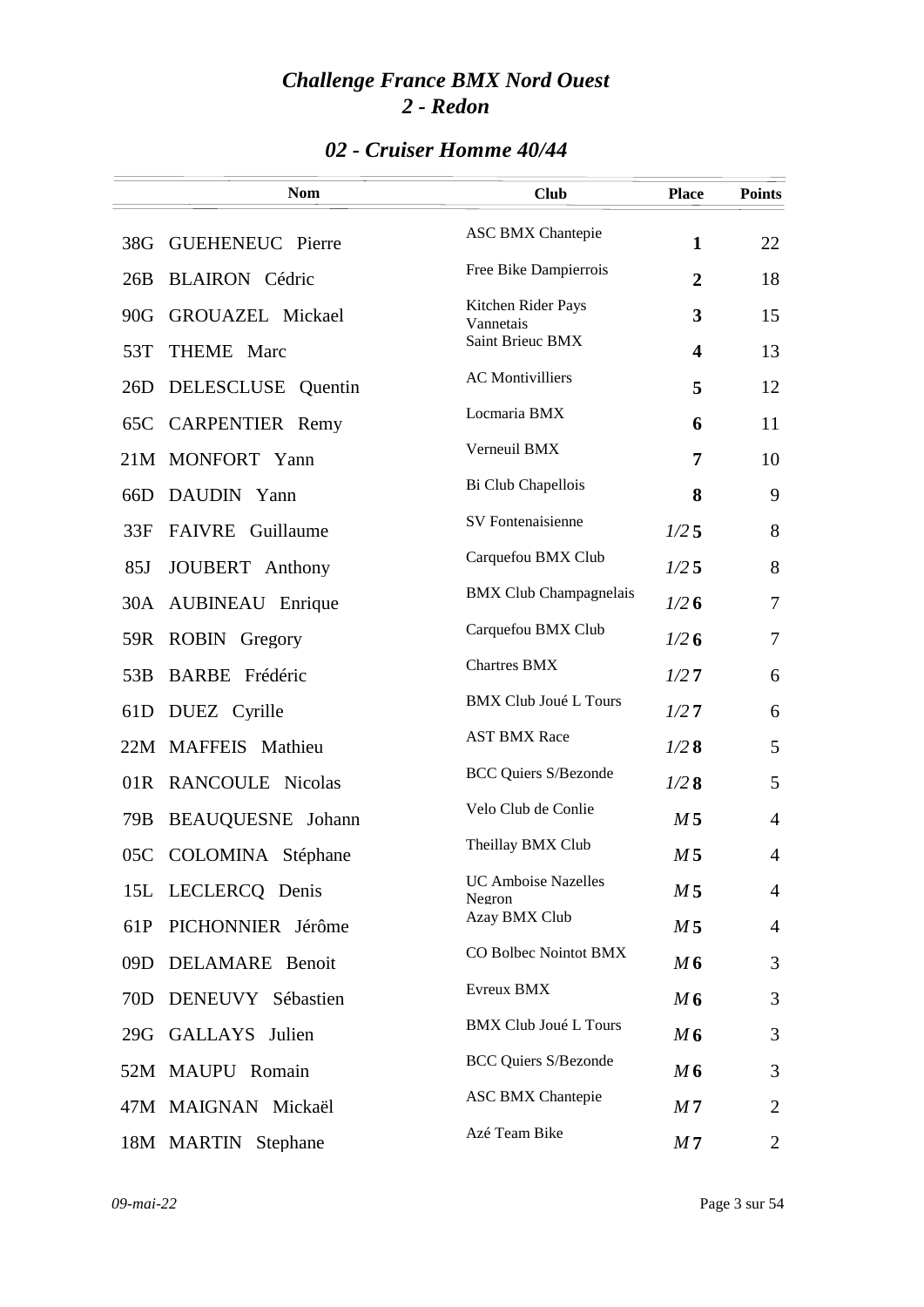### *03 - Cruiser Homme 30/39*

|                 | <b>Nom</b>                  | <b>Club</b>                         | <b>Place</b>            | <b>Points</b>  |
|-----------------|-----------------------------|-------------------------------------|-------------------------|----------------|
| 88G             | GROUAZEL Damien             | <b>BMX</b> Quevert                  | $\mathbf{1}$            | 26             |
| 08D             | DUPONT Remy                 | Kitchen Rider Pays<br>Vannetais     | $\overline{2}$          | 22             |
|                 | 73M MARIE Julien            | Evreux BMX                          | 3                       | 19             |
| 38T             | TEAOTEA Jeremy              | Locmaria BMX                        | $\overline{\mathbf{4}}$ | 17             |
| 78G             | GUENNET Kévin               | <b>BC</b> Castelroussin             | 5                       | 16             |
| 53L             | LEMETAYER Clément           | <b>BMX</b> Quevert                  | 6                       | 15             |
| 45F             | FRIEDRICH Florent           | Cherbourg BMX                       | 7                       | 14             |
|                 | 14L LUX Mickaël             | <b>St Avertin Sports BMX</b>        | 8                       | 13             |
| 08C             | CHEVALLIER Raphael          | <b>BMX</b> Savenay                  | 1/25                    | 12             |
| 01J             | JEZEQUEL Laurent            | Locmaria BMX                        | 1/25                    | 12             |
| 64B             | <b>BARNAUD</b> Florian      | Cherbourg BMX                       | 1/26                    | 11             |
|                 | 02R ROUSSEAU Stéphane       | <b>BMX</b> Quevert                  | 1/26                    | 11             |
| 15R             | <b>ROUSSEAU</b><br>Julien   | Machecoul BMX Club                  | 1/27                    | 10             |
|                 | 19H HALLOUIN Guillaume      | Verneuil BMX                        | 1/28                    | 9              |
| 0 <sub>5J</sub> | JOGUET Jérémy               | Descartes BMX                       | 1/28                    | 9              |
| 31S             | <b>SAILLET</b> Pierre Louis | Caen BMX                            | 1/28                    | 9              |
|                 | 93B BARRAULT Armand         | <b>Chartres BMX</b>                 | 1/45                    | 8              |
|                 | 15D DEROSIER Pierre         | Luisant BMX Club                    | 1/45                    | 8              |
| 10F             | FOUIN Benoit                | <b>St Avertin Sports BMX</b>        | 1/45                    | 8              |
| 44T             | TABORET Mathieu             | Locmaria BMX                        | 1/45                    | 8              |
| 32B             | <b>BASLEY</b> Marc          | Caen BMX                            | M <sub>5</sub>          | $\overline{4}$ |
| 46D             | DANIEL Romain               | <b>BCC Quiers S/Bezonde</b>         | M <sub>5</sub>          | $\overline{4}$ |
|                 | 99H HENTIC Xavier           | Cherbourg BMX                       | M <sub>5</sub>          | $\overline{4}$ |
|                 | 41M MALLET NAUDON Erwann    | <b>BMX Club Champagnelais</b>       | M <sub>5</sub>          | $\overline{4}$ |
| 45S             | SOMMIER Alexis              | <b>BMX Club La Roche sur</b><br>Yon | M <sub>5</sub>          | $\overline{4}$ |
| 48B             | BENOIT Benjamin             | <b>Chartres BMX</b>                 | M6                      | 3              |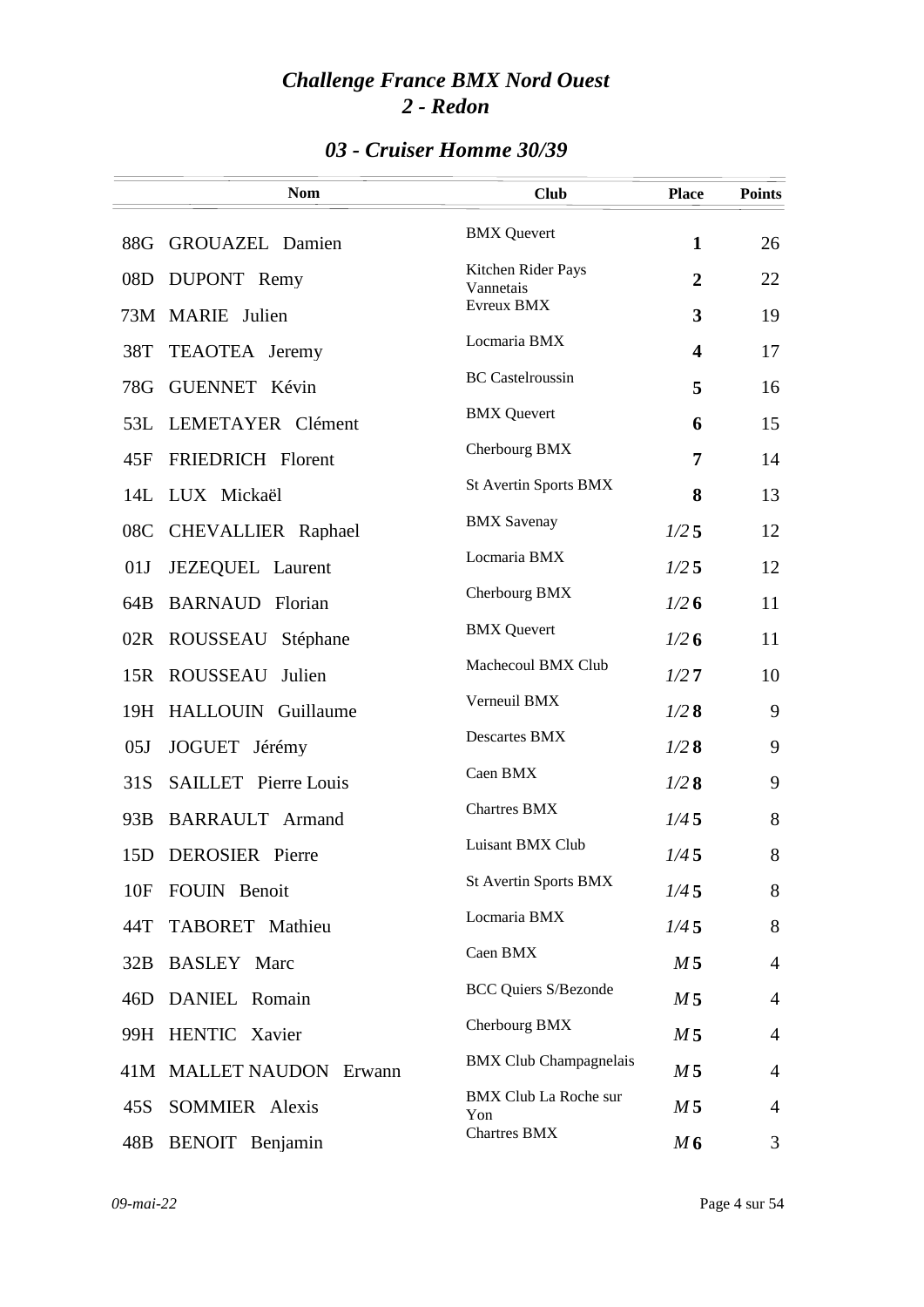| <b>Nom</b>                  | <b>Club</b>                   | <b>Place</b>   | <b>Points</b>  |
|-----------------------------|-------------------------------|----------------|----------------|
| 10B BRIZOUX Nicolas         | ASC BMX Chantepie             | M 6            | 3              |
| 62G GALLO Jérémie           | BMX Nogent le Roi             | M6             | 3              |
| 99M MERROUCHE Alan          | <b>BMX</b> Club Champagnelais | M6             | 3              |
| 09T THIBAUT Vincent         | <b>Chartres BMX</b>           | M6             | 3              |
| 50M MICHAVILA Thomas        | <b>BMX</b> Savenay            | M <sub>7</sub> | $\overline{2}$ |
| PERES Alban<br>79P          | Locmaria BMX                  | M <sub>7</sub> | $\overline{2}$ |
| 21R REMINGOL Jeremy         | BMX Tregueux C. d'Armor       | M <sub>7</sub> | $\overline{2}$ |
| <b>SABLE</b> Dimitri<br>09S | Azé Team Bike                 | M7             | $\overline{2}$ |

### *03 - Cruiser Homme 30/39*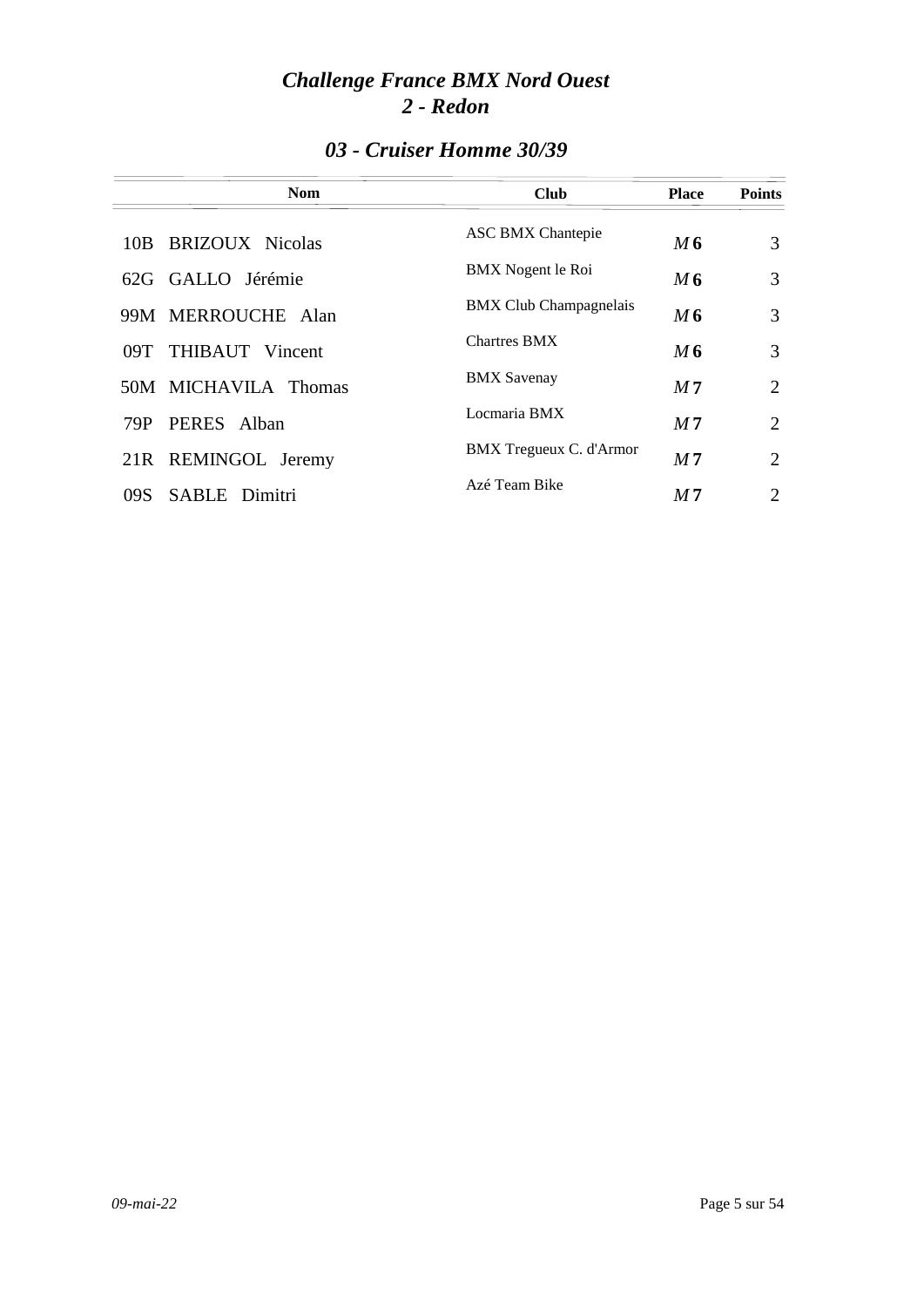|      | <b>Nom</b>             | <b>Club</b>                  | <b>Place</b>   | <b>Points</b> |
|------|------------------------|------------------------------|----------------|---------------|
|      | 04B BOISGARD Jason     | VS de Rhuys                  | 1              | 18            |
|      | 74C CASANOVA Mickaël   | CO Bolbec Nointot BMX        | 2              | 14            |
|      | 85L LANDAIS Alexandre  | Verneuil BMX                 | 3              | 11            |
|      | 78M MARCHAND Pierre    | <b>ASC BMX Chantepie</b>     | 4              | 9             |
|      | 61G GOBERT Brian       | <b>AST BMX Race</b>          | 5              | 8             |
| 39B  | <b>BERNIER</b> Nicolas | <b>UC</b> Nantes Atlantique  | 6              | 7             |
|      | 77G GAVARD Aimeric     | <b>Descartes BMX</b>         | 7              | 6             |
|      | 25L LEGOUAIS Gaëtan    | <b>BMX Club Joué L Tours</b> | 8              | 5             |
|      | 04R ROBIN Mathis       | <b>BMX</b> Quevert           | M <sub>5</sub> | 4             |
| 77S. | SORTAIS Olvier         | BMX Nogent le Roi            | M 5            | 4             |

### *04 - Cruiser Homme 25/29*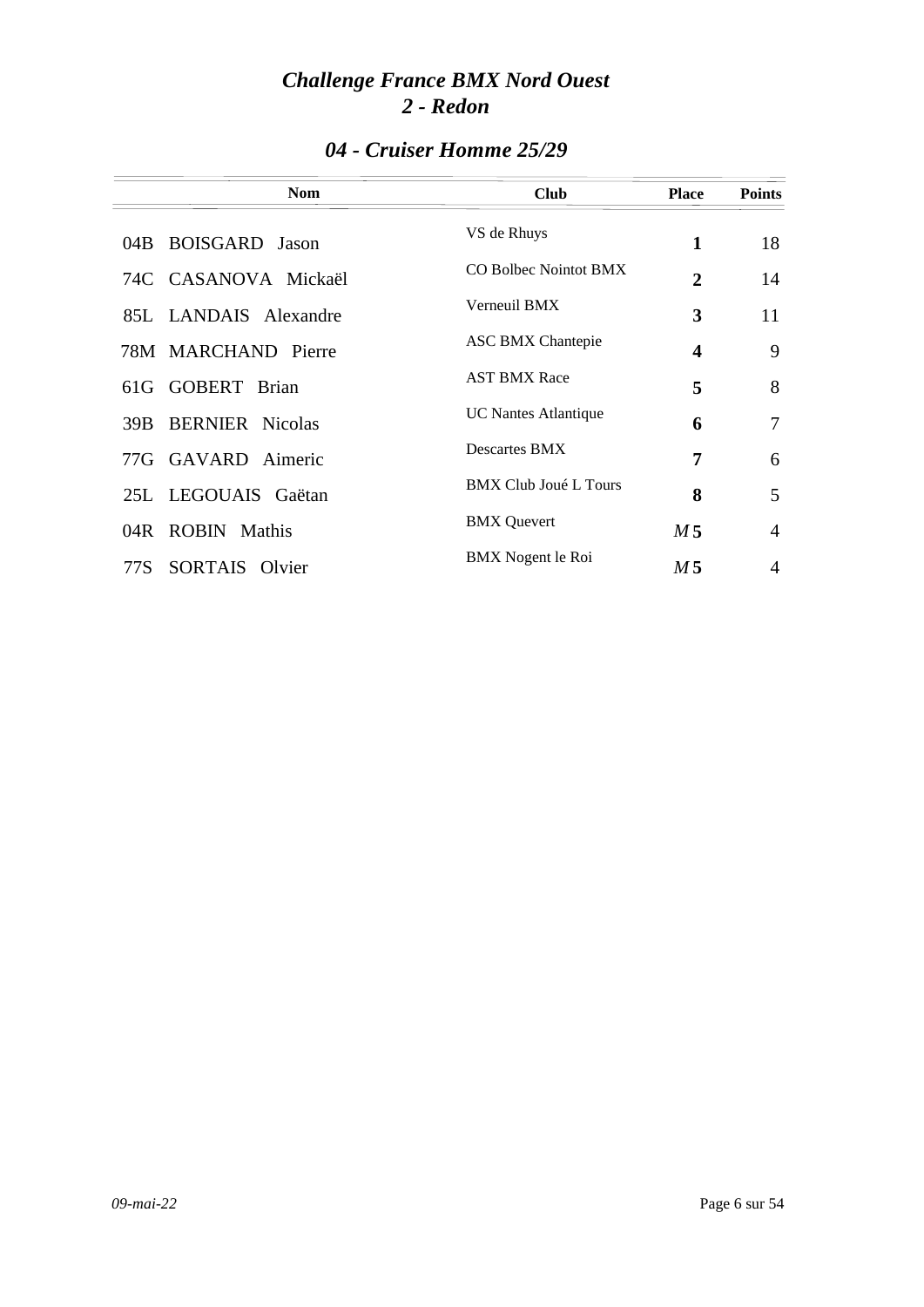| <b>Nom</b>                    | <b>Club</b>                          | <b>Place</b>            | <b>Points</b>  |
|-------------------------------|--------------------------------------|-------------------------|----------------|
| 25B BOSC Lauriane             | <b>BMX</b> Quevert                   | 1                       | 18             |
| 83M MERROUCHE Elodie          | <b>BMX</b> Club Champagnelais        | $\overline{2}$          | 14             |
| 30D DELESCLUSE Astrid         | <b>Evreux BMX</b>                    | 3                       | 11             |
| 11C COURMARCEL Vanessa        | Argentan BMX                         | $\overline{\mathbf{4}}$ | 9              |
| 98C COUVREUX Gwenaelle        | <b>BMX</b> Quevert                   | 5                       | 8              |
| <b>FORESTIER</b> Marie<br>42F | <b>St Avertin Sports BMX</b>         | 6                       | $\overline{7}$ |
| PORRET Barbara<br>52P         | Bi Club Chapellois                   | 7                       | 6              |
| 53L LOPPIN Natacha            | <b>UC</b> Amboise Nazelles<br>Negron | 8                       | 5              |
| FRANCINEAU<br>41F<br>Sophie   | <b>BMX Club Joué L Tours</b>         | M <sub>5</sub>          | $\overline{4}$ |
| 15L LUX Laetitia              | St Avertin Sports BMX                | M <sub>5</sub>          | $\overline{4}$ |
| 95L LOUVET Lucie              | <b>BMX Club de Flers</b>             | M6                      | 3              |
| 17R ROUSSET Christelle        | <b>Chartres BMX</b>                  | M6                      | 3              |

### *05 - Cruiser Femme 30+*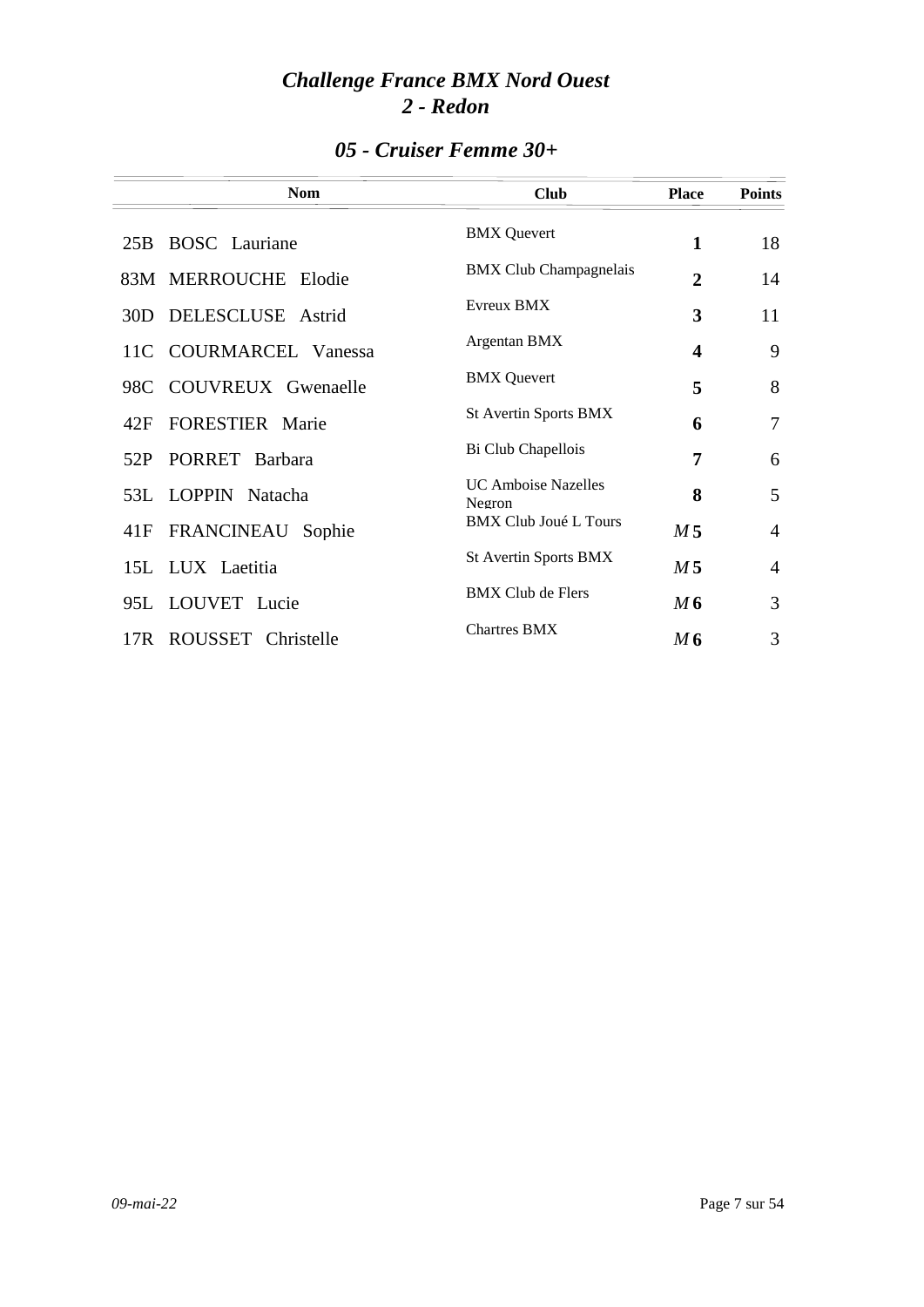|  |  | 06 - Cruiser Homme 17/24 |  |
|--|--|--------------------------|--|
|--|--|--------------------------|--|

|                 | <b>Nom</b>                    | <b>Club</b>                         | <b>Place</b>     | <b>Points</b> |
|-----------------|-------------------------------|-------------------------------------|------------------|---------------|
| 30G             | GUIGO Merlin                  | Hennebont BMX                       | $\mathbf{1}$     | 26            |
| 14D             | DESPRES Telo                  | Saint Brieuc BMX                    | $\boldsymbol{2}$ | 22            |
| 33S             | SENECAL Hugo                  | Evreux BMX                          | 3                | 19            |
| 40B             | <b>BOISSON</b><br>Aurelien    | Lorient BMX                         | 4                | 17            |
| 92F             | FONSECA Alexandre             | Azay BMX Club                       | 5                | 16            |
| 52L             | LHUILIER Axel                 | <b>BC</b> Castelroussin             | 6                | 15            |
| 31B             | <b>BERNARD</b> Killian        | <b>BMX Club La Roche sur</b><br>Yon | 7                | 14            |
|                 | 48M MENIER Antoine            | <b>BMX</b> Quevert                  | 8                | 13            |
| 31 <sub>G</sub> | GUE Valentin                  | Bi Club Chapellois                  | 1/25             | 12            |
| 55L             | LE POGAM Ewen                 | Lorient BMX                         | 1/25             | 12            |
| 59G             | <b>GUEROUT</b> Arthur         | <b>BC</b> Castelroussin             | 1/26             | 11            |
| 43L             | LEPINE Simon                  | <b>NOS BMX Club Nozay</b>           | 1/26             | 11            |
| 96B             | BONOMI Benjamin               | Caen BMX                            | 1/27             | 10            |
| 75T             | THOMAS Celian                 | <b>BMX</b> Tregueux C. d'Armor      | 1/27             | 10            |
| 11B             | <b>BRUNEAU</b> Lilian         | <b>Olivet Bicross</b>               | 1/28             | 9             |
| 65G             | GAUDET Enzo                   | <b>BMX Club de Vallet</b>           | 1/28             | 9             |
| 33B             | <b>BAUCHARD</b> Julian        | Bi Club Chapellois                  | 1/45             | 8             |
| 83B             | <b>BERNARD</b> Timeo          | <b>BMX Club La Roche sur</b><br>Yon | 1/45             | 8             |
| <b>80F</b>      | FUSIL Tonin                   | <b>Bicross Riannais Berry</b>       | 1/45             | 8             |
| 76Y             | YVENOU Nicolas                | Locmaria BMX                        | 1/45             | 8             |
| 53C             | CADORET Nathan                | <b>BMX</b> Theix                    | 1/46             | 7             |
| 71C             | CAVE Charles                  | Evreux BMX                          | 1/46             | 7             |
|                 | 15M MORNET Kenny              | Aizenay BMX club                    | 1/46             | 7             |
| 87B             | <b>BISSONNIER KROUR Kevin</b> | Bi Club Chapellois                  | 1/47             | 6             |
| 06C             | CHOFFAT Enzo                  | <b>US Change Bicross</b>            | 1/47             | 6             |
| 97 <sub>D</sub> | DUMONT Killian                | Carquefou BMX Club                  | 1/47             | 6             |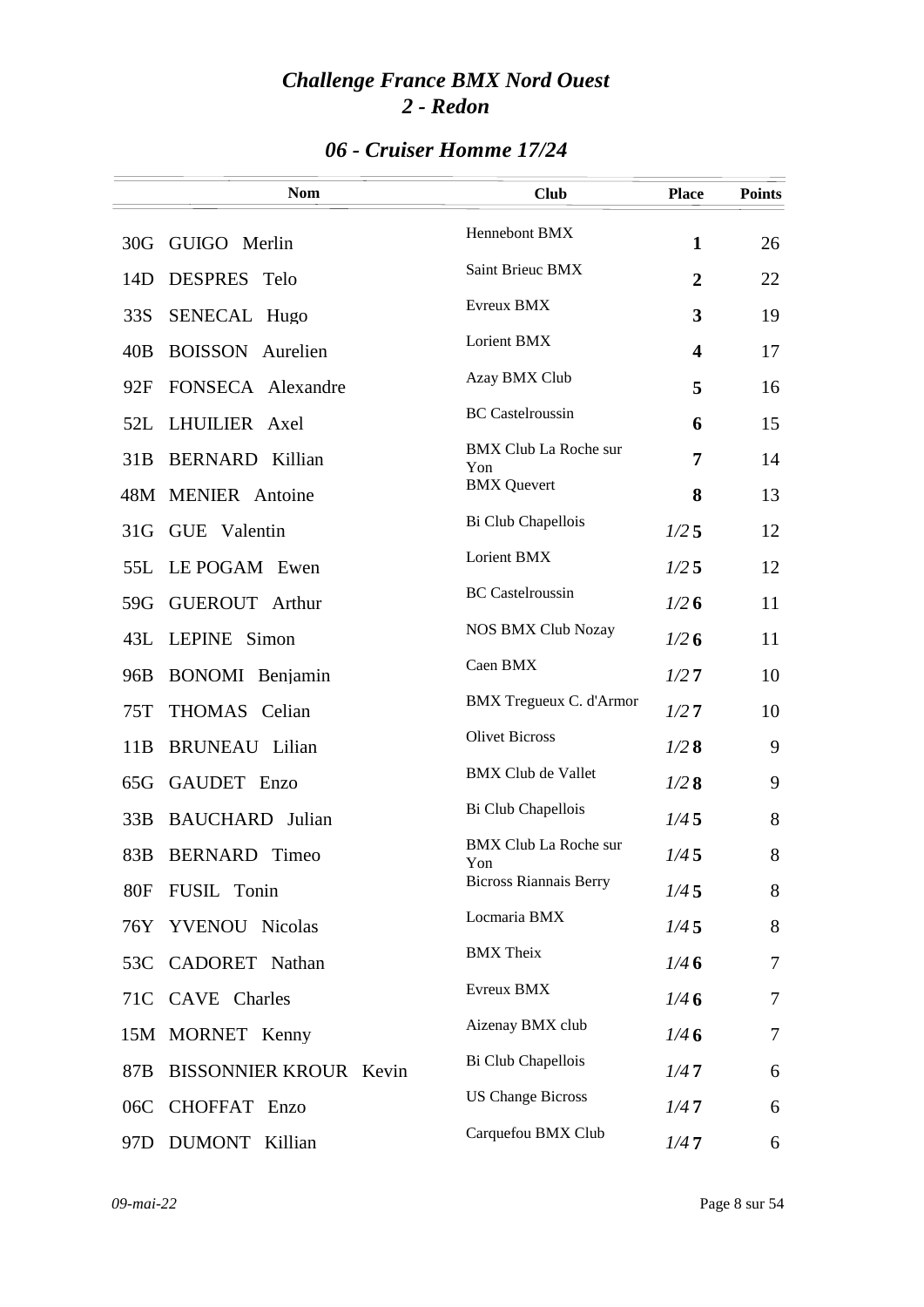|  |  | 06 - Cruiser Homme 17/24 |  |
|--|--|--------------------------|--|
|--|--|--------------------------|--|

|                 | <b>Nom</b>                    | <b>Club</b>                          | <b>Place</b>   | <b>Points</b>  |
|-----------------|-------------------------------|--------------------------------------|----------------|----------------|
| 67F             | FAUCOULANCHE<br><b>Thomas</b> | Carquefou BMX Club                   | 1/47           | 6              |
|                 | 18M MAO Lucas                 | Cornouaille BMX                      | 1/47           | 6              |
| 76A             | AURY Nolhan                   | Azay BMX Club                        | M <sub>5</sub> | 4              |
| 06B             | <b>BRUNEAU</b> Lowen          | BMX Pays de Vitré                    | M <sub>5</sub> | $\overline{4}$ |
| 74G             | <b>GAILLOT</b> Titouan        | <b>Olivet Bicross</b>                | M <sub>5</sub> | $\overline{4}$ |
| 96G             | <b>GUERIN</b> Maxime          | Pégase BMX                           | M <sub>5</sub> | $\overline{4}$ |
|                 | 75M MERLE Mathéo              | <b>Descartes BMX</b>                 | M <sub>5</sub> | $\overline{4}$ |
|                 | 77N NOEL Kyllian              | Verneuil BMX                         | M <sub>5</sub> | $\overline{4}$ |
|                 | 11V VANNEREAU Julien          | <b>Bicross Riannais Berry</b>        | M <sub>5</sub> | $\overline{4}$ |
| 45D             | DAGUET Enzo                   | <b>Chartres BMX</b>                  | M6             | 3              |
| 29L             | LARAVINE Loïc                 | <b>BMX Club Joué L Tours</b>         | M6             | 3              |
| 77L             | LEGER Corentin                | CO Bolbec Nointot BMX                | M <sub>6</sub> | 3              |
| 50 <sub>O</sub> | OSSANT John                   | Cholet BMX                           | M6             | 3              |
| 39P             | PAIN Jules                    | <b>Section Race BMX</b>              | M6             | 3              |
| 33R             | ROLLAND Pascal                | <b>BMX</b> Nogent le Roi             | M6             | 3              |
|                 | 48V VERGER Jason              | Machecoul BMX Club                   | M6             | 3              |
| 48A             | <b>AVRIL Noa</b>              | Team Acigné BMX                      | M <sub>7</sub> | $\overline{2}$ |
| 44B             | <b>BEDA</b> Garisse           | Bi Club Chapellois                   | M <sub>7</sub> | $\overline{2}$ |
| 65B             | <b>BOUCHER</b> Benjamin       | <b>UC Amboise Nazelles</b><br>Negron | M 7            | $\overline{2}$ |
|                 | 44L LAPLANCHE Martin          | <b>ASC BMX Chantepie</b>             | M <sub>7</sub> | $\overline{2}$ |
|                 | 39M MARIGNAN Evan             | Team Acigné BMX                      | M <sub>7</sub> | 2              |
| 30P             | PETITPAS Melvyn               | Free Bike Dampierrois                | M <sub>7</sub> | $\overline{2}$ |
| 75T             | TERRASSON Maxime              | Bi Club Chapellois                   | M <sub>7</sub> | $\overline{2}$ |
| 55C             | CASANOVA Jérémy               | CO Bolbec Nointot BMX                | M8             | $\mathbf{1}$   |
| 78J             | JEGU Loic                     | <b>BMX</b> Tregueux C. d'Armor       | M8             | $\mathbf{1}$   |
| 07T             | TREBOSSEN Kylian              | <b>BMX</b> Theix                     | M8             | $\mathbf{1}$   |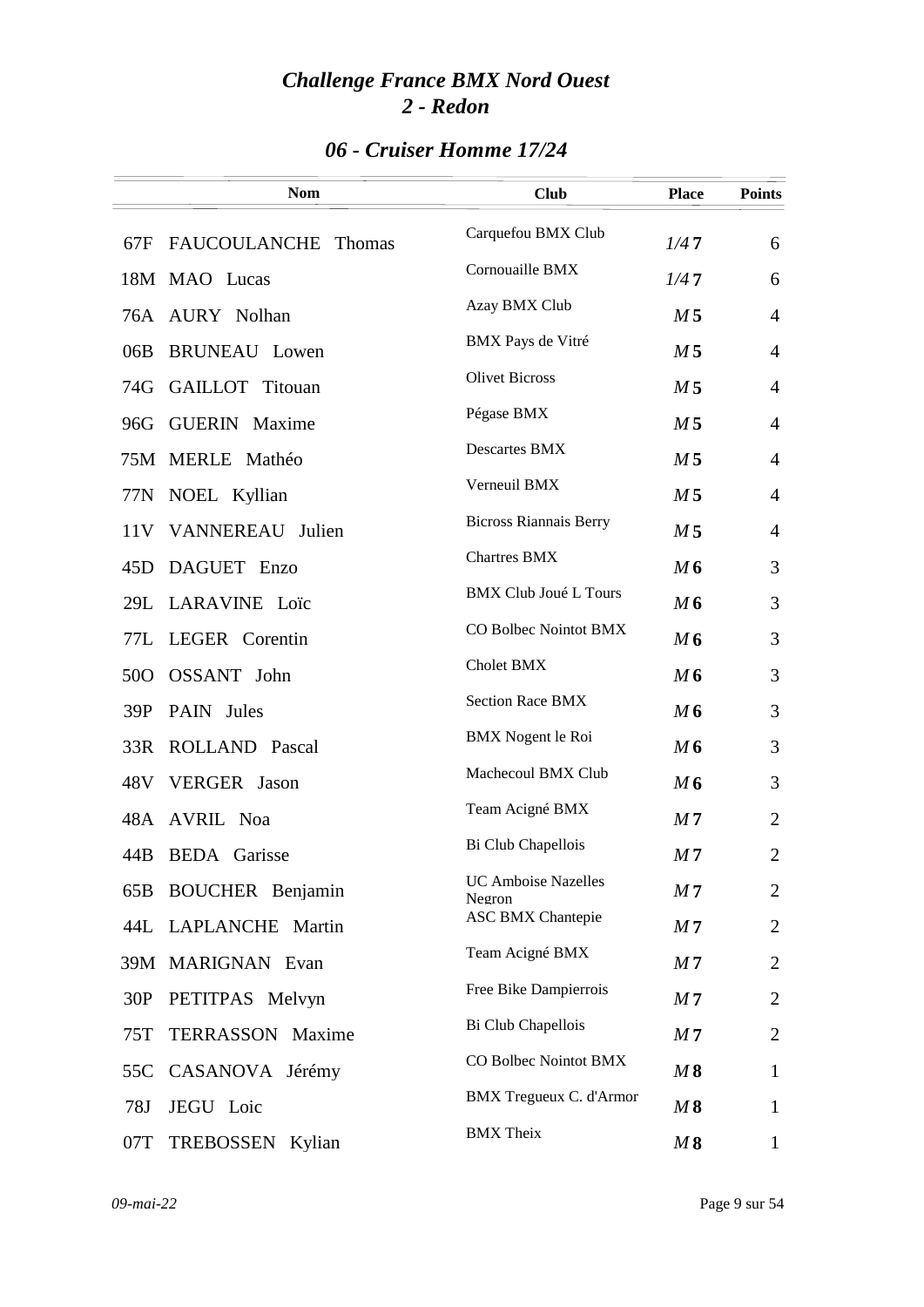|      | <b>Nom</b>                          | <b>Club</b>              | <b>Place</b>            | <b>Points</b>  |
|------|-------------------------------------|--------------------------|-------------------------|----------------|
| 95I. | IMBERT Camille                      | <b>ASC BMX Chantepie</b> | 1                       | 18             |
| 54P  | PILARD Lou                          | VS de Rhuys              | $\overline{2}$          | 14             |
| 47D. | DUPRE Laure                         | <b>BC</b> Castelroussin  | 3                       | 11             |
|      | 86M MAURY Chloé                     | Argentan BMX             | $\overline{\mathbf{4}}$ | 9              |
|      | 85R ROMAIN Aurélia                  | Argentan BMX             | 5                       | 8              |
| 38S  | <b>SUTUR</b> Lauryne                | BMX Club de Redon        | 6                       | 7              |
| 69B  | <b>BRIANTAIS</b> Maeva              | BMX Pays de Vitré        | 7                       | 6              |
|      | 94L LEFRAIRE Ambre                  | <b>BMX</b> Nogent le Roi | 8                       | 5              |
| 60B  | <b>BERTHE</b> Alexane               | Bi Club Chapellois       | M <sub>5</sub>          | $\overline{4}$ |
|      | <b>75L LE FOLLEZOU</b><br>Chloe     | Saint Brieuc BMX         | M <sub>5</sub>          | $\overline{4}$ |
| 63G  | GLANGETAS Mathilde                  | <b>BMX</b> Club de Redon | M6                      | 3              |
| 28G  | <b>GOUJON DE BEAUVIVIER</b><br>Emma | BMX Nogent le Roi        | M 6                     | 3              |

### *07 - Cruiser Femme 17/29*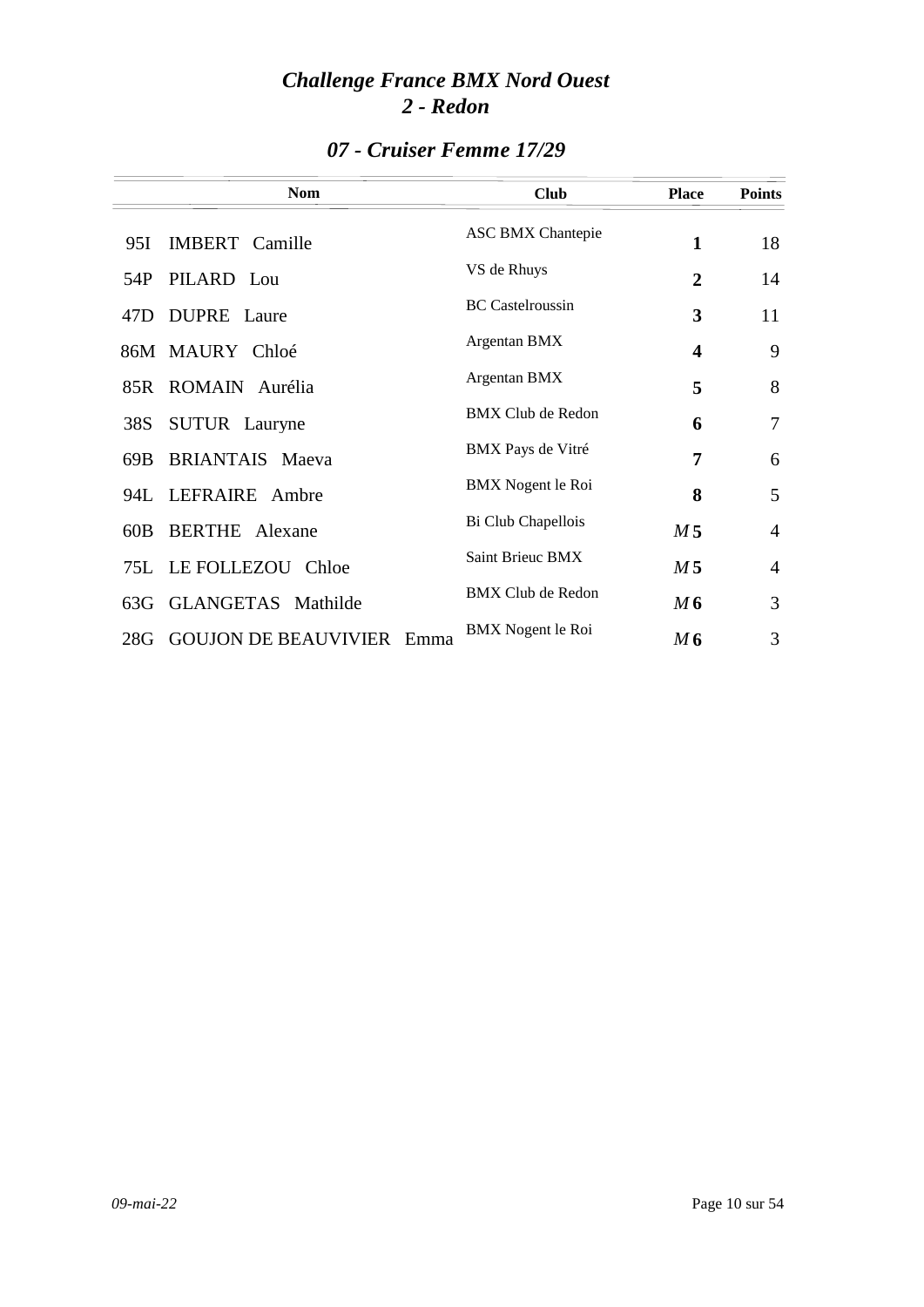### *08 - Cruiser Cadet*

|                 | <b>Nom</b>                      | <b>Club</b>                     | <b>Place</b>   | <b>Points</b>  |
|-----------------|---------------------------------|---------------------------------|----------------|----------------|
|                 | 80L LE BOUGEANT Leo             | <b>BMX Tregueux C. d'Armor</b>  | $\mathbf{1}$   | 26             |
| 63C             | CADORET Leny                    | <b>BMX</b> Theix                | $\overline{2}$ | 22             |
|                 | 82M MARIDAT Thibaud             | Bi Club Chapellois              | 3              | 19             |
| 44J             | <b>JAN</b> Alexis               | <b>BMX</b> Tregueux C. d'Armor  | 4              | 17             |
| 46G             | <b>GAUTIER</b> Louis            | <b>BMX</b> Tregueux C. d'Armor  | 5              | 16             |
| 88P             | PODEVIN Simon                   | Bi Club Chapellois              | 6              | 15             |
| 97P             | PELTIER Dorian                  | Evreux BMX                      | 7              | 14             |
| 20 <sub>R</sub> | <b>ROBLIN</b> Louis             | Free Bike Dampierrois           | 8              | 13             |
| 73B             | <b>BENETEAU EMOND</b><br>Jonass | PLOUAY BMX                      | 1/25           | 12             |
| 96B             | <b>BOYER Nolhan</b>             | Bi Club Chapellois              | 1/25           | 12             |
|                 | 04M MEBROUK Samuel              | Kitchen Rider Pays<br>Vannetais | 1/26           | 11             |
|                 | 93R RIAUX Ange                  | <b>BMX Club de Redon</b>        | 1/26           | 11             |
| 77J             | <b>JEANNEAU</b> Owen            | <b>BMX Club La Chevroliere</b>  | 1/27           | 10             |
| 58S             | SUZEAU Clément                  | Verneuil BMX                    | 1/27           | 10             |
| 20G             | <b>GOURB AUSSARESSES Ewan</b>   | Carquefou BMX Club              | 1/28           | 9              |
| 59H             | HUET Eytan                      | <b>BMX</b> Argentré             | 1/28           | 9              |
| 04A             | ALLAIN Maël                     | Evreux BMX                      | 1/45           | 8              |
| 27B             | <b>BALAVEN</b> Clovis           | Saint Brieuc BMX                | 1/45           | 8              |
|                 | 95C CAZALET Nolhan              | CO Bolbec Nointot BMX           | 1/45           | 8              |
| 44L             | LUSSON Sofiane                  | Machecoul BMX Club              | 1/45           | 8              |
| 60B             | BOEDEC Mael                     | Machecoul BMX Club              | M <sub>5</sub> | $\overline{4}$ |
| 52G             | <b>GAINCHE</b> Valentin         | Kitchen Rider Pays<br>Vannetais | M <sub>5</sub> | 4              |
| 45L             | LE ROUZIC Matheo                | Machecoul BMX Club              | M <sub>5</sub> | 4              |
| 35P             | PAILLARD Nolhan                 | Bi Club Chapellois              | M <sub>5</sub> | 4              |
| 82R             | ROUSSET Yoan                    | <b>Chartres BMX</b>             | M 5            | $\overline{4}$ |
|                 | 50C CHEVALLIER Ilan             | <b>SV</b> Fontenaisienne        | M6             | 3              |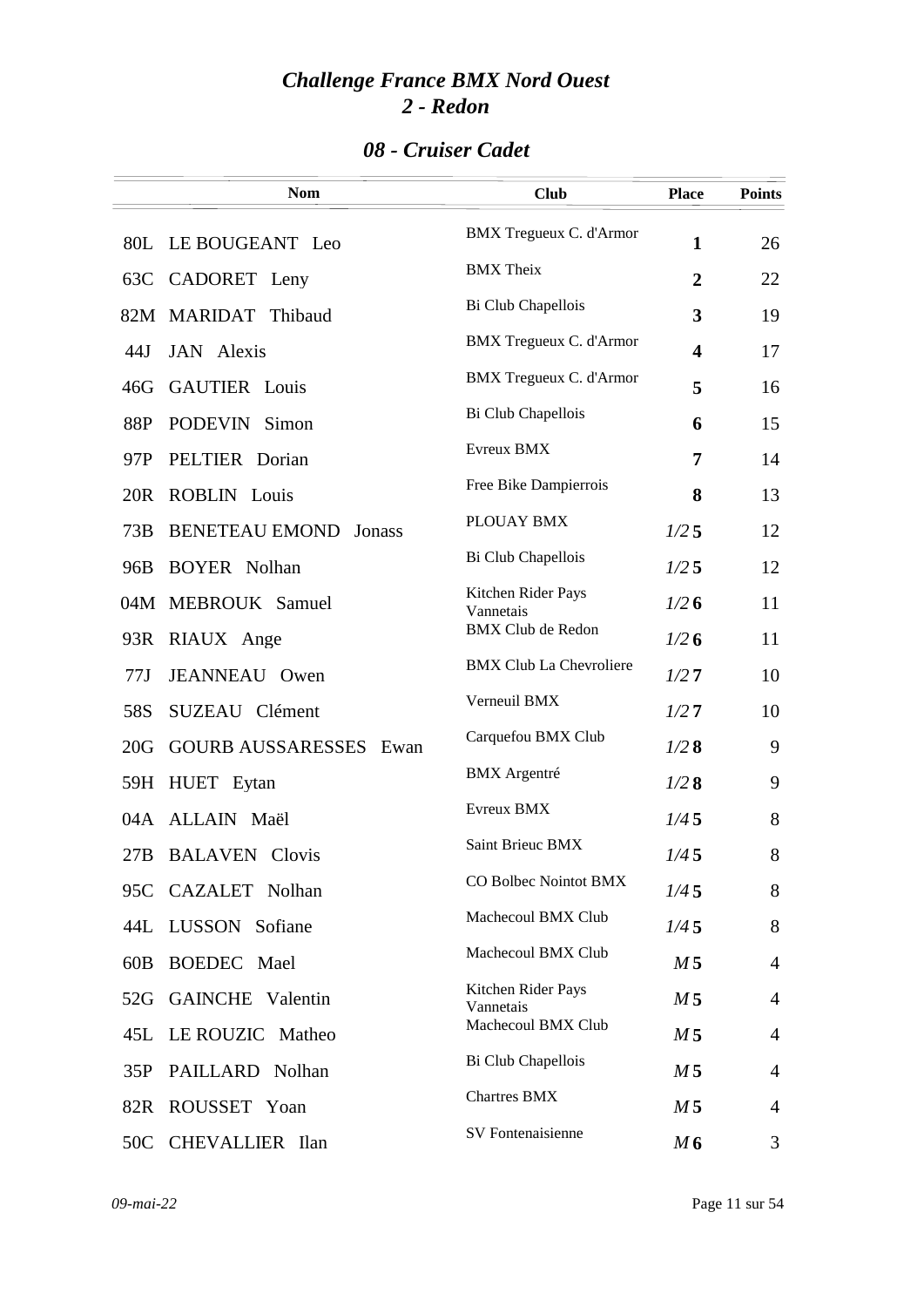|  | 08 - Cruiser Cadet |  |
|--|--------------------|--|
|--|--------------------|--|

| <b>Nom</b>              | <b>Club</b>                  | <b>Place</b>   | <b>Points</b>  |
|-------------------------|------------------------------|----------------|----------------|
| 02C COUCHEVELLOU Arthur | <b>BMX</b> Quevert           | M 6            | 3              |
| 92D DESPEREZ Victor     | Evreux BMX                   | M6             | 3              |
| 68G GENDRIN Issac       | <b>BMX</b> Virois            | M6             | 3              |
| 36R RACE Maxence        | Bi Club Chapellois           | M 6            | 3              |
| 33D DECAEN Arthur       | Argentan BMX                 | M 7            | $\overline{2}$ |
| 99L LAPLANCHE Louis     | <b>Section Race BMX</b>      | M 7            | $\overline{2}$ |
| 11L LEREBOURG Maho      | Caen BMX                     | M <sub>7</sub> | $\overline{2}$ |
| PLAS Antonin<br>99P     | Saint Nazaire BMX Club       | M <sub>7</sub> | 2              |
| WENGER Tristan<br>88W   | <b>CO Bolbec Nointot BMX</b> | M 7            | $\overline{2}$ |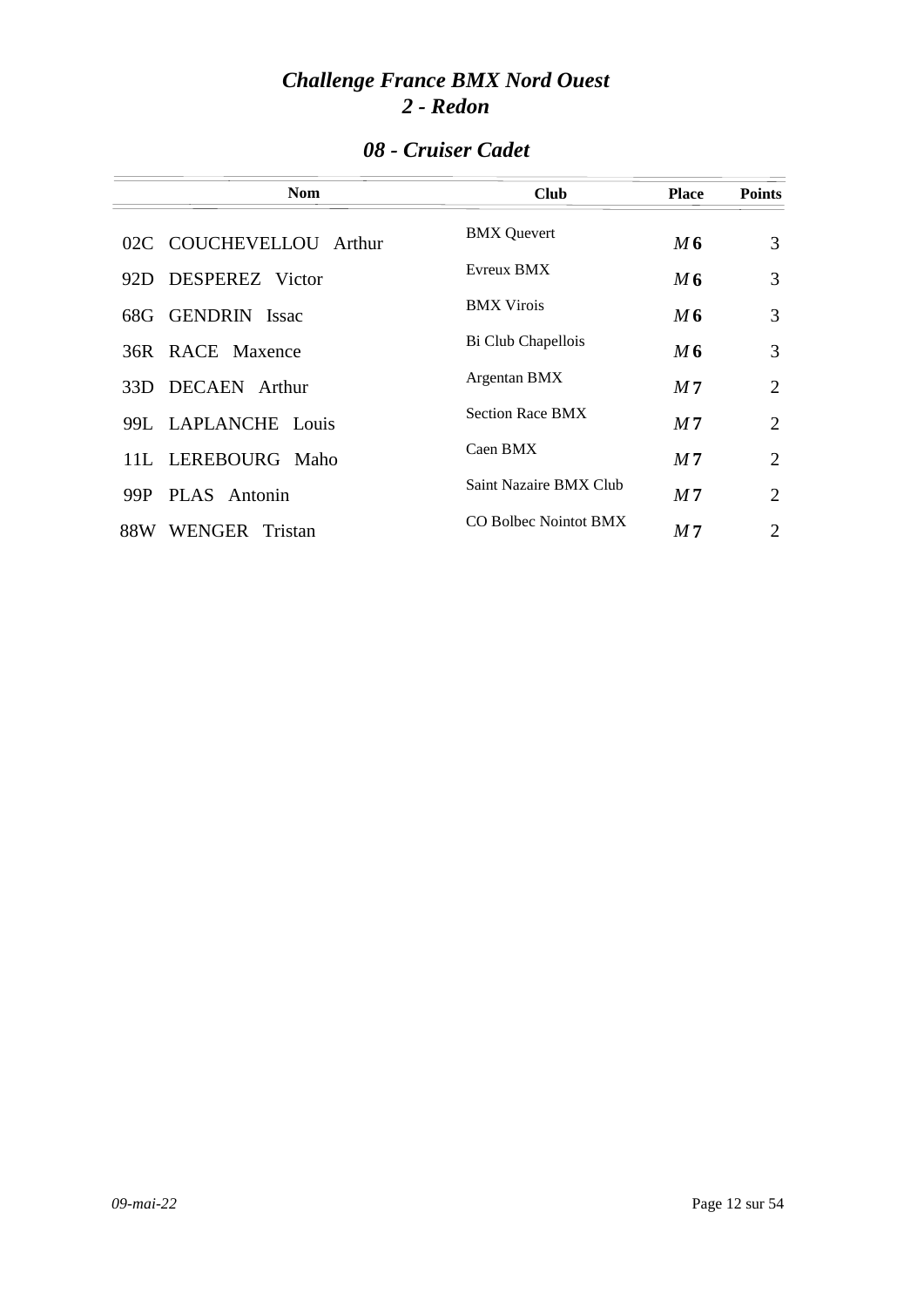### *09 - Cruiser Cadette*

| <b>Nom</b>                      | <b>Club</b>                   | <b>Place</b>   | <b>Points</b>  |
|---------------------------------|-------------------------------|----------------|----------------|
| <b>BERNEAU</b> Charlotte<br>37B | <b>Bicross Riannais Berry</b> | M1             | 14             |
| 61G GAUDET Amy                  | <b>BMX Club de Vallet</b>     | M <sub>2</sub> | 10             |
| 11C CORDESSE GOFFETTE Blanche   | AS Tréport Cyclisme           | M <sub>3</sub> | 7              |
| 78G GUERNION Flore              | Azay BMX Club                 | M4             | 5              |
| 05M MAYEUX Kélia                | <b>AST BMX Race</b>           | M 5            | $\overline{4}$ |
| 17L LUCAS Clara                 | <b>Saint Brieuc BMX</b>       | M6             | 3              |
| ROBIN Camille<br>84R -          | Carquefou BMX Club            | M <sub>7</sub> | 2              |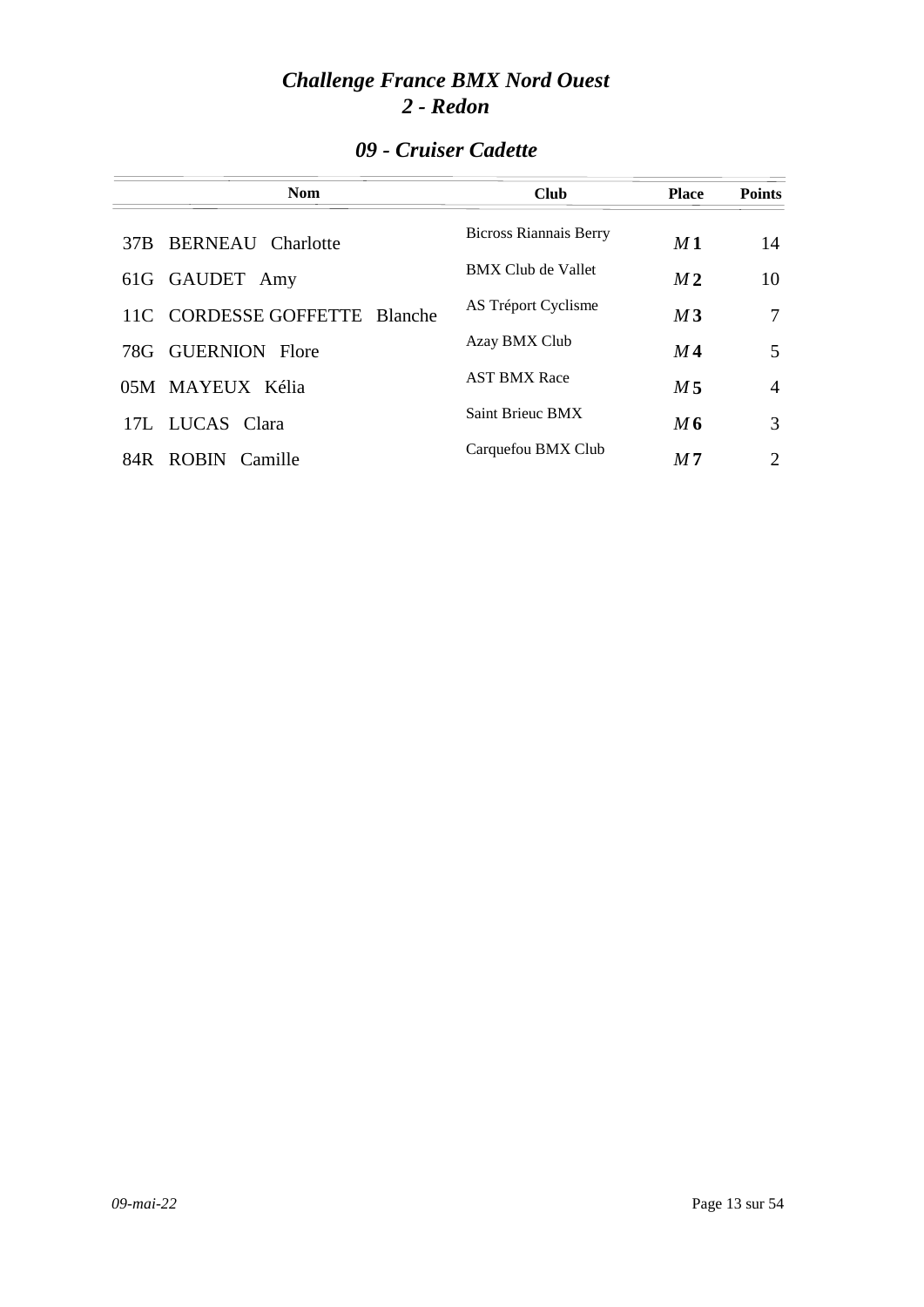| <b>Nom</b>           | <b>Club</b>           | <b>Place</b>   | <b>Points</b> |
|----------------------|-----------------------|----------------|---------------|
| 37B BOISSON Louise   | Lorient BMX           | M1             | 10            |
| 55C CALVARIN Leonie  | Saint Brieuc BMX      | M <sub>2</sub> | 6             |
| 93L LEDUQUE Capucine | Cornouaille BMX       | M <sub>3</sub> |               |
| FASSART Emy<br>08F   | CO Bolbec Nointot BMX | M 4            |               |

### *10 - Cruiser Minime Fille*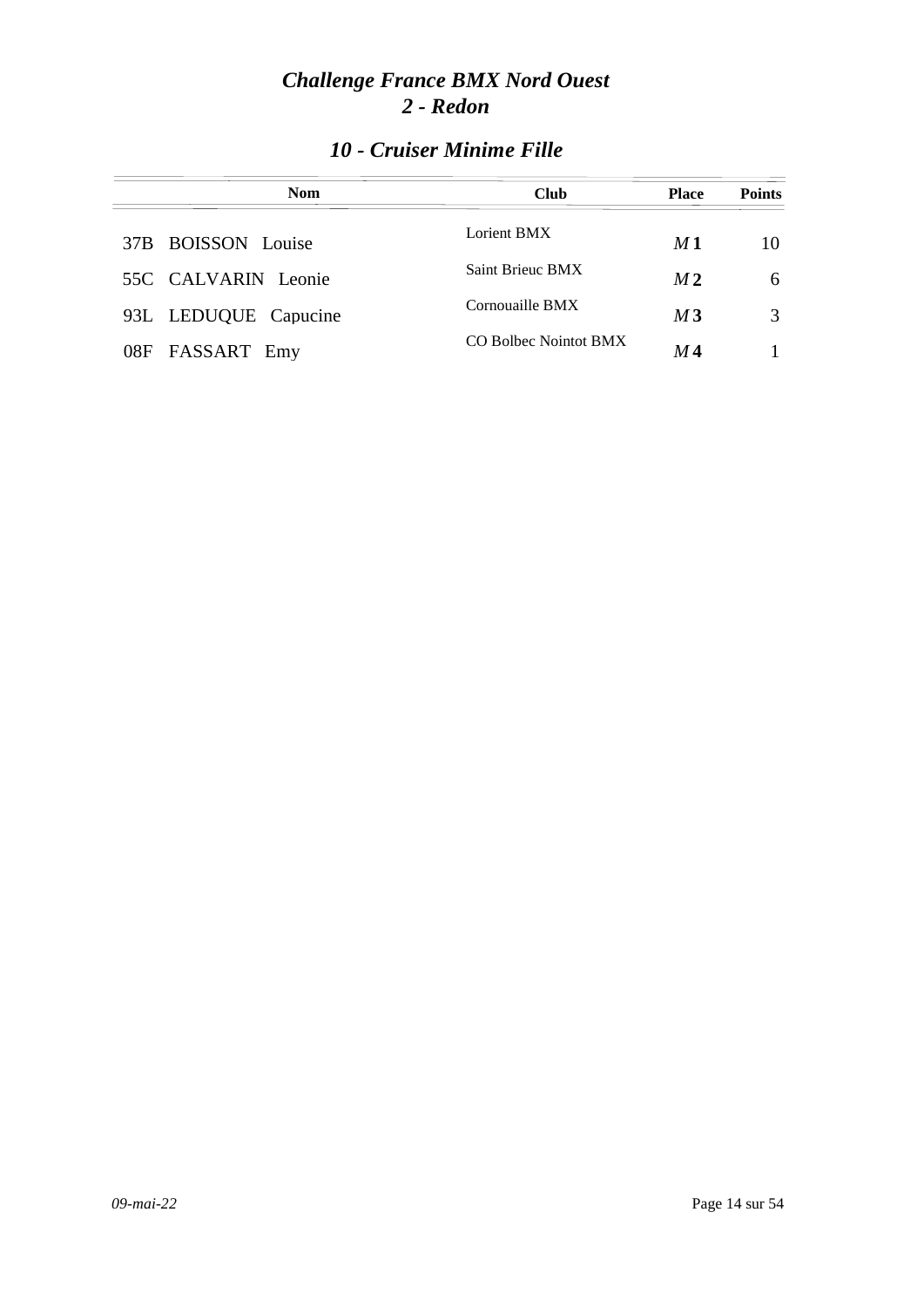## *11 - Cruiser Minime Garçon*

|                 | <b>Nom</b>                       | <b>Club</b>                         | <b>Place</b>   | <b>Points</b>  |
|-----------------|----------------------------------|-------------------------------------|----------------|----------------|
|                 |                                  | CO Bolbec Nointot BMX               |                |                |
| 73D             | DELAMARE Enzo                    | <b>BMX Club La Roche sur</b>        | $\mathbf{1}$   | 22             |
| 78S             | <b>SAGNE POTEREAU</b><br>Ellijah | Yon                                 | $\overline{2}$ | 18             |
| 82J             | JOLY Timéo                       | Free Bike Dampierrois               | 3              | 15             |
| 35P             | PEYEC Malo                       | BMX Tregueux C. d'Armor             | 4              | 13             |
| 82H             | <b>HERVIO</b> Simon              | <b>BMX</b> Theix                    | 5              | 12             |
| 21T             | TETARD Alex                      | CO Bolbec Nointot BMX               | 6              | 11             |
| 41G             | <b>GOURIE</b> Noah               | Guidon Chalettois                   | 7              | 10             |
| 30J             | JOIN GUENET Raphaël              | <b>AST BMX Race</b>                 | 8              | 9              |
|                 | 50A AZOUAOU Merlin               | Free Bike Dampierrois               | 1/25           | 8              |
| 52V             | VITOUR Clement                   | <b>UC Nantes Atlantique</b>         | $1/2$ 5        | 8              |
| 46D             | DANJOU Lubin                     | <b>BMX</b> Quevert                  | 1/26           | 7              |
|                 | 07M MANCEL Mathis                | Descartes BMX                       | 1/26           | 7              |
| 14D             | DELIENCOURT Eythan               | Verneuil BMX                        | 1/27           | 6              |
| 11H             | HABERT Lino                      | Azay BMX Club                       | 1/27           | 6              |
|                 | 20A AURY Emilien                 | Azay BMX Club                       | 1/28           | 5              |
| 40 <sup>C</sup> | <b>CHAHEN</b> Ewen               | <b>BMX</b> Quevert                  | 1/28           | 5              |
| 11 <sup>C</sup> | COUVREUX Axel                    | <b>BMX</b> Quevert                  | M <sub>5</sub> | $\overline{4}$ |
|                 | 43G GOBE Ilann                   | <b>BMX</b> Quevert                  | M <sub>5</sub> | $\overline{4}$ |
|                 | 17R RABACHE Pacome               | <b>BMX Virois</b>                   | M <sub>5</sub> | $\overline{4}$ |
| 77T             | <b>TROUSSIER Eliott</b>          | Bi Club Chapellois                  | M <sub>5</sub> | 4              |
| 21C             | <b>CARDIN BOWLEY Arthur</b>      | <b>AST BMX Race</b>                 | M6             | 3              |
|                 | 25L LETOURNOUX Maël              | Bi Club Chapellois                  | M6             | 3              |
| 36N             | NOEL Lucas                       | Verneuil BMX                        | M6             | 3              |
| 48P             | PELLOQUIN Karl                   | <b>BMX Club La Roche sur</b><br>Yon | M6             | 3              |
|                 | 37L LOUVET Ugolin                | <b>BMX Club de Flers</b>            | M <sub>7</sub> | $\overline{2}$ |
| 61S             | SAUVAGE Lucas                    | Azay BMX Club                       | M <sub>7</sub> | 2              |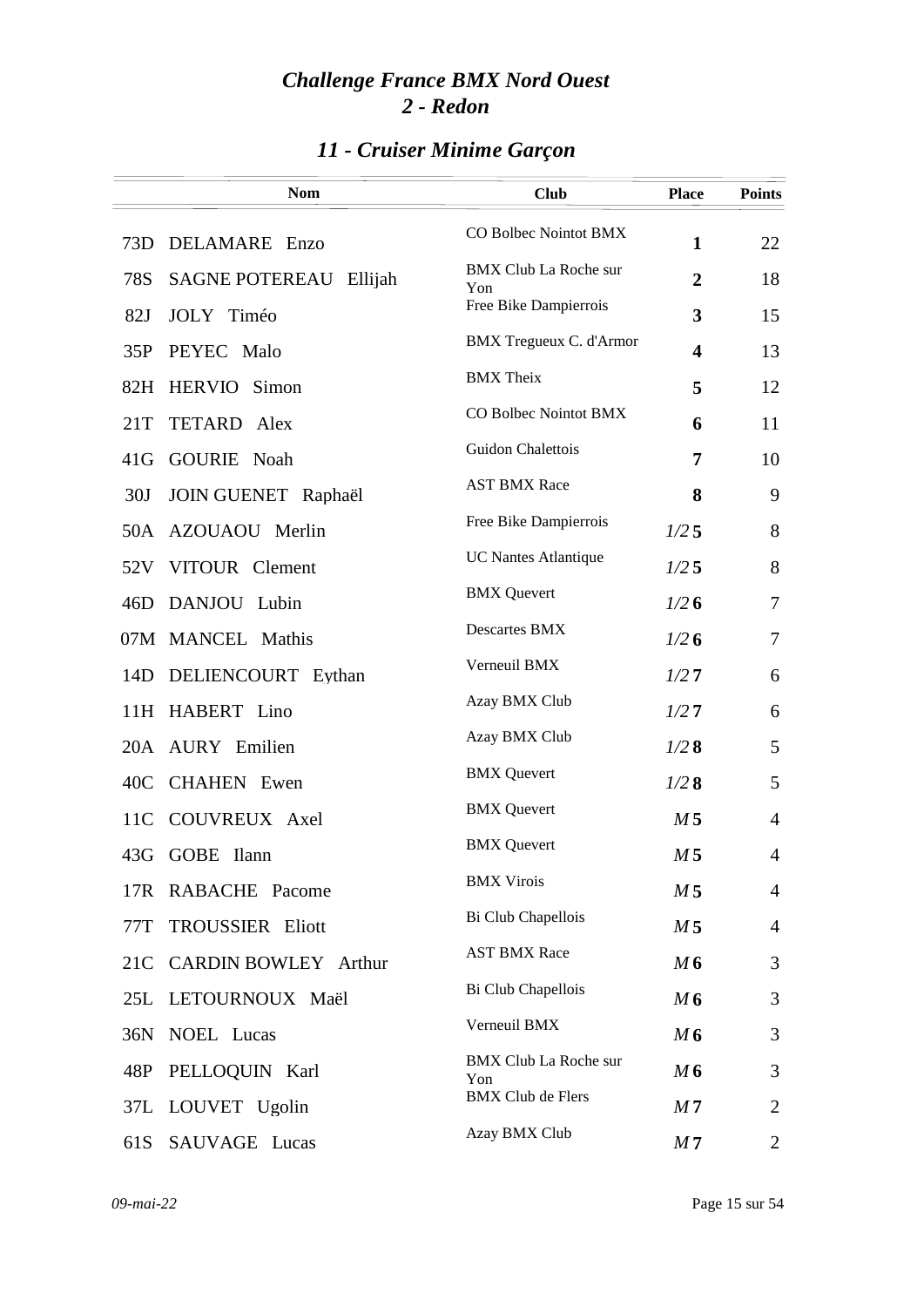| <b>Nom</b>          | <b>Club</b>         | <b>Place</b>   | <b>Points</b>               |
|---------------------|---------------------|----------------|-----------------------------|
| 74S SURET Endy      | <b>BMX</b> Argentré | M <sub>7</sub> | $\mathcal{D}_{\mathcal{L}}$ |
| 37T TREHEC Eumael   | BMX Club de Flers   | M <sub>7</sub> | $\mathcal{D}_{\mathcal{L}}$ |
| 10F FRUGIER Tytouan | Caen BMX            | M 8            |                             |

## *11 - Cruiser Minime Garçon*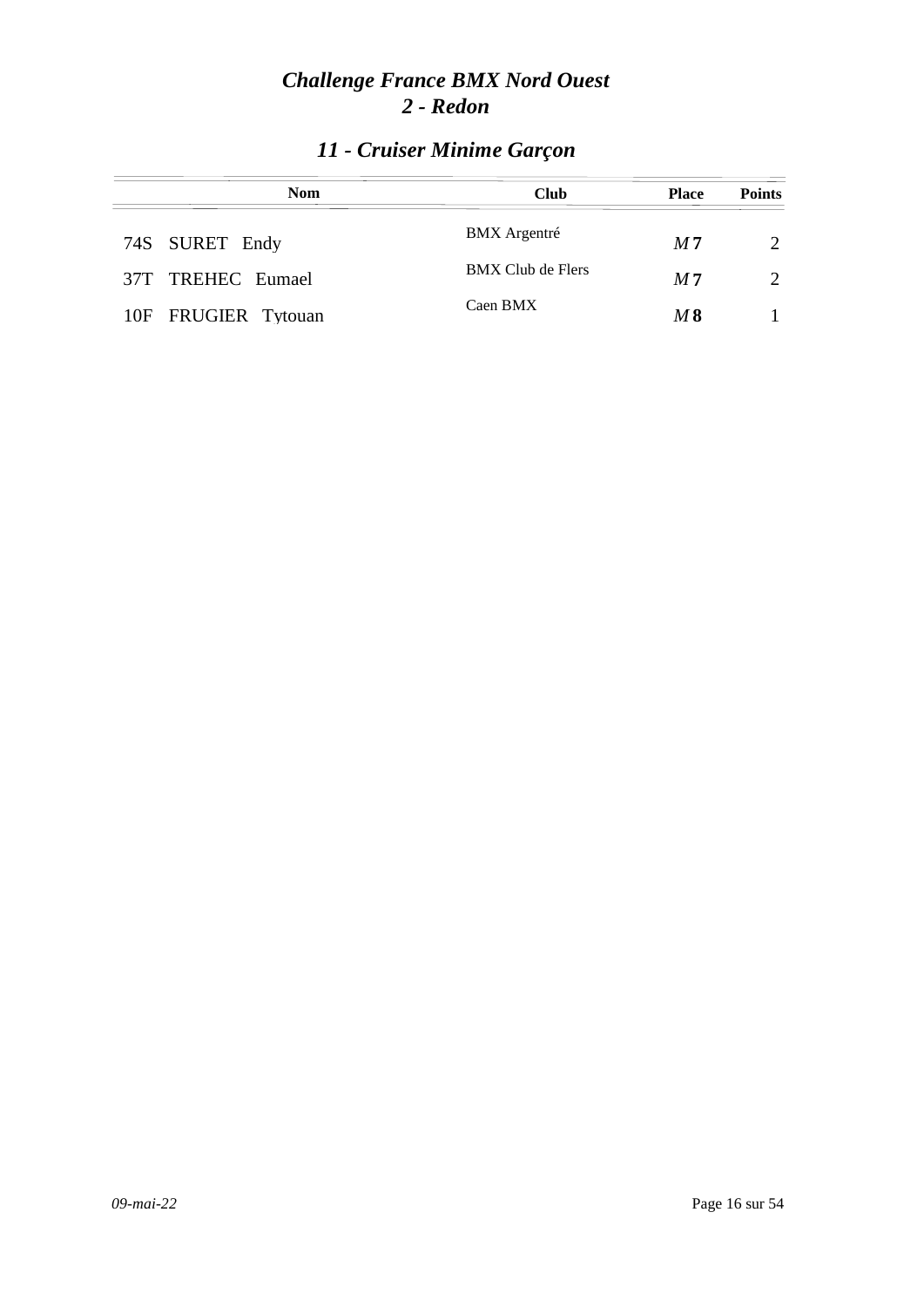| 12 - 8 ans et moins Fille |  |  |
|---------------------------|--|--|
|---------------------------|--|--|

|                 | <b>Nom</b>             | <b>Club</b>                    | <b>Place</b>   | <b>Points</b>  |
|-----------------|------------------------|--------------------------------|----------------|----------------|
|                 | 65C COLLOC Romane      | Saint Brieuc BMX               | $\mathbf{1}$   | 22             |
|                 | 74M MAILLET Emy        | PLOUAY BMX                     | $\overline{2}$ | 18             |
|                 | 15M MASSON Livia       | <b>BC</b> Castelroussin        | 3              | 15             |
| 16Z             | ZIARNO Youna           | VS de Rhuys                    | 4              | 13             |
| 70L             | LE BOURG Victoire      | <b>BMX</b> Tregueux C. d'Armor | 5              | 12             |
| 43C             | <b>CHEMINEL</b> Louane | <b>AST BMX Race</b>            | 6              | 11             |
| 35C             | <b>CARRE</b> Océane    | <b>AAC BMX Petit Couronne</b>  | 7              | 10             |
| 51A             | ALLEMAND Elyne         | <b>NOS BMX Club Nozay</b>      | 8              | 9              |
| 91 <sub>B</sub> | <b>BOUTOUX</b> Lola    | <b>BMX</b> Quevert             | 1/25           | 8              |
| 13D             | DANARD Julia           | <b>NOS BMX Club Nozay</b>      | 1/25           | 8              |
| 63B             | BARBÉ Stella           | <b>Chartres BMX</b>            | 1/26           | 7              |
| 55P             | PERES Louise           | Locmaria BMX                   | 1/26           | $\overline{7}$ |
| 02H             | HALLOUIN Noéline       | Verneuil BMX                   | M <sub>5</sub> | $\overline{4}$ |
| 71R             | REBOUX Adele           | <b>BMX</b> Quevert             | M <sub>5</sub> | $\overline{4}$ |
| 75S             | SELINGUE BECQUET Léna  | <b>AST BMX Race</b>            | M <sub>5</sub> | $\overline{4}$ |
| 50C             | <b>CLEMENT</b> Margaux | <b>BMX Club de Redon</b>       | M6             | 3              |
| 74F             | FOUCHET Louna          | Argentan BMX                   | M6             | 3              |
|                 | 32H HELIO Luisa        | Lorient BMX                    | M <sub>6</sub> | 3              |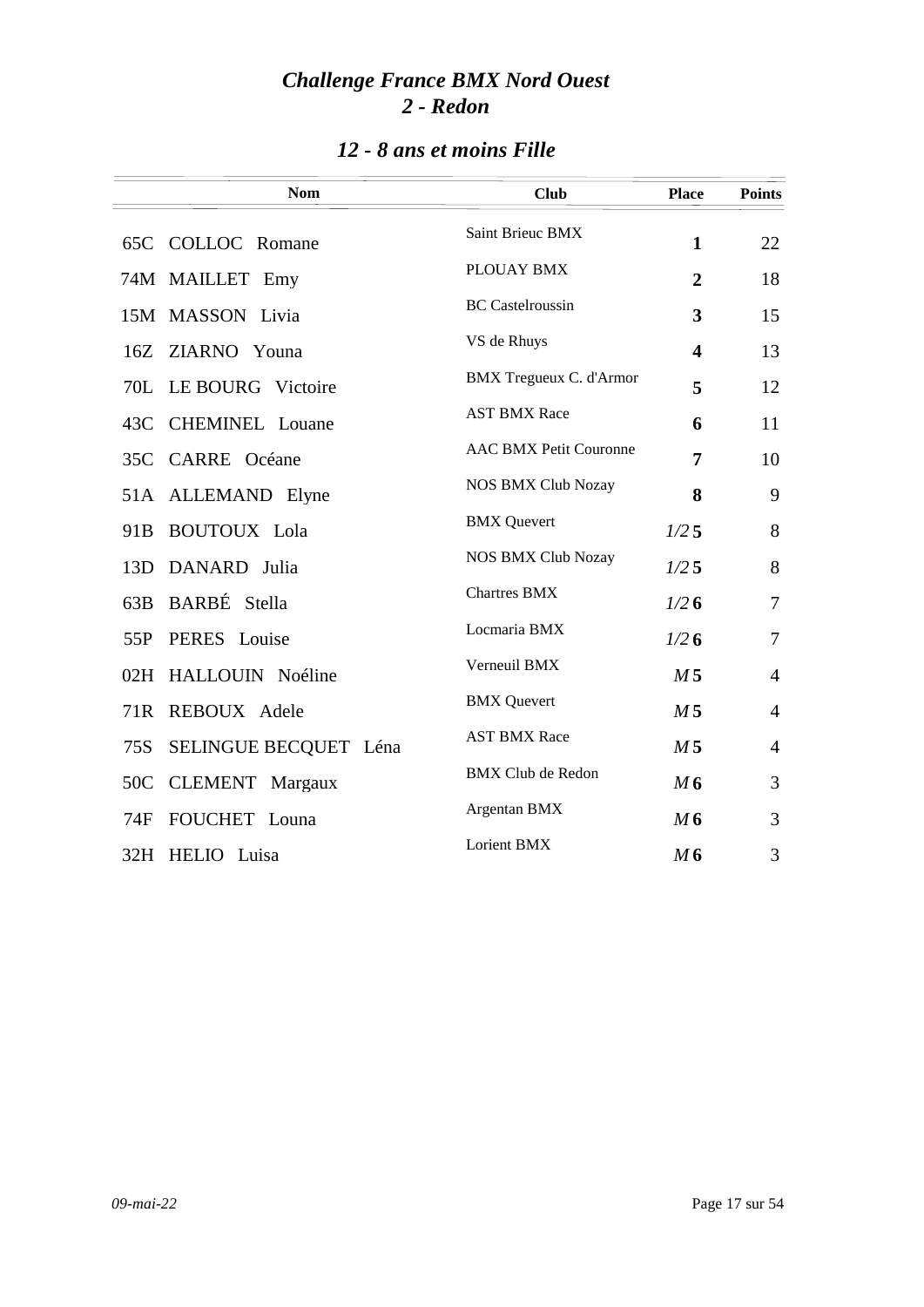# *13 - 8 ans et moins Garçon*

|                 | <b>Nom</b>                    | <b>Club</b>                    | <b>Place</b>            | <b>Points</b> |
|-----------------|-------------------------------|--------------------------------|-------------------------|---------------|
|                 | 09H HOSATTE Ethan             | Evreux BMX                     | $\mathbf{1}$            | 30            |
|                 | 67R ROBERT Eliott             | <b>BMX Club de Redon</b>       | $\overline{2}$          | 26            |
|                 | 35B BRIDET Lony               | <b>Chartres BMX</b>            | 3                       | 23            |
| 68J             | JEAN Cean                     | <b>BMX Virois</b>              | $\overline{\mathbf{4}}$ | 21            |
| 91F             | FOUIN Eden                    | <b>St Avertin Sports BMX</b>   | 5                       | 20            |
| 71J             | JEAN Akoni                    | <b>BMX Virois</b>              | 6                       | 19            |
| 43R             | REBEIX Célestin               | <b>BMX Club Joué L Tours</b>   | 7                       | 18            |
| 22F             | FERRAND Marlonn               | Verneuil BMX                   | 8                       | 17            |
| 77P             | POUTEAU Faustin               | BMX Pays de Vitré              | 1/25                    | 16            |
|                 | 90Z ZINANT Robin              | Carquefou BMX Club             | 1/25                    | 16            |
| 58B             | <b>BRUTOUT Hugo</b>           | <b>BMX Club Joué L Tours</b>   | 1/26                    | 15            |
|                 | 63L LECOMTE Eloan             | <b>BMX Club Joué L Tours</b>   | 1/26                    | 15            |
| 31B             | BISIAU Kenjy                  | BMX Tregueux C. d'Armor        | 1/27                    | 14            |
|                 | 56M MICHAU Alexis             | <b>Chartres BMX</b>            | 1/27                    | 14            |
| 97C             | CHEVAL Amaury                 | <b>BMX Virois</b>              | 1/28                    | 13            |
|                 | 74L LE GLUDIC Tymeo           | La Trinité Surzur BMX          | 1/28                    | 13            |
| 71 <sub>B</sub> | <b>BOUCAULT</b> Matthew       | Azé Team Bike                  | 1/45                    | 12            |
|                 | 11D DOS REIS Ilario           | <b>BMX Tregueux C. d'Armor</b> | 1/45                    | 12            |
|                 | 66G GUILLOT Hugo              | <b>BCC Quiers S/Bezonde</b>    | 1/45                    | 12            |
|                 | 37M MONFORT Louis             | <b>BMX</b> Savenay             | 1/45                    | 12            |
| 74G             | <b>GENEFORT</b> Paolo         | <b>BMX Club Joué L Tours</b>   | 1/46                    | 11            |
| 61H             | <b>HOARAU DEBACKER Amaury</b> | Verneuil BMX                   | 1/46                    | 11            |
|                 | 39L LE GLEHUIR Joris          | <b>BMX</b> Tregueux C. d'Armor | 1/46                    | 11            |
|                 | 24R RAUZET Jules              | Bi Club Chapellois             | 1/46                    | 11            |
| 13D             | DEBREUIL Noe                  | VS de Rhuys                    | 1/47                    | 10            |
|                 | 78L LE POLLES Eyvan           | <b>ASC BMX Chantepie</b>       | 1/47                    | 10            |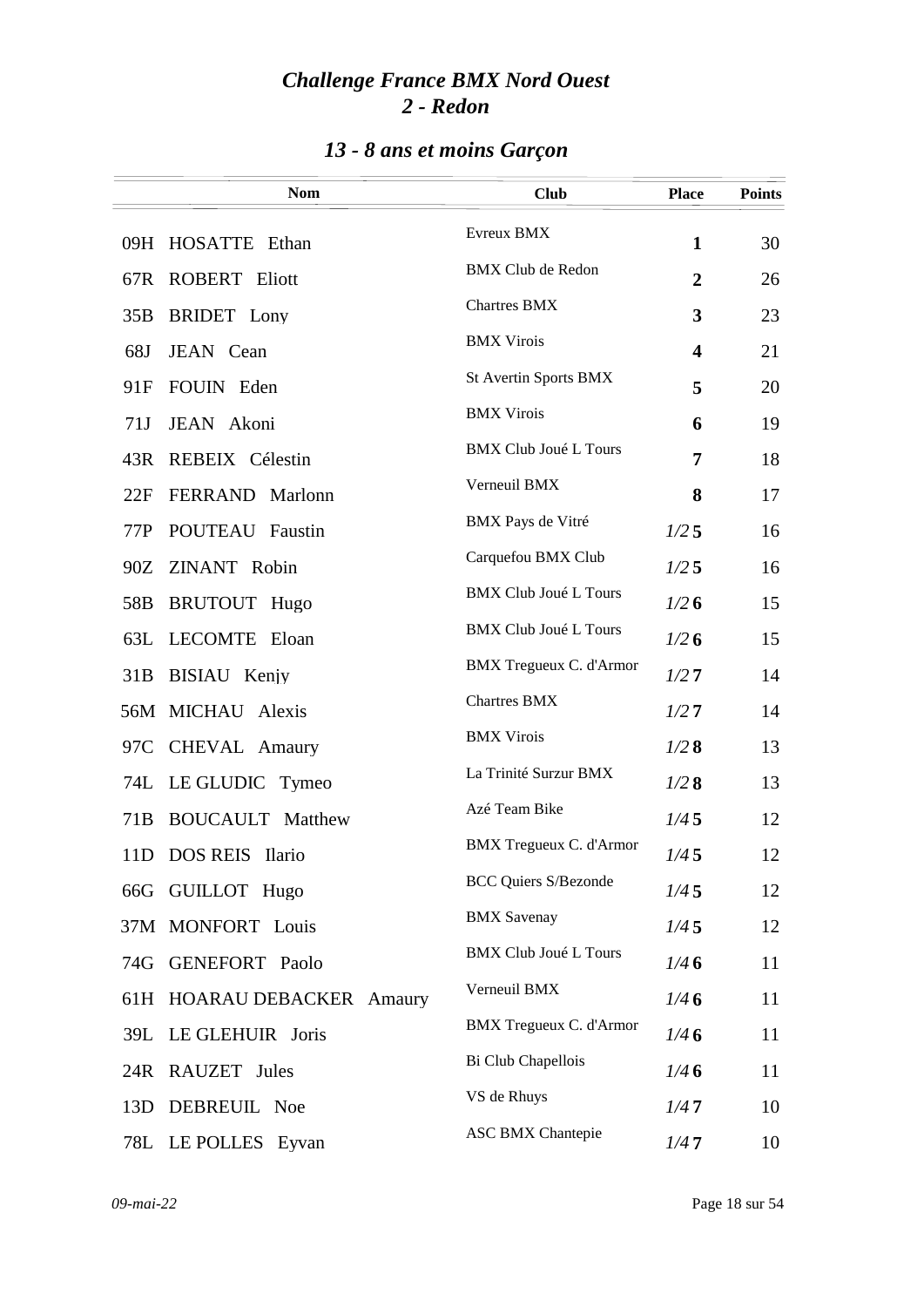# *13 - 8 ans et moins Garçon*

|     | <b>Nom</b>                              | <b>Club</b>                    | <b>Place</b>   | <b>Points</b>  |
|-----|-----------------------------------------|--------------------------------|----------------|----------------|
|     | 18M MAROSO Ruben                        | <b>UC Nantes Atlantique</b>    | 1/47           | 10             |
|     | 97R RUELLAN Arthur                      | <b>Chartres BMX</b>            | 1/47           | 10             |
|     | 38H HINAULT Clement                     | Carquefou BMX Club             | 1/48           | 9              |
| 97H | <b>HOUSSAIS MOULARD</b><br><b>Thais</b> | <b>BMX</b> Quevert             | 1/48           | 9              |
| 51J | JULÉ Hugo                               | Lorient BMX                    | 1/48           | 9              |
|     | 52M MOALIC Robin                        | Azay BMX Club                  | 1/48           | 9              |
| 42B | <b>BOYER HENRY Aaron</b>                | <b>BMX Tregueux C. d'Armor</b> | 1/85           | 8              |
| 83C | <b>COUPRIT</b> Paul                     | <b>BMX Club de Flers</b>       | 1/85           | 8              |
| 81G | <b>GATE</b> Maxence                     | <b>BMX Tregueux C. d'Armor</b> | 1/85           | 8              |
| 78G | GUILLARD Léo                            | <b>BMX</b> Quevert             | 1/85           | 8              |
| 28L | LE BRAZIDEC Aeden                       | VS de Rhuys                    | 1/85           | 8              |
| 45N | NASCIMBENI Leo                          | <b>BMX</b> Theix               | 1/85           | 8              |
| 26P | PAUL Nyno                               | BMX Tregueux C. d'Armor        | 1/85           | 8              |
| 57P | PIRON Jean                              | <b>BMX</b> Quevert             | 1/85           | 8              |
| 16B | <b>BRETTE</b> Gaspard                   | <b>ASC BMX Chantepie</b>       | M <sub>5</sub> | $\overline{4}$ |
| 05D | DAHLMANN Nao                            | Team Acigné BMX                | M <sub>5</sub> | 4              |
|     | 69L LE PORT Louison                     | La Trinité Surzur BMX          | M <sub>5</sub> | 4              |
|     | 50M MARTIN DESILLE Seal                 | Azé Team Bike                  | M <sub>5</sub> | 4              |
|     | 98M MAUPU Paulin                        | <b>BCC Quiers S/Bezonde</b>    | M <sub>5</sub> | $\overline{4}$ |
| 01P | POIRIER Baptiste                        | Theillay BMX Club              | M <sub>5</sub> | $\overline{4}$ |
| 32P | PRIEUR Lenny                            | <b>BMX</b> Nogent le Roi       | M <sub>5</sub> | $\overline{4}$ |
| 61R | RIVET Estheban                          | <b>BMX Tregueux C. d'Armor</b> | M <sub>5</sub> | $\overline{4}$ |
| 04R | ROULEAU Lyvann                          | SV Fontenaisienne              | M <sub>5</sub> | $\overline{4}$ |
| 11W | <b>WESTRELIN BORGNE Scott</b>           | <b>Chartres BMX</b>            | M <sub>5</sub> | $\overline{4}$ |
| 74B | <b>BRAVO</b> Kilian                     | <b>Turquant BMX</b>            | M6             | 3              |
| 09D | DAUDIN Emilien                          | Bi Club Chapellois             | M6             | 3              |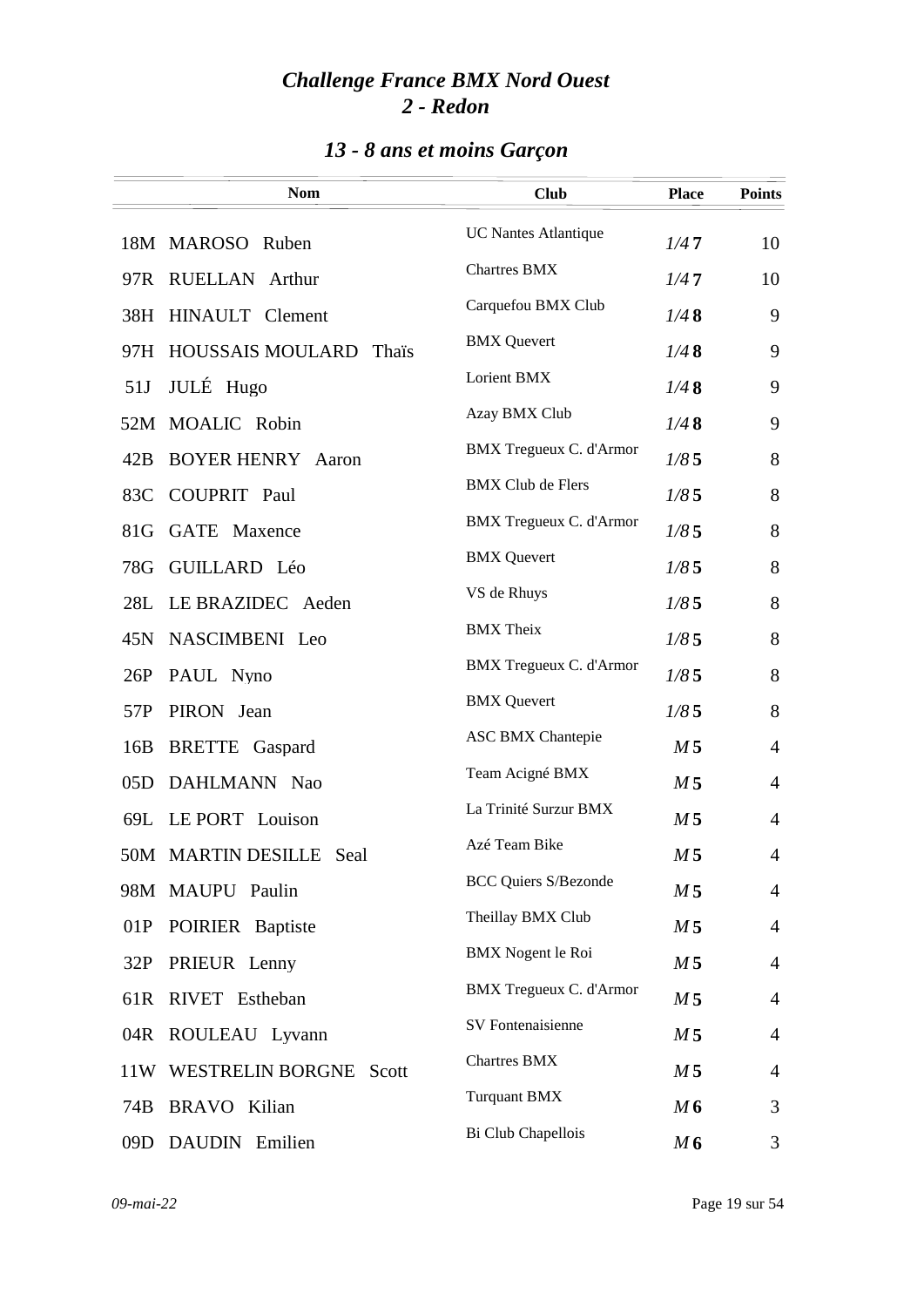# *13 - 8 ans et moins Garçon*

|     | <b>Nom</b>                   | <b>Club</b>                    | <b>Place</b>   | <b>Points</b>  |
|-----|------------------------------|--------------------------------|----------------|----------------|
| 48D | DESVERRONNIERES<br>Gregoire  | Machecoul BMX Club             | M6             | 3              |
| 01D | DOLL Samuel                  | BMX Tregueux C. d'Armor        | M6             | 3              |
| 16J | <b>JOUAN</b> Youn            | BMX Tregueux C. d'Armor        | M6             | 3              |
| 43L | L'HARIDON Hugo               | <b>ASC BMX Chantepie</b>       | M6             | 3              |
| 85P | PELLIEUX Mattéo              | <b>BMX Club de Redon</b>       | M6             | 3              |
| 52P | PERIN Brayan                 | Carquefou BMX Club             | M6             | 3              |
| 20P | PEYEC Marin                  | BMX Tregueux C. d'Armor        | M6             | 3              |
| 74P | PIWOWARSKI Arthur            | <b>BMX</b> Nogent le Roi       | M6             | 3              |
|     | 19A AUTRET BARRATE Nathan    | L'Odet Racers                  | M <sub>7</sub> | $\overline{2}$ |
| 34B | <b>BOUIN METOIS Raphaël</b>  | <b>BMX</b> Nogent le Roi       | M <sub>7</sub> | $\overline{2}$ |
| 32B | <b>BOUIN METOIS</b> Valentin | <b>BMX</b> Nogent le Roi       | M <sub>7</sub> | $\overline{2}$ |
| 76C | COLLEU Youenn                | Team Acigné BMX                | M <sub>7</sub> | $\overline{2}$ |
| 29L | LAFFEACH Noe                 | VS de Rhuys                    | M <sub>7</sub> | $\overline{2}$ |
| 91L | LE BOURG Rohann              | <b>BMX Tregueux C. d'Armor</b> | M <sub>7</sub> | $\overline{2}$ |
|     | 58L LE GAL Arthur            | Saint Brieuc BMX               | M <sub>7</sub> | $\overline{2}$ |
|     | 01M MAZURAIS Aubin           | Team Acigné BMX                | M <sub>7</sub> | $\overline{2}$ |
| 15S | <b>SABLE</b> Lucas           | Azé Team Bike                  | M <sub>7</sub> | $\overline{2}$ |
|     | 17W WYART RISSELIN Ewenn     | VS de Rhuys                    | M <sub>7</sub> | $\mathfrak{2}$ |
| 18D | DENEUVY Tom                  | Evreux BMX                     | M8             | $\mathbf{1}$   |
| 54D | DIAZ Nino                    | PLOUAY BMX                     | M8             | $\mathbf{1}$   |
| 98J | JAOUEN Liam                  | Guipavas BMX                   | M8             | $\mathbf{1}$   |
| 08R | REGNARD Hippolyte            | VS de Rhuys                    | M8             | $\mathbf{1}$   |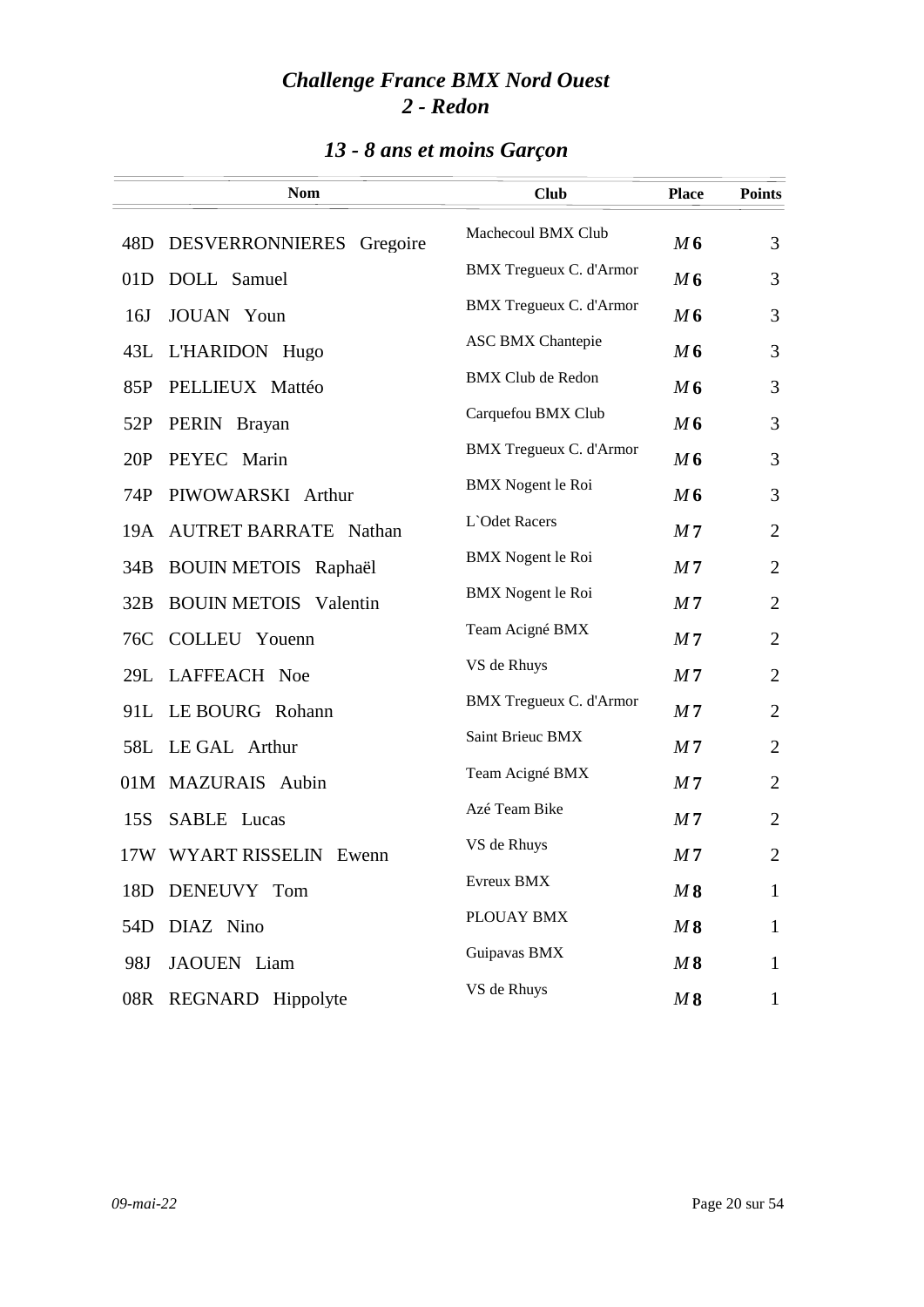# *14 - Pupille Fille*

|     | <b>Nom</b>              | <b>Club</b>                         | <b>Place</b>            | <b>Points</b>  |
|-----|-------------------------|-------------------------------------|-------------------------|----------------|
| 36G | <b>GAUTIER</b> Emma     | <b>BMX</b> Tregueux C. d'Armor      | $\mathbf{1}$            | 22             |
| 84V | VINSOT Anaé             | <b>BMX</b> Nogent le Roi            | $\overline{2}$          | 18             |
| 84L | LE GOUIC Jade           | Lorient BMX                         | 3                       | 15             |
| 70L | LEDUQUE Celestine       | Cornouaille BMX                     | $\overline{\mathbf{4}}$ | 13             |
| 95L | LUX Mélyne              | <b>St Avertin Sports BMX</b>        | 5                       | 12             |
| 84O | <b>OSSANT</b> Lola      | Cholet BMX                          | 6                       | 11             |
| 76P | PEREZ Maélys            | Guidon Chalettois                   | 7                       | 10             |
| 08D | DUBOIS Laëti            | CO Bolbec Nointot BMX               | 8                       | 9              |
| 47S | SEGUENOT Cloé           | Argentan BMX                        | $1/2$ 5                 | 8              |
| 14S | SIHAMMOU Ines           | Machecoul BMX Club                  | $1/2$ 5                 | 8              |
| 63R | RAGOUGNEAU Maëlys       | <b>BMX Virois</b>                   | 1/26                    | 7              |
| 67R | <b>ROYER</b> Justine    | <b>Chartres BMX</b>                 | 1/26                    | $\overline{7}$ |
| 34B | <b>BENETEAU Coralie</b> | <b>BMX Club La Roche sur</b><br>Yon | M <sub>5</sub>          | $\overline{4}$ |
| 16C | COTON Léonie            | Azay BMX Club                       | M <sub>5</sub>          | $\overline{4}$ |
|     | 56M MANCEL Liséa        | <b>Descartes BMX</b>                | M <sub>5</sub>          | $\overline{4}$ |
|     | 38A ALLANOT Amelie      | CC Du Blavet                        | M6                      | 3              |
|     | 01L LE GAL Margaux      | Saint Brieuc BMX                    | M6                      | 3              |
| 84R | RENARD Stella           | <b>BMX Virois</b>                   | M6                      | 3              |
| 52C | <b>COURMARCEL Emie</b>  | Argentan BMX                        | M <sub>7</sub>          | $\overline{2}$ |
| 49S | SURET Thya              | <b>BMX</b> Argentré                 | M <sub>7</sub>          | $\overline{2}$ |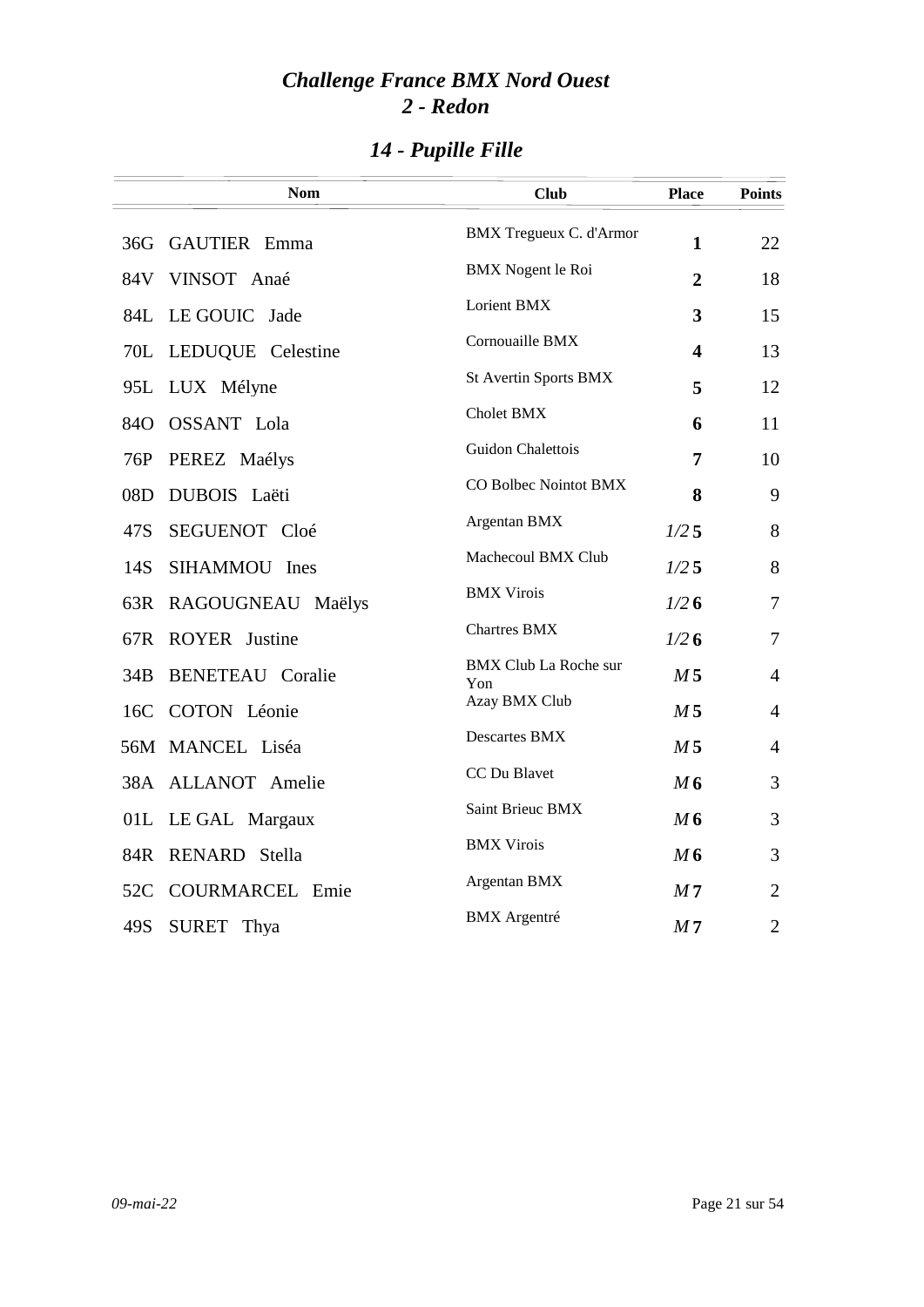|     | <b>Nom</b>             | <b>Club</b>                         | <b>Place</b>            | <b>Points</b> |
|-----|------------------------|-------------------------------------|-------------------------|---------------|
|     | 85G GABORIEAU Soan     | <b>BMX Club Champagnelais</b>       | $\mathbf{1}$            | 34            |
|     | 81M MAILLET Marin      | <b>BMX Club La Roche sur</b><br>Yon | $\boldsymbol{2}$        | 30            |
| 11G | <b>GRASSO</b> Helios   | Locmaria BMX                        | 3                       | 27            |
| 87T | <b>TINEL Livio</b>     | <b>BMX Club La Roche sur</b><br>Yon | $\overline{\mathbf{4}}$ | 25            |
| 59L | LE BOULANGER Soen      | VS de Rhuys                         | 5                       | 24            |
| 74C | <b>CHAHEN Noann</b>    | <b>BMX</b> Quevert                  | 6                       | 23            |
| 40V | VIDELO Timeo           | BMX Tregueux C. d'Armor             | 7                       | 22            |
| 05G | <b>GUEGAN</b> Lucas    | Locmaria BMX                        | 8                       | 21            |
| 74G | GODINEAU Louën         | <b>BMX Club Joué L Tours</b>        | 1/25                    | 20            |
| 03P | PIAU Victor            | <b>Chartres BMX</b>                 | $1/2$ 5                 | 20            |
| 01B | BERENGER Axel          | <b>AAC BMX Petit Couronne</b>       | 1/26                    | 19            |
|     | 37M MORANGE Jonas      | AS Tréport Cyclisme                 | 1/26                    | 19            |
|     | 99K KERLEAUX Abel      | <b>ASC BMX Chantepie</b>            | 1/27                    | 18            |
|     | 34M MEROT Loris        | BMX Tregueux C. d'Armor             | 1/27                    | 18            |
| 03B | <b>BERT</b> Samuel     | <b>BMX Club de Vallet</b>           | 1/28                    | 17            |
| 57N | NEEL Abel              | <b>AST BMX Race</b>                 | 1/28                    | 17            |
| 53B | <b>BONMORT</b> Charles | <b>SV</b> Fontenaisienne            | 1/45                    | 16            |
| 95B | <b>BOUQUARD</b> Nolan  | <b>Chartres BMX</b>                 | 1/45                    | 16            |
|     | 79G GRIBOUVAL Léo      | <b>AST BMX Race</b>                 | 1/45                    | 16            |
|     | 75M MAFFEIS Alexi      | <b>AST BMX Race</b>                 | 1/45                    | 16            |
|     | 86A AUBINEAU Axel      | <b>BMX Club Champagnelais</b>       | 1/46                    | 15            |
| 53B | <b>BOURDEAU Manolo</b> | Carquefou BMX Club                  | 1/46                    | 15            |
| 17C | CORNET Maël            | <b>BMX Club Joué L Tours</b>        | 1/46                    | 15            |
|     | 66M MESBAHI Wael       | <b>BMX Club Joué L Tours</b>        | 1/46                    | 15            |
| 31C | <b>CHEENNE</b> Gabin   | Cholet BMX                          | 1/47                    | 14            |
|     | 91L LAMOUREUX Eliott   | <b>Turquant BMX</b>                 | 1/47                    | 14            |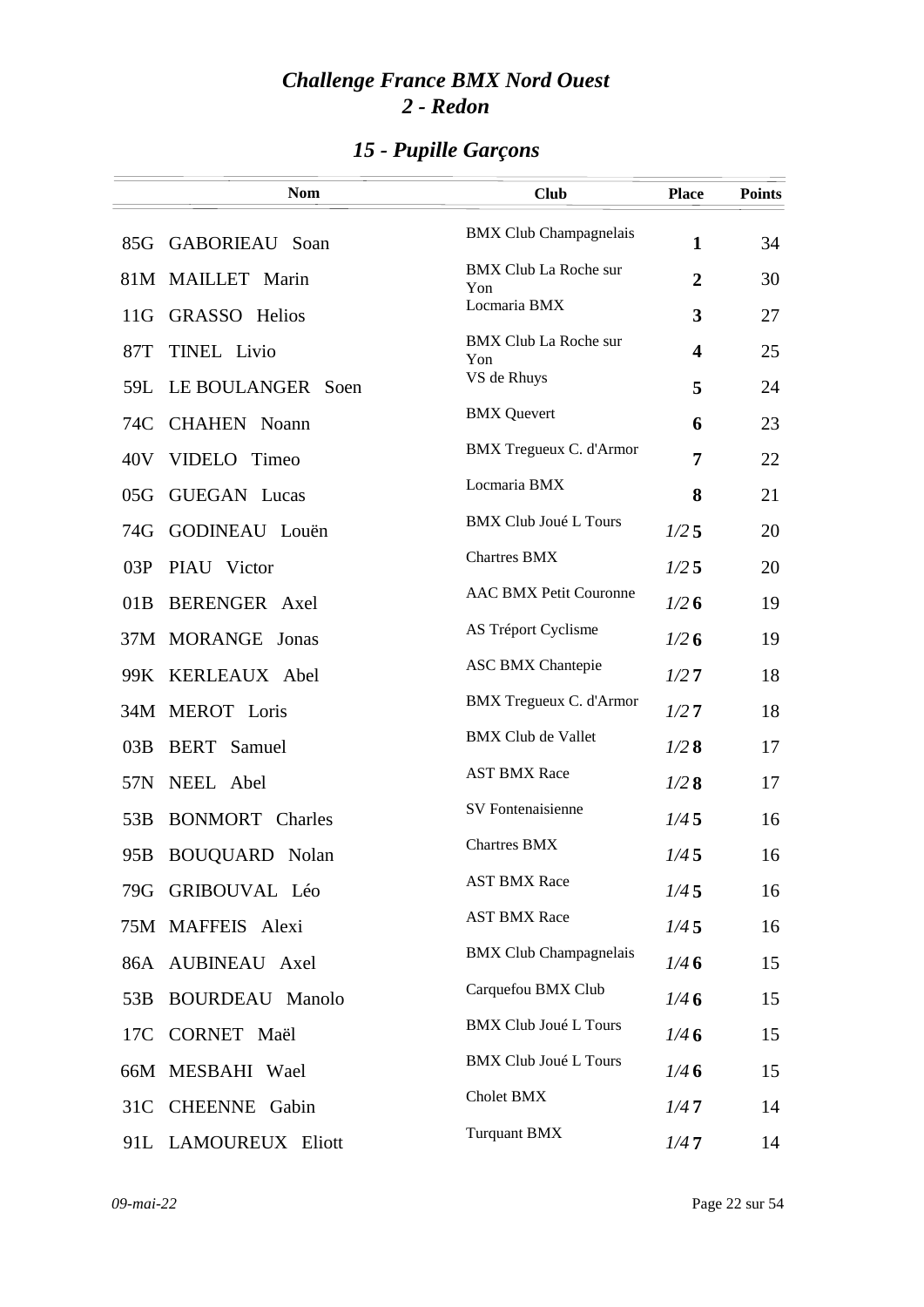|     | <b>Nom</b>                  | <b>Club</b>                          | <b>Place</b> | <b>Points</b> |
|-----|-----------------------------|--------------------------------------|--------------|---------------|
|     | 02L LARCHERON Arthur        | Guidon Chalettois                    | 1/47         | 14            |
| 58L | LUCAS Ilies                 | <b>BMX Tregueux C. d'Armor</b>       | 1/47         | 14            |
| 71C | CADO Aaron                  | Hennebont BMX                        | 1/48         | 13            |
| 92C | CESSOU Clement              | Saint Nazaire BMX Club               | 1/48         | 13            |
| 48L | LESTURGEON Gaspard          | Carquefou BMX Club                   | 1/48         | 13            |
| 98N | NARBONNE Maël               | Verneuil BMX                         | 1/48         | 13            |
| 32B | BISIAU Ilenzo               | <b>BMX</b> Tregueux C. d'Armor       | 1/85         | 12            |
| 66C | CHESNAIS Noe                | CC Du Blavet                         | 1/85         | 12            |
| 59C | CHICOT Tylan                | <b>BMX</b> Nogent le Roi             | 1/85         | 12            |
| 60F | FORGEON Thibaud             | Azay BMX Club                        | 1/85         | 12            |
| 48G | <b>GESLIN</b> Sandro        | <b>BMX</b> Theix                     | 1/85         | 12            |
| 58H | HOURRIEZ Evan               | <b>BMX</b> Nogent le Roi             | 1/85         | 12            |
| 53N | NOGUES Morgan               | <b>BMX</b> Quevert                   | 1/85         | 12            |
| 79T | TROUSSIER Noé               | Bi Club Chapellois                   | 1/85         | 12            |
|     | 11A AUGUSTYNIAK Léandre     | <b>UC Amboise Nazelles</b><br>Negron | 1/86         | 11            |
| 88B | BRUMFROY Sheldon            | Evreux BMX                           | 1/86         | 11            |
| 79H | <b>HERMOUET</b> Matteo      | Aizenay BMX club                     | 1/86         | 11            |
|     | 13H HOARAU DEBACKER Maxence | Verneuil BMX                         | 1/86         | 11            |
|     | 55L LE GUILLOUX Gabin       | Saint Brieuc BMX                     | 1/86         | 11            |
|     | 25M MARRA Paul Loup         | Saint Nazaire BMX Club               | 1/86         | 11            |
|     | 75M MONFORT Axel            | Verneuil BMX                         | 1/86         | 11            |
|     | 59R REMINGOL Mathis         | <b>BMX</b> Tregueux C. d'Armor       | 1/86         | 11            |
|     | 86A AKID Solann             | <b>Descartes BMX</b>                 | 1/87         | 10            |
|     | 88G GALLO Louis             | <b>BMX</b> Nogent le Roi             | 1/87         | 10            |
| 77G | <b>GERAULT</b> Marius       | <b>BMX Club de Flers</b>             | 1/87         | 10            |
|     | 62L LE CORGUILLE Raphael    | Saint Brieuc BMX                     | 1/87         | 10            |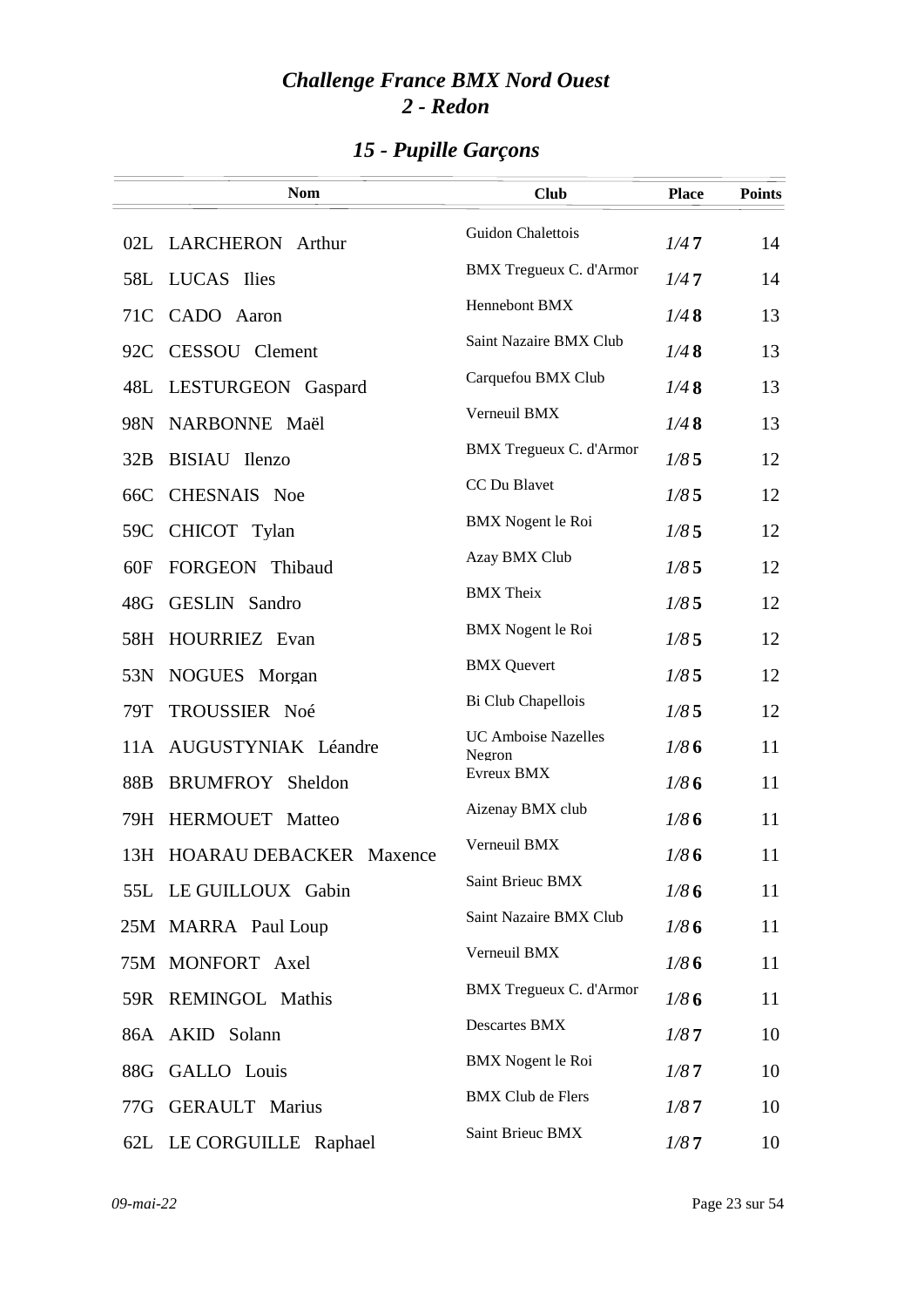|                 | <b>Nom</b>              | <b>Club</b>                          | <b>Place</b>      | <b>Points</b> |
|-----------------|-------------------------|--------------------------------------|-------------------|---------------|
| 32L             | LECLERC Hély            | <b>AAC BMX Petit Couronne</b>        | 1/87              | 10            |
| 42L             | LECLERCQ LOPPIN Zéphir  | <b>UC Amboise Nazelles</b><br>Negron | 1/87              | 10            |
| 55P             | PALOMO VLAD Mario       | <b>BMX</b> Nogent le Roi             | 1/87              | 10            |
| 88P             | PALOU Tilio             | <b>BMX</b> Savenay                   | 1/87              | 10            |
| 63G             | <b>GENDRIN</b> Ange     | <b>BMX Virois</b>                    | 1/88              | 9             |
| 43J             | <b>JOUBERT</b> Yanis    | Carquefou BMX Club                   | 1/88              | 9             |
| 19L             | LE LIJOUR Jules         | Hennebont BMX                        | 1/88              | 9             |
|                 | 95M MENIGAULT Nohan     | Free Bike Dampierrois                | 1/88              | 9             |
| 80 <sub>R</sub> | <b>REBOUX</b> Antoine   | <b>BMX</b> Quevert                   | 1/88              | 9             |
| 99R             | <b>RENAC Paolo</b>      | <b>BMX</b> Savenay                   | 1/88              | 9             |
| 20R             | RIAUDEL Dorian          | G2X Club de Bicross                  | 1/88              | 9             |
| 13S             | SAUTREUIL Mathéo        | <b>BMX</b> Nogent le Roi             | 1/88              | 9             |
| 17A             | AUFFRAYS Ilyan          | <b>Brest BMX</b>                     | 1/165             | 8             |
| 22B             | <b>BOISSIER</b> Quentin | Kitchen Rider Pays<br>Vannetais      | $I\backslash I65$ | 8             |
| 38 <sub>B</sub> | <b>BRIAND</b> Thibault  | <b>BMX</b> Tregueux C. d'Armor       | 1/165             | 8             |
| 87C             | CHOLET Eden             | Saint Brieuc BMX                     | 1/165             | 8             |
| 07C             | <b>CORNU</b> Pierre     | Evreux BMX                           | 1/165             | 8             |
| 21D             | DZUNIC Jorvan           | <b>BMX Club Joué L Tours</b>         | 1/165             | 8             |
|                 | 64G GENDRIN Elias       | <b>BMX Virois</b>                    | $I\backslash I65$ | 8             |
| 60G             | GODEST Charly           | Guipavas BMX                         | 1/165             | 8             |
| 01G             | <b>GRANET</b> Imanol    | Bi Club Chapellois                   | 1/165             | 8             |
|                 | 69M MARTIN Lucas        | Azay BMX Club                        | 1/165             | 8             |
|                 | 77M MONFORT Paul        | Verneuil BMX                         | 1/165             | 8             |
| 88P             | PERES Valentin          | Locmaria BMX                         | 1/165             | 8             |
| 55P             | PESRIN Bao              | <b>NOS BMX Club Nozay</b>            | 1/165             | 8             |
| 81R             | <b>REVAUD</b><br>James  | <b>BMX Club La Roche sur</b><br>Yon  | $I\backslash I65$ | 8             |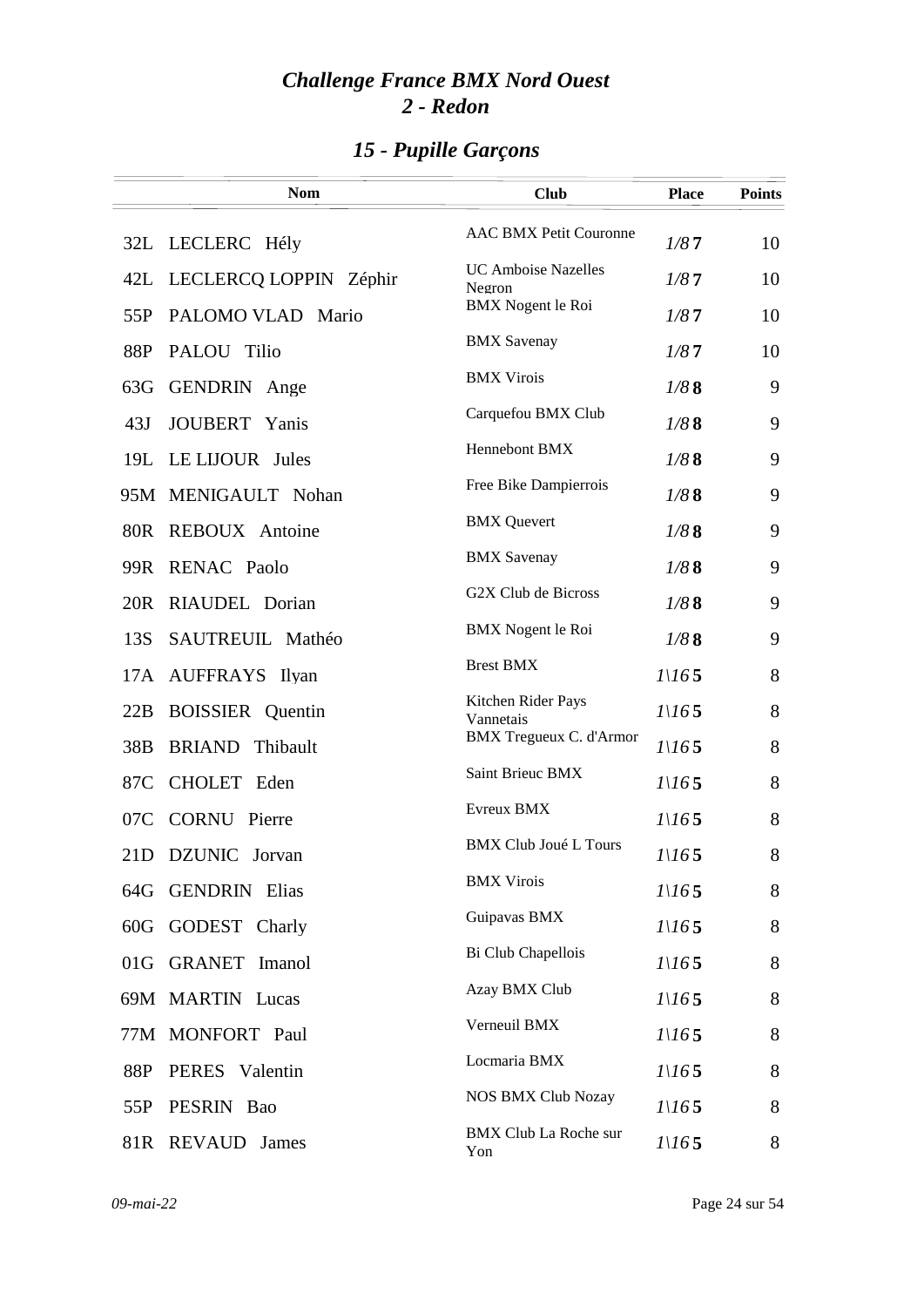|                 | <b>Nom</b>                    | <b>Club</b>                         | <b>Place</b>   | <b>Points</b>  |
|-----------------|-------------------------------|-------------------------------------|----------------|----------------|
| 14T             | TABARD Noé                    | <b>BMX</b> Theix                    | 1/165          | 8              |
|                 | 99W WARNEZ Tom                | VS de Rhuys                         | 1/165          | 8              |
|                 | 58A ABGRALL Evan              | Team Acigné BMX                     | M <sub>5</sub> | $\overline{4}$ |
|                 | 98A ASSELOT Timéo             | <b>BMX Club de Flers</b>            | M <sub>5</sub> | $\overline{4}$ |
| 16B             | <b>BACHELIN</b> Hugo          | <b>BMX</b> Nogent le Roi            | M <sub>5</sub> | $\overline{4}$ |
| 70B             | <b>BOITTIN</b> Matheo         | <b>BMX</b> Pays de Vitré            | M <sub>5</sub> | $\overline{4}$ |
| 16C             | CORREIA Sacha                 | Theillay BMX Club                   | M <sub>5</sub> | $\overline{4}$ |
| 76D             | DAMAIN Noah                   | Argentan BMX                        | M <sub>5</sub> | $\overline{4}$ |
| 03D             | DEVAUX Nathéo                 | CO Bolbec Nointot BMX               | M <sub>5</sub> | $\overline{4}$ |
| 76 <sub>D</sub> | DOLL Raphael                  | <b>BMX</b> Tregueux C. d'Armor      | M <sub>5</sub> | $\overline{4}$ |
| 88F             | FAIVRE Nathan                 | SV Fontenaisienne                   | M <sub>5</sub> | $\overline{4}$ |
| 67F             | FAUCHER BIRON Hugo            | <b>BMX Club Champagnelais</b>       | M <sub>5</sub> | $\overline{4}$ |
| 46F             | FAVIER Nolan                  | <b>BMX</b> Argentré                 | M <sub>5</sub> | $\overline{4}$ |
| 63G             | GAUMER Mathys                 | <b>BMX</b> Nogent le Roi            | M <sub>5</sub> | $\overline{4}$ |
|                 | 10H HAGUAIT Sacha             | <b>BMX Tregueux C. d'Armor</b>      | M <sub>5</sub> | $\overline{4}$ |
| 66H             | HUET Yann                     | <b>BMX</b> Argentré                 | M <sub>5</sub> | $\overline{4}$ |
| 56L             | LE MOING Aurelien             | Team Acigné BMX                     | M <sub>5</sub> | $\overline{4}$ |
| 79L             | LEVAILLANT Ewen               | <b>BMX Club La Roche sur</b><br>Yon | M <sub>5</sub> | $\overline{4}$ |
|                 | 14N NELA Marius               | Descartes BMX                       | M 5            | $\overline{4}$ |
| 34R             | ROUSSEAU Mael                 | <b>BMX Club La Chevroliere</b>      | M <sub>5</sub> | $\overline{4}$ |
|                 | 24R ROUSSEL Maxence           | <b>ASC BMX Chantepie</b>            | M <sub>5</sub> | $\overline{4}$ |
|                 | 14W WESTRELIN BORGNE Sasha    | <b>Chartres BMX</b>                 | M <sub>5</sub> | $\overline{4}$ |
| 72B             | <b>BLANCHIER Neo</b>          | BMX Pays de Vitré                   | M6             | 3              |
| 85B             | <b>BLANCHO</b> Hugo           | VS de Rhuys                         | M6             | 3              |
| 93B             | <b>BLOCH GRANET Florentin</b> | Argentan BMX                        | M6             | 3              |
| 94C             | <b>CHAUVIN VERON</b> Albyn    | Azay BMX Club                       | M6             | 3              |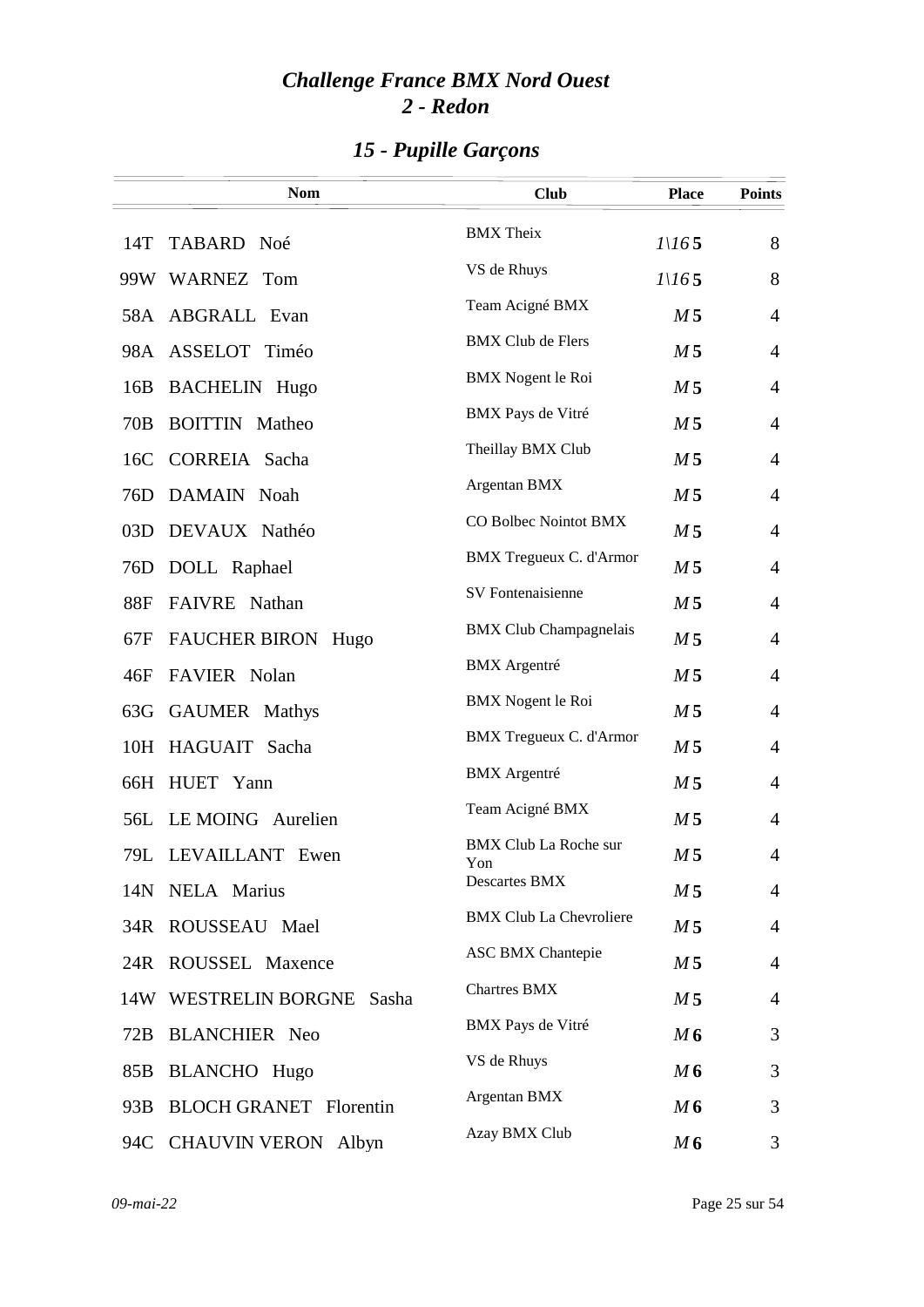|                 | <b>Nom</b>                     | <b>Club</b>                    | <b>Place</b>   | <b>Points</b>  |
|-----------------|--------------------------------|--------------------------------|----------------|----------------|
| 70C             | <b>CLEMENT</b> Mathieu         | <b>BMX Club de Redon</b>       | M6             | 3              |
| 63C             | COLIN Joachim                  | <b>BMX Club Joué L Tours</b>   | M6             | 3              |
| 43D             | DENEUVY Théo                   | Evreux BMX                     | M6             | 3              |
| 16D             | DUBRUJEAUD Charles             | Argentan BMX                   | M6             | 3              |
| 79F             | FERREIRA LOPES Alessandro      | <b>BMX</b> Tregueux C. d'Armor | M6             | 3              |
| 02G             | <b>GARGAM GUILLEMOT Thomas</b> | <b>BMX Club de Redon</b>       | M6             | 3              |
| 28G             | GUILLO Théo                    | <b>BMX</b> Quevert             | M6             | 3              |
| 05G             | <b>GUYARD</b> Simon            | <b>BMX</b> Nogent le Roi       | M6             | 3              |
| 41J             | <b>JOGUET</b><br>Théo          | Descartes BMX                  | M6             | 3              |
| 02J             | <b>JOLIVET</b> Enzo            | Bi Club Chapellois             | M6             | 3              |
|                 | 19L LE PORT Marius             | <b>BMX</b> Theix               | M6             | 3              |
|                 | 28M MASSON Timéo               | <b>BC</b> Castelroussin        | M <sub>6</sub> | 3              |
| 45 <sub>O</sub> | O"LOGHLIN GAS Lohann           | La Trinité Surzur BMX          | M6             | 3              |
| 64R             | RAMEAU BIDEAU Enzo             | Cornouaille BMX                | M6             | 3              |
| 13T             | TABORET Kaelig                 | Locmaria BMX                   | M6             | 3              |
|                 | 67W WESTER Ylann               | <b>BMX Club de Redon</b>       | M6             | 3              |
|                 | 58A AMIAUD Nathan              | St Avertin Sports BMX          | M <sub>7</sub> | $\overline{2}$ |
| 14D             | DELIENCOURT Malone             | Verneuil BMX                   | M <sub>7</sub> | $\overline{2}$ |
| 27J             | <b>JOUAN</b> Ewen              | <b>BMX Tregueux C. d'Armor</b> | M <sub>7</sub> | $\overline{2}$ |
| 03K             | KERSUZAN Eden                  | Hennebont BMX                  | M <sub>7</sub> | $\overline{2}$ |
|                 | 82L LEBAILLIF Louis            | CO Bolbec Nointot BMX          | M <sub>7</sub> | $\overline{2}$ |
|                 | 60M MADEC Eden                 | <b>Brest BMX</b>               | M <sub>7</sub> | 2              |
|                 | 46M MARZELIERE Nohan           | <b>BMX Club de Redon</b>       | M <sub>7</sub> | $\overline{2}$ |
| 89P             | PEREZ Joran                    | <b>BMX</b> Theix               | M <sub>7</sub> | $\overline{2}$ |
| 81S             | SALVI Nino                     | PLOUAY BMX                     | M <sub>7</sub> | $\overline{2}$ |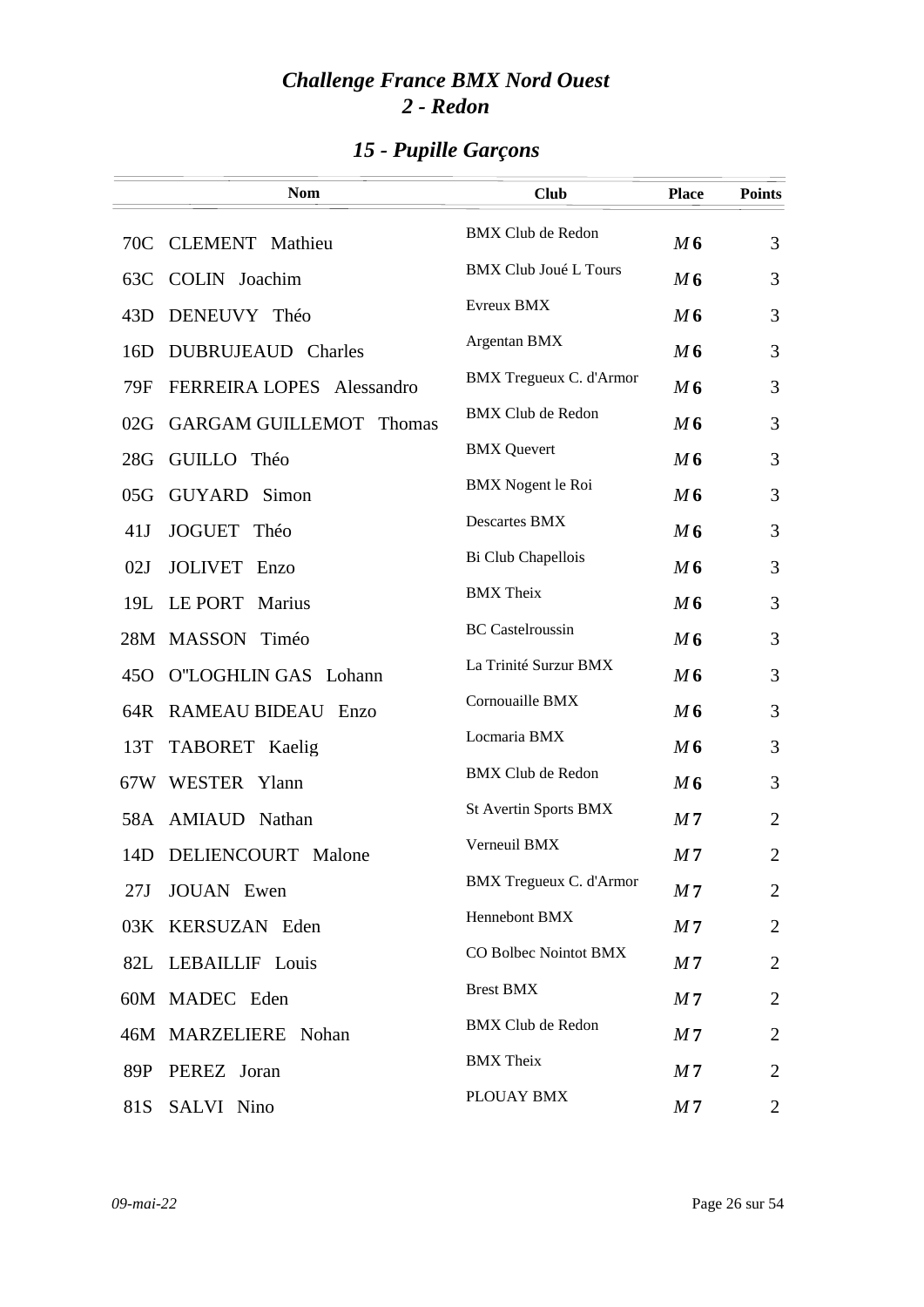|                 | <b>Nom</b>                    | <b>Club</b>                         | <b>Place</b>            | <b>Points</b> |
|-----------------|-------------------------------|-------------------------------------|-------------------------|---------------|
| 48 <sub>O</sub> | <b>ORHAN</b> Marin            | <b>BMX</b> Quevert                  | $\mathbf{1}$            | 34            |
| 45Z             | ZINANT Mael                   | Carquefou BMX Club                  | $\overline{2}$          | 30            |
| 98J             | <b>JOIN GUENET Louis</b>      | <b>AST BMX Race</b>                 | 3                       | 27            |
| 72G             | <b>GODINEAU</b> Nael          | <b>BMX Club Joué L Tours</b>        | $\overline{\mathbf{4}}$ | 25            |
|                 | 47A ASSANI Izael              | BMX Pays de Vitré                   | 5                       | 24            |
| 90R             | RIOU Nino                     | <b>BMX Tregueux C. d'Armor</b>      | 6                       | 23            |
| 54B             | <b>BERNARD</b> Flavien        | <b>Chartres BMX</b>                 | 7                       | 22            |
| 25B             | <b>BERT</b> Erwann            | <b>BMX Club de Vallet</b>           | 8                       | 21            |
| 79G             | <b>GARNIER</b> Mathis         | <b>ASC BMX Chantepie</b>            | $1/2$ 5                 | 20            |
| 34L             | LE GOUDIVEZE Ewen             | VS de Rhuys                         | 1/25                    | 20            |
| 88B             | <b>BORDEAUX Paul</b>          | Argentan BMX                        | 1/26                    | 19            |
|                 | 80H HUET Tristan              | Evreux BMX                          | 1/26                    | 19            |
| 37 <sub>G</sub> | <b>GLOWACZ DROUIN Gabriel</b> | Caen BMX                            | 1/27                    | 18            |
| 79G             | <b>GUENEE</b> Maxence         | Carquefou BMX Club                  | 1/27                    | 18            |
|                 | 61A AUBIN Leo                 | <b>BMX</b> Theix                    | 1/28                    | 17            |
|                 | 53M MARIE Hugo                | Evreux BMX                          | 1/28                    | 17            |
| 08D             | DUBUS Evan                    | Evreux BMX                          | 1/45                    | 16            |
| 03F             | <b>FLURY PATRONE Enzo</b>     | <b>Bicross Riannais Berry</b>       | 1/45                    | 16            |
|                 | 90L LEVAILLANT Melven         | <b>BMX Club La Roche sur</b><br>Yon | 1/45                    | 16            |
|                 | 07M MESBAHI Ilyess            | <b>BMX Club Joué L Tours</b>        | 1/45                    | 16            |
|                 | 02C COCHARD Soan              | <b>BMX</b> Savenay                  | 1/46                    | 15            |
|                 | 95C COMMUNEAU Etân            | <b>Chartres BMX</b>                 | 1/46                    | 15            |
|                 | 06M MAUPOINT Nathan           | <b>AAC BMX Petit Couronne</b>       | 1/46                    | 15            |
|                 | 35R RAMEAU BIDEAU Noah        | Cornouaille BMX                     | 1/46                    | 15            |
|                 | 04G GUILLOT Noa               | <b>St Avertin Sports BMX</b>        | 1/47                    | 14            |
|                 | 81H HELIO Swan                | Lorient BMX                         | 1/47                    | 14            |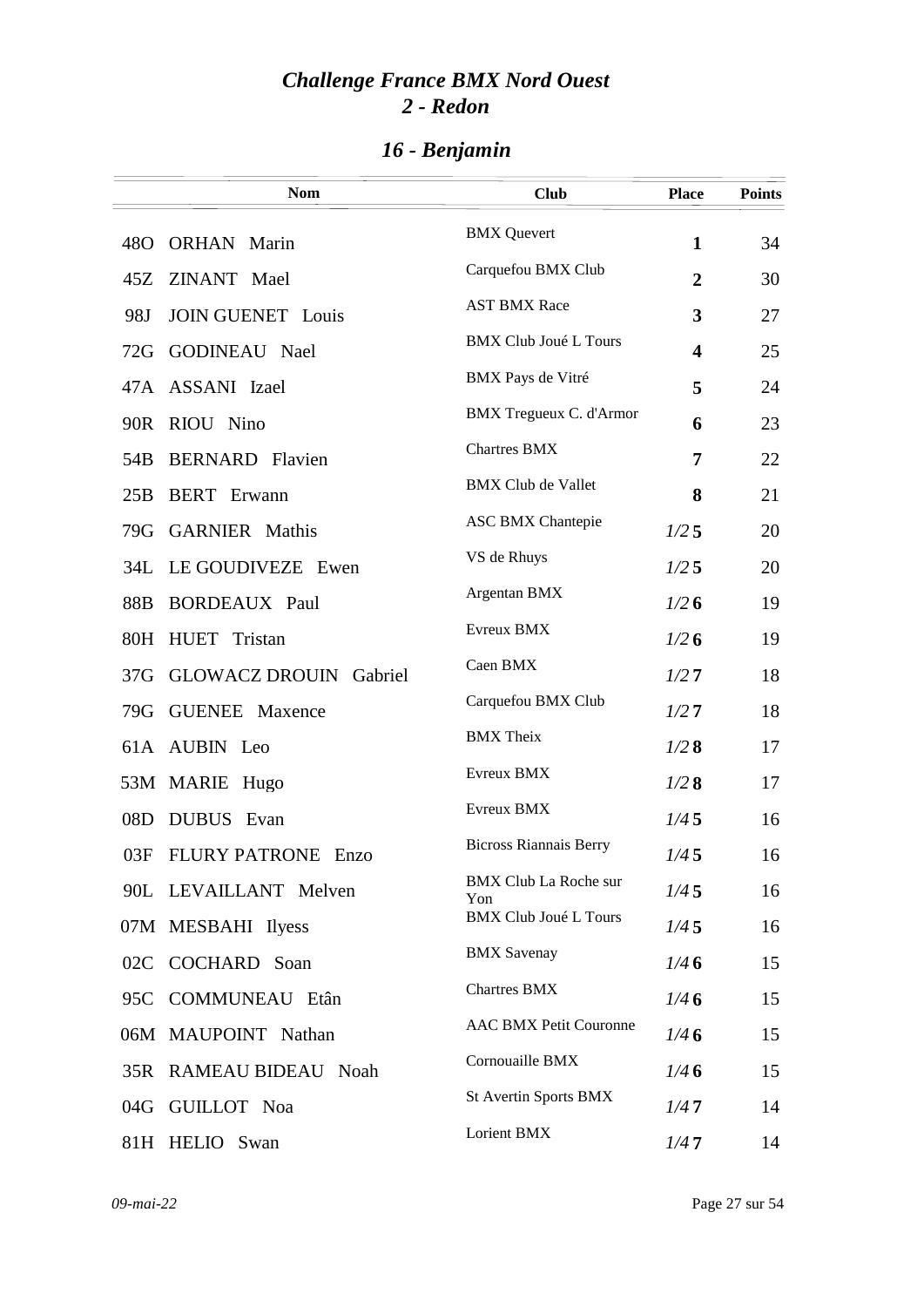|     | <b>Nom</b>             | <b>Club</b>                         | <b>Place</b> | <b>Points</b> |
|-----|------------------------|-------------------------------------|--------------|---------------|
| 82P | PIMOR Ethan            | <b>BMX</b> Quevert                  | 1/47         | 14            |
| 62B | <b>BELLON</b> Timeo    | <b>BMX Club de Redon</b>            | 1/48         | 13            |
| 85C | CHEVALLIER Léo         | <b>BMX Club Joué L Tours</b>        | 1/48         | 13            |
|     | 81H HINAULT Thomas     | Carquefou BMX Club                  | 1/48         | 13            |
| 63P | PEREZ Joshua           | Guidon Chalettois                   | 1/48         | 13            |
|     | 29W WROBEL Léo         | Guidon Chalettois                   | 1/48         | 13            |
| 74B | BARBE Sacha            | <b>Chartres BMX</b>                 | 1/85         | 12            |
| 09B | <b>BAU</b> Romain      | <b>AAC BMX Petit Couronne</b>       | 1/85         | 12            |
|     | 60H HINDRE Maxence     | VS de Rhuys                         | 1/85         | 12            |
|     | 45M MICHEL Justin      | Evreux BMX                          | 1/85         | 12            |
|     | 70M MOLINA Ruben       | Evreux BMX                          | 1/85         | 12            |
| 57P | PETITIN Isaac          | <b>BMX Club Joué L Tours</b>        | 1/85         | 12            |
| 41P | PICOT Mathys           | Carquefou BMX Club                  | 1/85         | 12            |
| 63R | <b>ROLLAND Bastien</b> | Guipavas BMX                        | 1/85         | 12            |
|     | 56A AUBRY Louis        | <b>BMX Club La Roche sur</b><br>Yon | 1/86         | 11            |
| 94B | <b>BENOIT</b> Malo     | <b>Chartres BMX</b>                 | 1/86         | 11            |
| 31L | LE BEGUEC Leo          | <b>BMX</b> Theix                    | 1/86         | 11            |
|     | 23L LORIN Arthur       | <b>Olivet Bicross</b>               | 1/86         | 11            |
|     | 76M MOGOEN Enzo        | <b>BMX Tregueux C. d'Armor</b>      | 1/86         | 11            |
| 71S | SOUAIZE Marceau        | Theillay BMX Club                   | 1/86         | 11            |
| 01S | <b>SUZEAU Marius</b>   | Verneuil BMX                        | 1/86         | 11            |
| 15T | TERPEREAU Arthur       | Evreux BMX                          | 1/86         | 11            |
| 33C | CORNU Tom              | CO Bolbec Nointot BMX               | 1/87         | 10            |
| 34D | <b>DECAEN</b> Augustin | Argentan BMX                        | 1/87         | 10            |
|     | 90G GERAULT Raphaël    | <b>BMX Club de Flers</b>            | 1/87         | 10            |
|     | 01L LOUVET Ewann       | <b>BMX Club de Flers</b>            | 1/87         | 10            |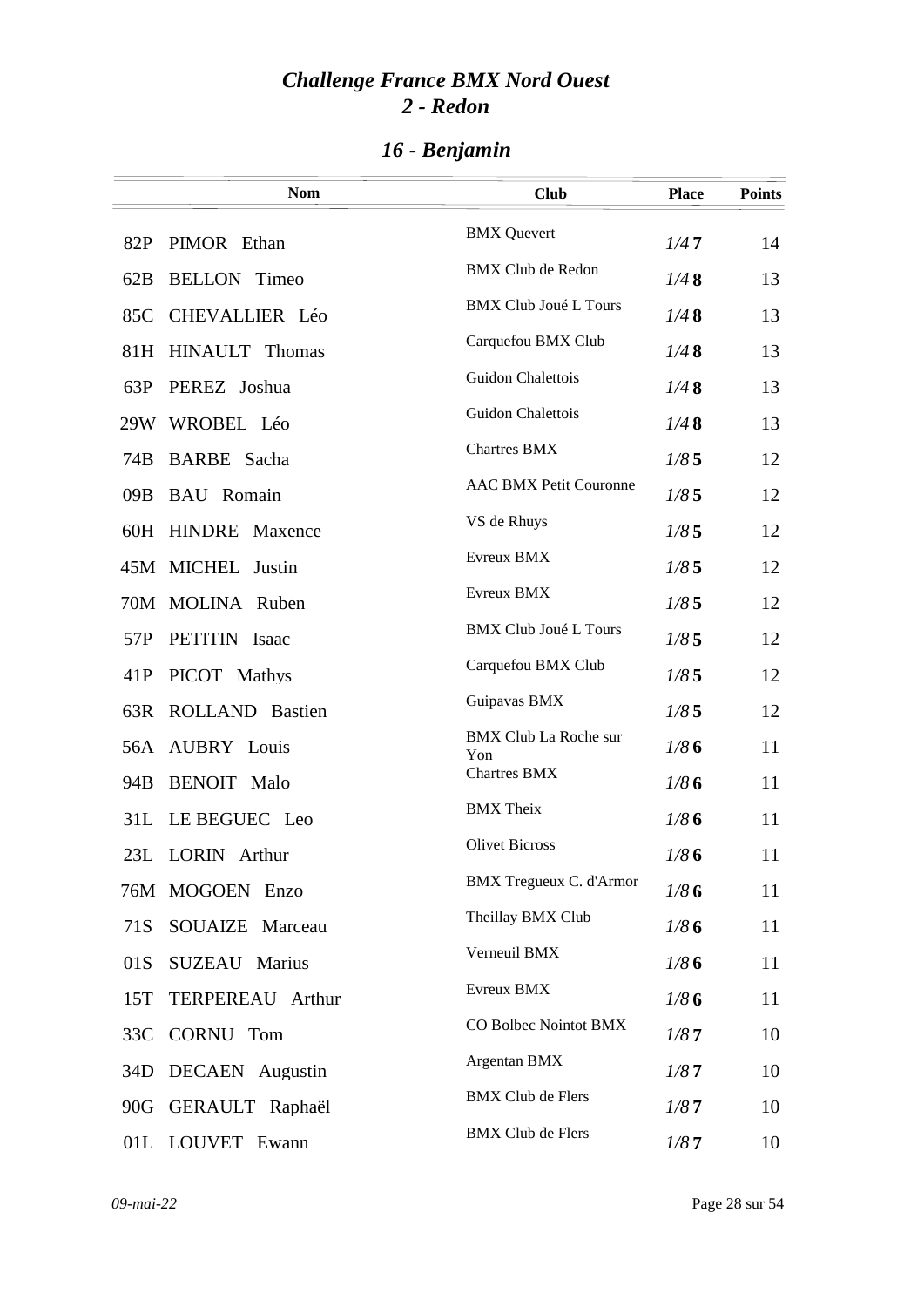|                 | <b>Nom</b>              | <b>Club</b>                         | <b>Place</b>      | <b>Points</b> |
|-----------------|-------------------------|-------------------------------------|-------------------|---------------|
|                 | 58M MARSAC Elio         | <b>BMX</b> Theix                    | 1/87              | 10            |
|                 | 55M MICHAVILA Aaron     | <b>BMX</b> Savenay                  | 1/87              | 10            |
|                 | 38R REMINGOL Enzo       | BMX Tregueux C. d'Armor             | 1/87              | 10            |
| 74T             | TRICARD Axel            | <b>Chartres BMX</b>                 | 1/87              | 10            |
|                 | 46A AUBINEAU Charly     | <b>BMX Club Champagnelais</b>       | 1/88              | 9             |
| 66C             | CHAPEAU Dylan           | Descartes BMX                       | 1/88              | 9             |
| 10 <sub>G</sub> | <b>GAMACHE</b> Mael     | Lorient BMX                         | 1/88              | 9             |
|                 | 77G GOUX Sohan          | Saint Brieuc BMX                    | 1/88              | 9             |
|                 | 31L LABOUROT Mylan      | Carquefou BMX Club                  | 1/88              | 9             |
|                 | 03M MAYEUX Yanis        | <b>AST BMX Race</b>                 | 1/88              | 9             |
|                 | 86N NEVEUX Mael         | Carquefou BMX Club                  | 1/88              | 9             |
| 15T             | TOQUE Corentin          | <b>BMX Tregueux C. d'Armor</b>      | 1/88              | 9             |
|                 | 55A ARNOLD Mylan        | <b>BMX Club La Roche sur</b><br>Yon | 1/165             | 8             |
| 40B             | <b>BAILLE</b> Leo       | <b>ASC BMX Chantepie</b>            | 1/165             | 8             |
|                 | 36B BEAUFILS Nathan     | <b>BMX</b> Nogent le Roi            | 1/165             | 8             |
| 50 <sub>D</sub> | DZUNIC Sacha            | <b>BMX Club Joué L Tours</b>        | 1/165             | 8             |
| 31 <sub>G</sub> | <b>GANDON</b> Gabin     | VS de Rhuys                         | 1/165             | 8             |
| 38G             | <b>GARRAULT</b> Marlone | Team Acigné BMX                     | 1/165             | 8             |
|                 | 83H HALLOUIN Elouwan    | Verneuil BMX                        | 1/165             | 8             |
|                 | 60L LACROIX Evan        | <b>Chartres BMX</b>                 | $I\backslash I65$ | 8             |
|                 | 52M MOALIC Malo         | Azay BMX Club                       | 1/165             | 8             |
| 61P             | PICHON Nino             | <b>BMX</b> Argentré                 | 1/165             | 8             |
| 73P             | PIET Gabriel            | <b>AAC BMX Petit Couronne</b>       | 1/165             | 8             |
| 36P             | PINON Tytouan           | <b>BMX Club Joué L Tours</b>        | 1/165             | 8             |
| 61R             | <b>ROBILLARD Mathys</b> | <b>Chartres BMX</b>                 | 1/165             | 8             |
| 54T             | TEAU LOPEZ Milo         | <b>Olivet Bicross</b>               | $I\backslash I65$ | 8             |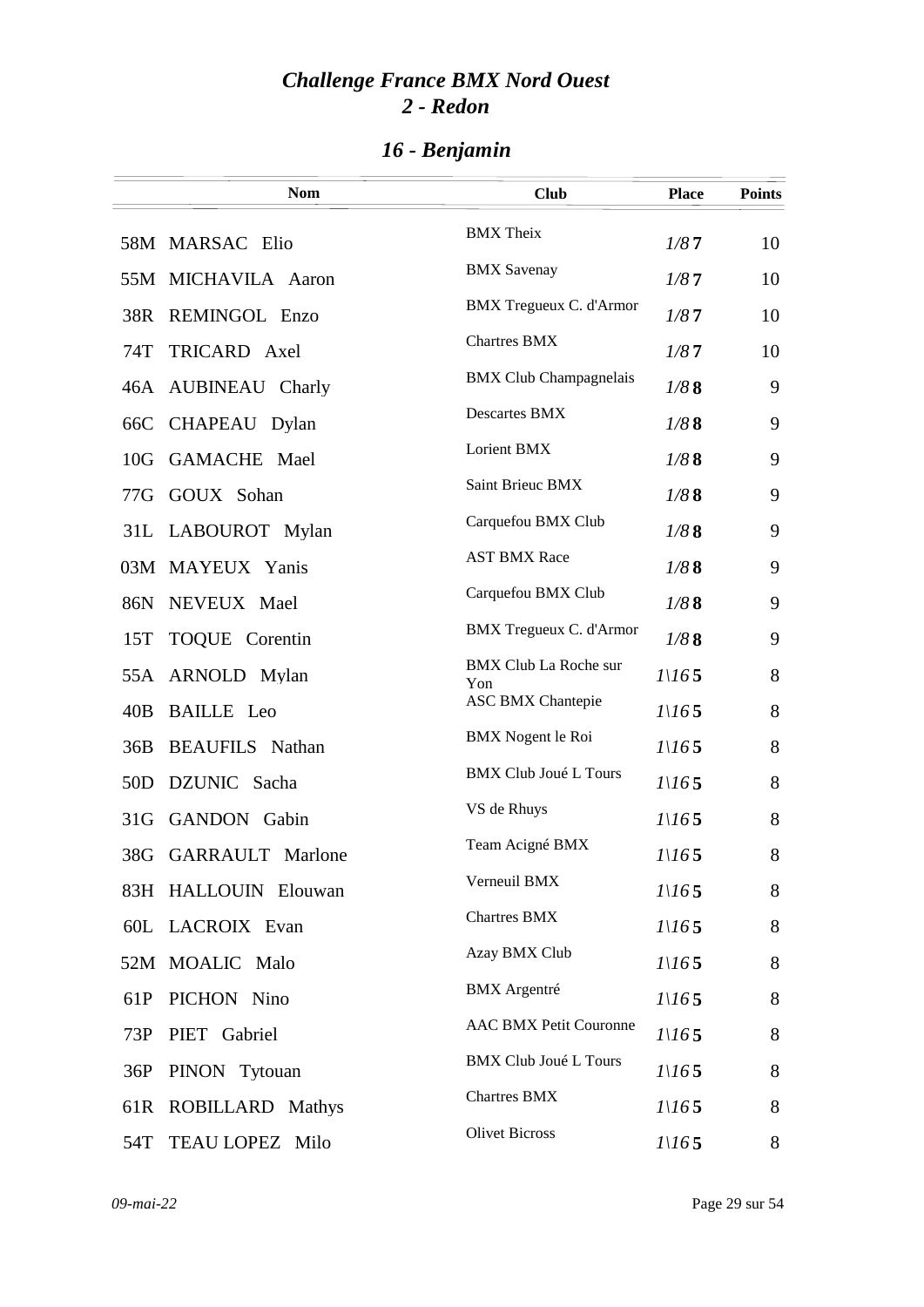|                 | <b>Nom</b>                    | <b>Club</b>                         | <b>Place</b>      | <b>Points</b>  |
|-----------------|-------------------------------|-------------------------------------|-------------------|----------------|
| 13T             | THEBAULT Youenn               | <b>BMX</b> Quevert                  | $I\backslash I65$ | 8              |
|                 | 55V VIGIER Mathéo             | <b>BC</b> Castelroussin             | 1/165             | 8              |
| 21B             | BERNAUDAT Ethan               | Hennebont BMX                       | M <sub>5</sub>    | $\overline{4}$ |
| 12B             | BESSONNET PILET Kenzo         | Machecoul BMX Club                  | M <sub>5</sub>    | $\overline{4}$ |
| 05B             | <b>BLAIRON</b> Yanis          | Free Bike Dampierrois               | M <sub>5</sub>    | $\overline{4}$ |
| 92B             | BLOCH GRANET Nathanaël        | Argentan BMX                        | M <sub>5</sub>    | $\overline{4}$ |
| 14B             | <b>BOULAY Louis</b>           | <b>BMX Club de Redon</b>            | M <sub>5</sub>    | $\overline{4}$ |
| 96B             | <b>BOURGOIN Yanis</b>         | <b>BCC Quiers S/Bezonde</b>         | M <sub>5</sub>    | $\overline{4}$ |
| 87C             | CASTEL Gabin                  | <b>BMX</b> Tregueux C. d'Armor      | M <sub>5</sub>    | $\overline{4}$ |
| 25C             | <b>CORNEE Enzo</b>            | BMX Pays de Vitré                   | M <sub>5</sub>    | $\overline{4}$ |
| 68D             | DARTUS Louka                  | AS Tréport Cyclisme                 | M <sub>5</sub>    | $\overline{4}$ |
| 22D             | DAUDIN Léo                    | Bi Club Chapellois                  | M <sub>5</sub>    | $\overline{4}$ |
| 72D             | <b>DENIS</b> Lucas            | Argentan BMX                        | M <sub>5</sub>    | $\overline{4}$ |
| 65D             | DEVAUX Lucas                  | Caen BMX                            | M <sub>5</sub>    | $\overline{4}$ |
| 64F             | <b>FOUCHER COURATIER Enzo</b> | Theillay BMX Club                   | M <sub>5</sub>    | $\overline{4}$ |
|                 | 59M MARSAC Aubin              | <b>BMX</b> Theix                    | M <sub>5</sub>    | $\overline{4}$ |
| 07P             | PERES Maeron                  | L'Odet Racers                       | M <sub>5</sub>    | $\overline{4}$ |
|                 | 85P PERRIN Axel               | <b>BMX</b> Quevert                  | M <sub>5</sub>    | 4              |
| 27S             | SACCOLETTO Alan               | Hennebont BMX                       | M <sub>5</sub>    | $\overline{4}$ |
| 88T             | TESSIER Enzo                  | <b>BMX Club La Roche sur</b><br>Yon | M <sub>5</sub>    | $\overline{4}$ |
|                 | 82V VALLIENNE Nathan          | CO Bolbec Nointot BMX               | M <sub>5</sub>    | $\overline{4}$ |
| 98V             | VERNEGEOL Clément             | <b>BMX Club Joué L Tours</b>        | M <sub>5</sub>    | 4              |
| 81 <sub>B</sub> | <b>BOURDAUD</b> Wilson        | <b>NOS BMX Club Nozay</b>           | M6                | 3              |
| 64B             | BRY Noa                       | <b>BMX</b> Argentré                 | M6                | 3              |
| 49C             | <b>CAMELIN Noam</b>           | <b>BC</b> Castelroussin             | M6                | 3              |
|                 | 90C CARNEIRO Kenzo            | Theillay BMX Club                   | M6                | 3              |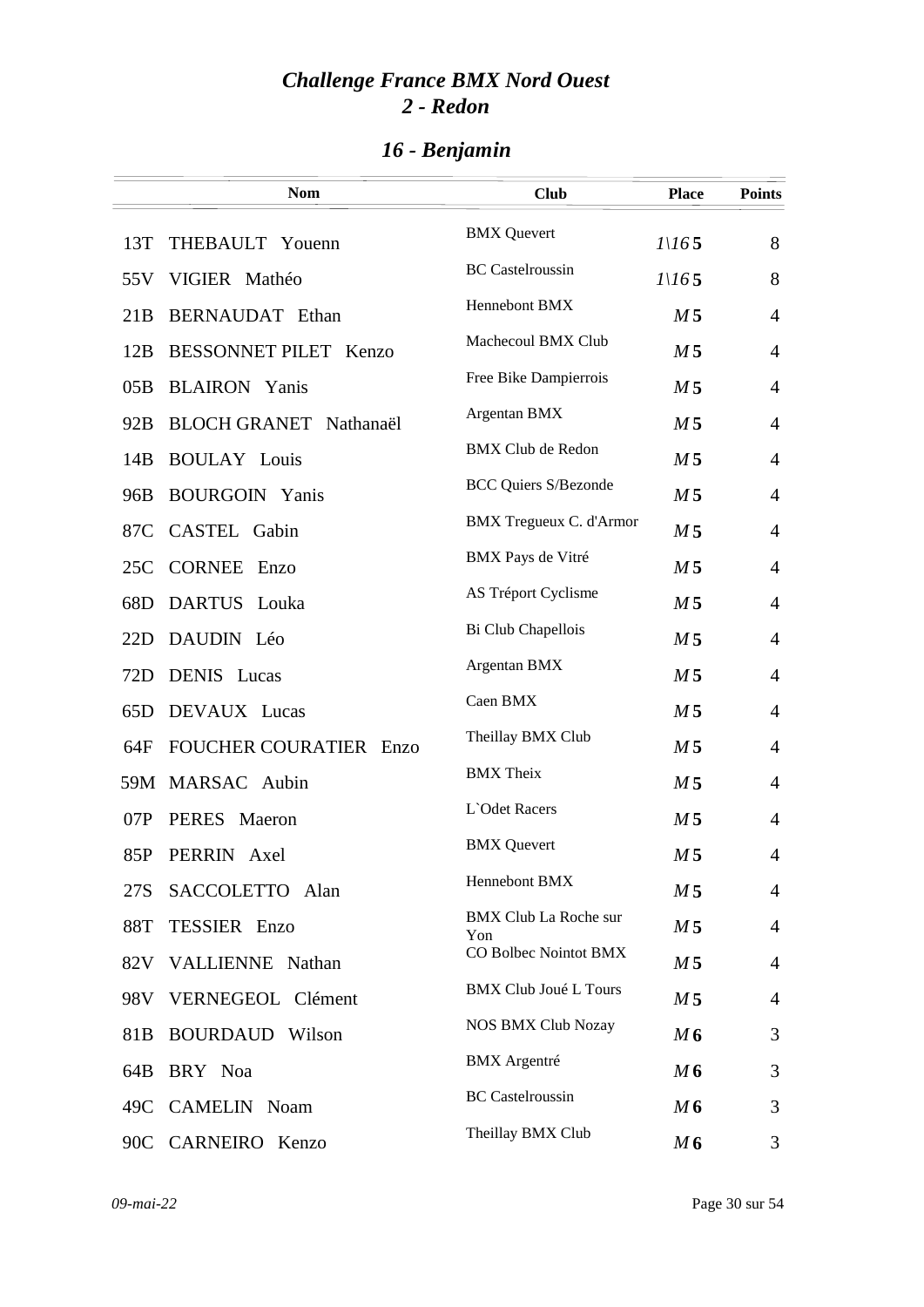|                 | <b>Nom</b>             | <b>Club</b>                  | <b>Place</b>   | <b>Points</b>  |
|-----------------|------------------------|------------------------------|----------------|----------------|
| 51C             | CLOLUS Louis           | <b>BMX</b> Quevert           | M6             | 3              |
| 80C             | COSTA Kyllian          | <b>BMX</b> Nogent le Roi     | M6             | 3              |
| 92D             | DROCHON Victor         | <b>Turquant BMX</b>          | M 6            | 3              |
| 26D             | DRUGEON Louis          | Evreux BMX                   | M6             | 3              |
| 36F             | <b>FOUCHER Ewen</b>    | <b>BMX</b> Argentré          | M6             | 3              |
| 82G             | GAYRAL Guillaume       | <b>Chartres BMX</b>          | M6             | 3              |
| 65G             | <b>GUIHENEUF Ewen</b>  | Hennebont BMX                | M6             | 3              |
| 32G             | GUILLOSSOU Enzo        | Descartes BMX                | M6             | 3              |
| 20J             | JOLIVET Hugo           | Bi Club Chapellois           | M6             | 3              |
|                 | 70L LABET Esteban      | <b>Chartres BMX</b>          | M6             | 3              |
|                 | 01L LANCHON Noah       | AS Tréport Cyclisme          | M6             | 3              |
|                 | 80L LE BOULCH Gabriel  | <b>Brest BMX</b>             | M6             | 3              |
|                 | 57M MICHAU Maxime      | <b>Chartres BMX</b>          | M6             | 3              |
|                 | 35N NOVAIS Camille     | <b>BMX Club Joué L Tours</b> | M6             | 3              |
| 84P             | PENVERN Loris          | VS de Rhuys                  | M6             | 3              |
|                 | 45R ROYER Tom          | <b>Chartres BMX</b>          | M6             | 3              |
|                 | 83A ALLEMAND Nino      | <b>NOS BMX Club Nozay</b>    | M <sub>7</sub> | $\overline{2}$ |
|                 | 10A AUDENET Liam       | <b>BMX Club Joué L Tours</b> | M <sub>7</sub> | $\overline{2}$ |
| 74B             | <b>BLANCHARD</b> Tiago | Machecoul BMX Club           | M <sub>7</sub> | $\overline{2}$ |
| 82B             | <b>BRIAND</b> Pierre   | BMX Tregueux C. d'Armor      | M <sub>7</sub> | $\overline{2}$ |
| 09C             | CHEVALLIER Yael        | SV Fontenaisienne            | M <sub>7</sub> | $\overline{2}$ |
| 22C             | <b>CHRETIEN</b> Matheo | BMX Pays de Vitré            | M <sub>7</sub> | $\overline{2}$ |
| 38C             | COLLOC Maxence         | Saint Brieuc BMX             | M <sub>7</sub> | $\overline{2}$ |
| 67 <sub>D</sub> | DAUNAY Jason           | <b>BMX</b> Quevert           | M <sub>7</sub> | $\overline{2}$ |
| 44D             | DOUX Mael              | <b>BMX</b> Argentré          | M 7            | 2              |
| 85G             | GALLAYS Tom            | <b>BMX Club Joué L Tours</b> | M <sub>7</sub> | $\overline{2}$ |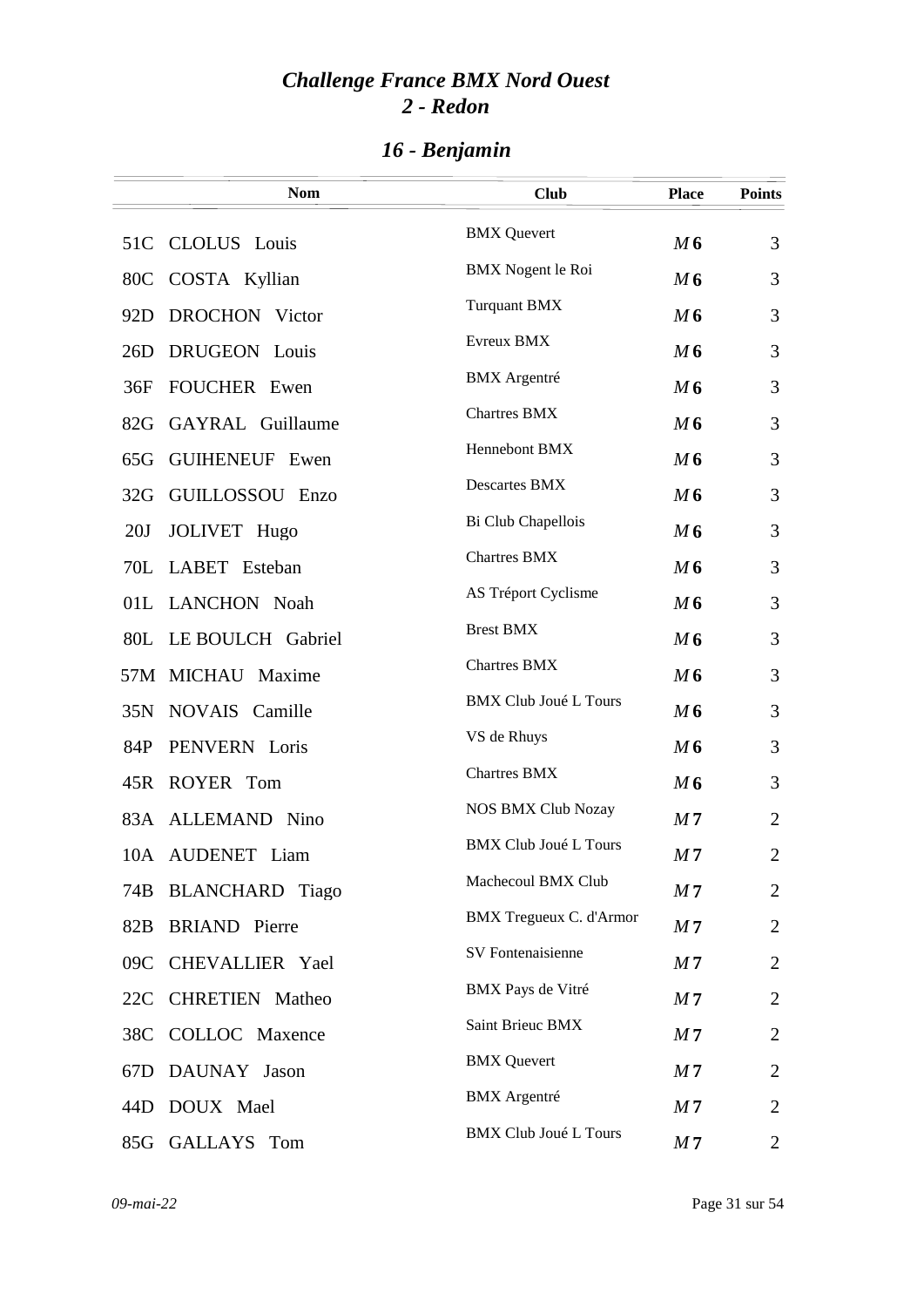|     | <b>Nom</b>                  | <b>Club</b>                  | <b>Place</b>   | <b>Points</b>  |
|-----|-----------------------------|------------------------------|----------------|----------------|
|     | 36G GUERAN Ewen             | Guidon Chalettois            | M <sub>7</sub> | $\overline{2}$ |
|     | 51H HABERT Charly           | Azay BMX Club                | M <sub>7</sub> | $\overline{2}$ |
| 99J | JULE Arthur                 | Lorient BMX                  | M <sub>7</sub> | $\overline{2}$ |
|     | 23M MARTIN DESILLE<br>Scott | Azé Team Bike                | M <sub>7</sub> | $\overline{2}$ |
| 41P | PAPIN Leonce                | <b>BMX</b> Argentré          | M <sub>7</sub> | $\overline{2}$ |
| 32P | PESKENS Nolan               | Guipavas BMX                 | M <sub>7</sub> | $\overline{2}$ |
| 03P | PICHONNIER Eliot            | Azay BMX Club                | M <sub>7</sub> | $\overline{2}$ |
| 19P | POIRIER Bastien             | Theillay BMX Club            | M <sub>7</sub> | $\overline{2}$ |
|     | 30R ROBERT Axel             | <b>BMX Club Joué L Tours</b> | M <sub>7</sub> | $\overline{2}$ |
|     | 84B BOURGEOIS Tiago         | <b>BMX Club Joué L Tours</b> | M8             | $\mathbf{1}$   |
| 39C | <b>COLLERAIS Enzo</b>       | BMX Pays de Vitré            | M8             | $\mathbf{1}$   |
| 79P | PELLIEUX Noa                | <b>BMX Club de Redon</b>     | M8             | 1              |
|     | 60T TAUDON RYO Darian       | Carquefou BMX Club           | M8             | $\mathbf{1}$   |
| 01T | <b>TIZON</b> Justin         | Team Acigné BMX              | M8             | $\mathbf{1}$   |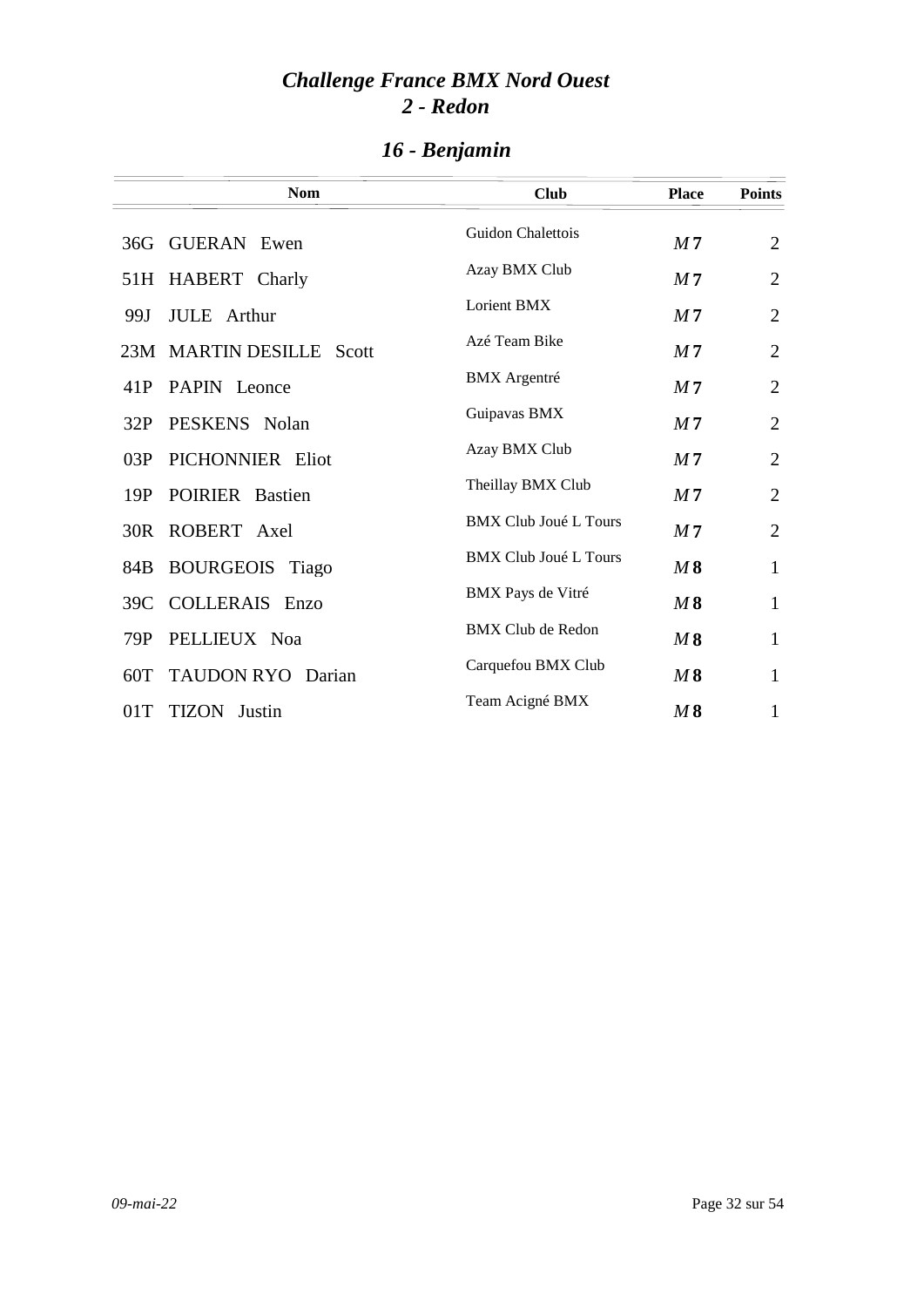|     | <b>Nom</b>                  | <b>Club</b>                    | <b>Place</b>            | <b>Points</b>  |
|-----|-----------------------------|--------------------------------|-------------------------|----------------|
| 86B | <b>BRUNEL Maëlys</b>        | <b>AST BMX Race</b>            | 1                       | 22             |
|     | 08M MAUPOINT Morgane        | <b>AAC BMX Petit Couronne</b>  | $\overline{2}$          | 18             |
| 34Q | QUETU Thais                 | <b>BMX Club de Vallet</b>      | 3                       | 15             |
| 37R | RAULET Chloé                | <b>BMX</b> Tregueux C. d'Armor | $\overline{\mathbf{4}}$ | 13             |
| 13L | LE LAY Iloe                 | <b>BMX Tregueux C. d'Armor</b> | 5                       | 12             |
| 71F | FOUIN Lou                   | St Avertin Sports BMX          | 6                       | 11             |
| 95C | COURAU Zia                  | <b>BMX Tregueux C. d'Armor</b> | 7                       | 10             |
| 97G | <b>GEFFRAY Romane</b>       | <b>BMX</b> Quevert             | 8                       | 9              |
|     | 01L LEMEUR Katel            | <b>Chartres BMX</b>            | $1/2$ 5                 | 8              |
|     | 65Y YVON Inès               | <b>AST BMX Race</b>            | $1/2$ 5                 | 8              |
| 42C | COTON Alycia                | Azay BMX Club                  | 1/26                    | 7              |
|     | 59R RUGARD CARNIER Myra     | Argentan BMX                   | 1/26                    | $\overline{7}$ |
|     | 09A AUGUIN Noéline          | Bi Club Chapellois             | 1/27                    | 6              |
|     | 72H HUBERT Marie            | Machecoul BMX Club             | 1/27                    | 6              |
|     | 77M MAHUTEAU Typhaine       | <b>BC</b> Castelroussin        | 1/28                    | 5              |
| 86P | PERRIN Marie                | <b>BMX</b> Quevert             | 1/28                    | 5              |
| 09G | <b>GEVREY</b> Milena        | <b>BMX</b> Nogent le Roi       | M <sub>5</sub>          | $\overline{4}$ |
|     | 48H HENRIQUE BARBOTIN Joana | Descartes BMX                  | M <sub>5</sub>          | 4              |
|     | 52N NASCIMBENI Clara        | <b>BMX</b> Theix               | M <sub>5</sub>          | $\overline{4}$ |
| 73T | THIBAUT Clara               | <b>Chartres BMX</b>            | M <sub>5</sub>          | 4              |
|     | 20H HERTER BRIZOUX Tia      | <b>ASC BMX Chantepie</b>       | M6                      | 3              |
| 99J | JAFFRET Anaé                | <b>Chartres BMX</b>            | M6                      | 3              |
|     | 20V VOIRIN Léona            | <b>AAC BMX Petit Couronne</b>  | M6                      | 3              |
|     | 15H HAMOIR Léa              | Descartes BMX                  | M <sub>7</sub>          | $\overline{2}$ |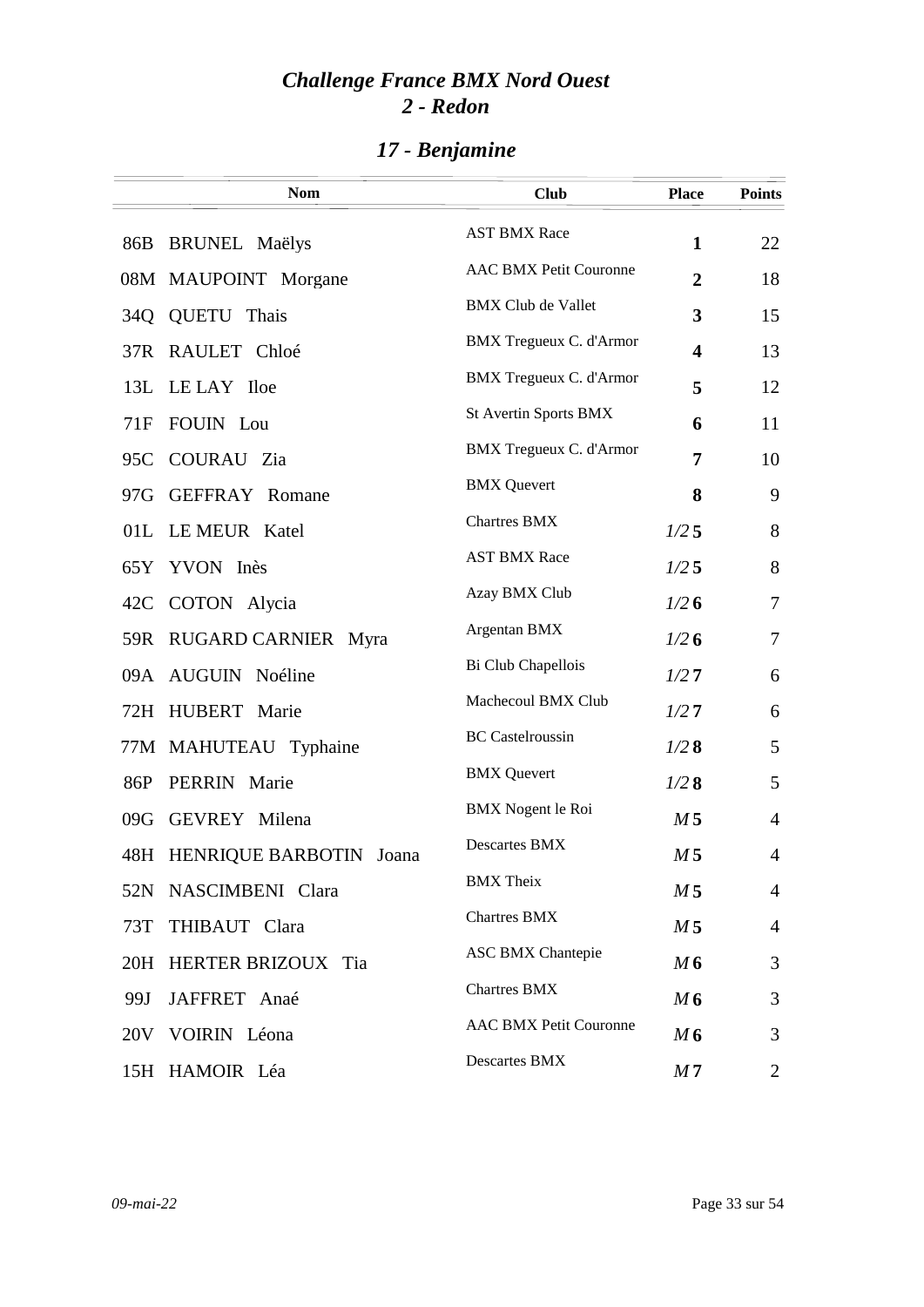| <b>Nom</b>                  | <b>Club</b>                  | <b>Place</b>   | <b>Points</b>               |
|-----------------------------|------------------------------|----------------|-----------------------------|
| 82E EZONEN Typhaine         | CC Du Blavet                 | M1             | 12.                         |
| 93L LEDUQUE Capucine        | Cornouaille BMX              | M <sub>2</sub> | 8                           |
| 27A AUDENET Louise          | <b>BMX Club Joué L Tours</b> | M <sub>3</sub> | 5                           |
| <b>BOUJU</b> Louise<br>97B  | <b>BC</b> Castelroussin      | M 4            | 3                           |
| <b>BOURGOIN Abby</b><br>98B | <b>BCC Quiers S/Bezonde</b>  | M 5            | $\mathcal{D}_{\mathcal{L}}$ |

### *18 - Minime Fille*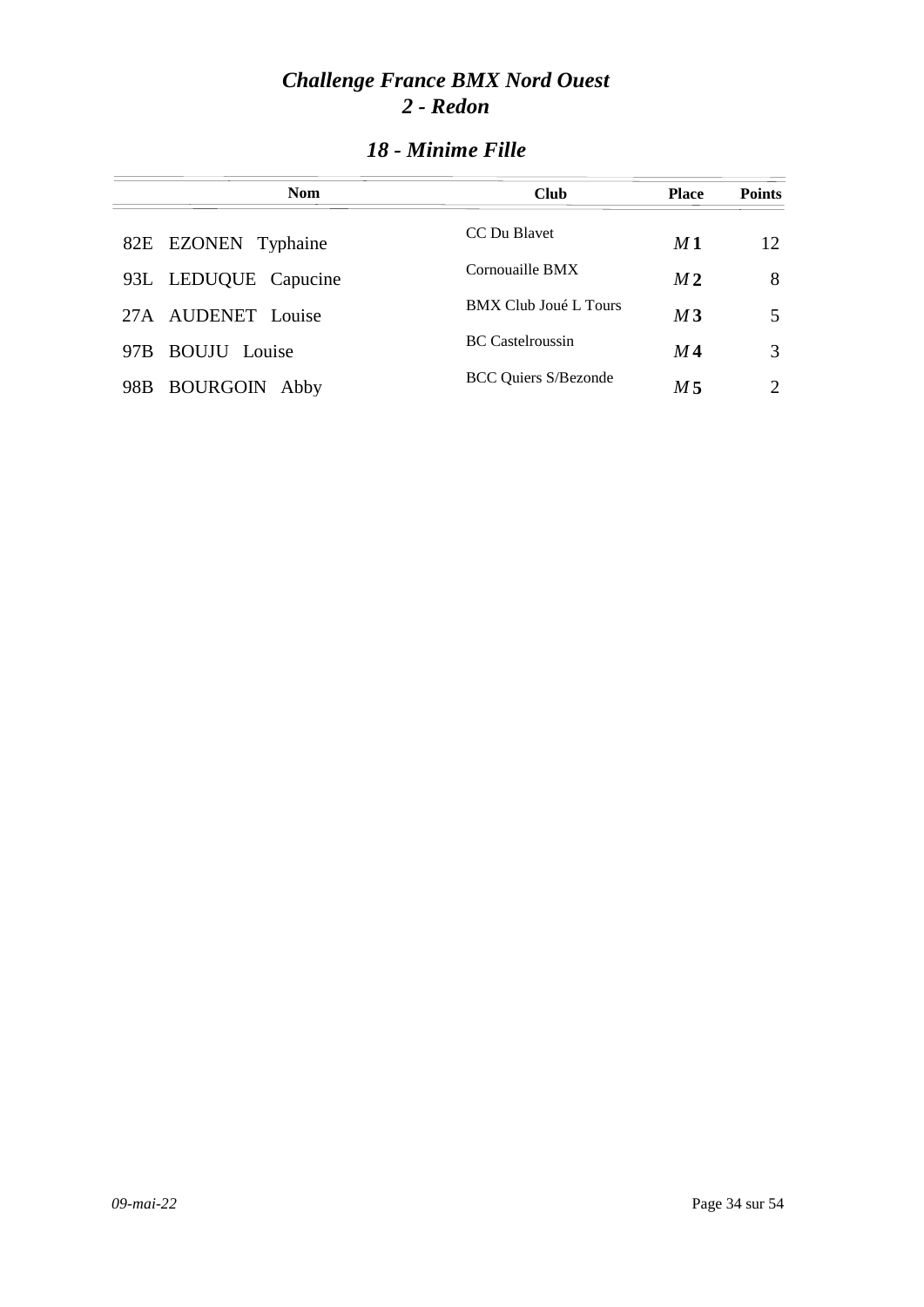|     | <b>Nom</b>                       | <b>Club</b>                         | <b>Place</b>            | <b>Points</b> |
|-----|----------------------------------|-------------------------------------|-------------------------|---------------|
| 78S | <b>SAGNE POTEREAU</b><br>Ellijah | <b>BMX Club La Roche sur</b>        | $\mathbf{1}$            | 30            |
| 28M | MERIOT Ethan                     | Yon<br><b>BMX Club Joué L Tours</b> | $\overline{2}$          | 26            |
| 70Q | QUETU Kim                        | <b>BMX Club de Vallet</b>           | 3                       | 23            |
| 78M | MEDARD Timeo                     | <b>BMX</b> Quevert                  | $\overline{\mathbf{4}}$ | 21            |
| 52V | VITOUR Clement                   | <b>UC Nantes Atlantique</b>         | 5                       | 20            |
| 61C | CHARTIER Theo                    | Cholet BMX                          | 6                       | 19            |
| 30J | <b>JOIN GUENET Raphaël</b>       | <b>AST BMX Race</b>                 | 7                       | 18            |
|     | 30A AUMONT Léandro               | <b>Bourges BMX RC</b>               | 8                       | 17            |
| 40D | DURAND Mylann                    | <b>BMX Club de Flers</b>            | 1/25                    | 16            |
|     | 11H HABERT Lino                  | Azay BMX Club                       | 1/25                    | 16            |
|     | 23H HENS Sten                    | <b>BC</b> Castelroussin             | 1/26                    | 15            |
|     | 92R RANCOULE Corentin            | <b>BCC Quiers S/Bezonde</b>         | 1/26                    | 15            |
| 42B | <b>BOURAOUI</b> Ghaïs            | <b>ASC BMX Chantepie</b>            | 1/27                    | 14            |
| 76J | JOUSSE Yanis                     | CO Bolbec Nointot BMX               | 1/27                    | 14            |
| 48C | <b>CHIRON</b> Malou              | Cholet BMX                          | 1/28                    | 13            |
| 94T | <b>TINEL Evan</b>                | <b>BMX Club La Roche sur</b><br>Yon | 1/28                    | 13            |
| 55D | DEBERNARD Marin                  | Descartes BMX                       | 1/45                    | 12            |
|     | 34G GOUEREC ROBERT Golven        | Saint Brieuc BMX                    | 1/45                    | 12            |
|     | 07M MANCEL Mathis                | Descartes BMX                       | 1/45                    | 12            |
|     | 36N NOEL Lucas                   | Verneuil BMX                        | 1/45                    | 12            |
| 88B | <b>BEILLARD</b> Lucka            | Descartes BMX                       | 1/46                    | 11            |
|     | 84G GUEZELLO Baptiste            | <b>BMX</b> Theix                    | 1/46                    | 11            |
|     | 56L LEMASSON Paolo               | Carquefou BMX Club                  | 1/46                    | 11            |
| 55P | PALABE Aydan                     | <b>BMX</b> Quevert                  | 1/46                    | 11            |
| 04D | DULISCOUET Ilouen                | <b>ASC BMX Chantepie</b>            | 1/47                    | 10            |
|     | 05D DULISCOUET Liam              | <b>ASC BMX Chantepie</b>            | 1/47                    | 10            |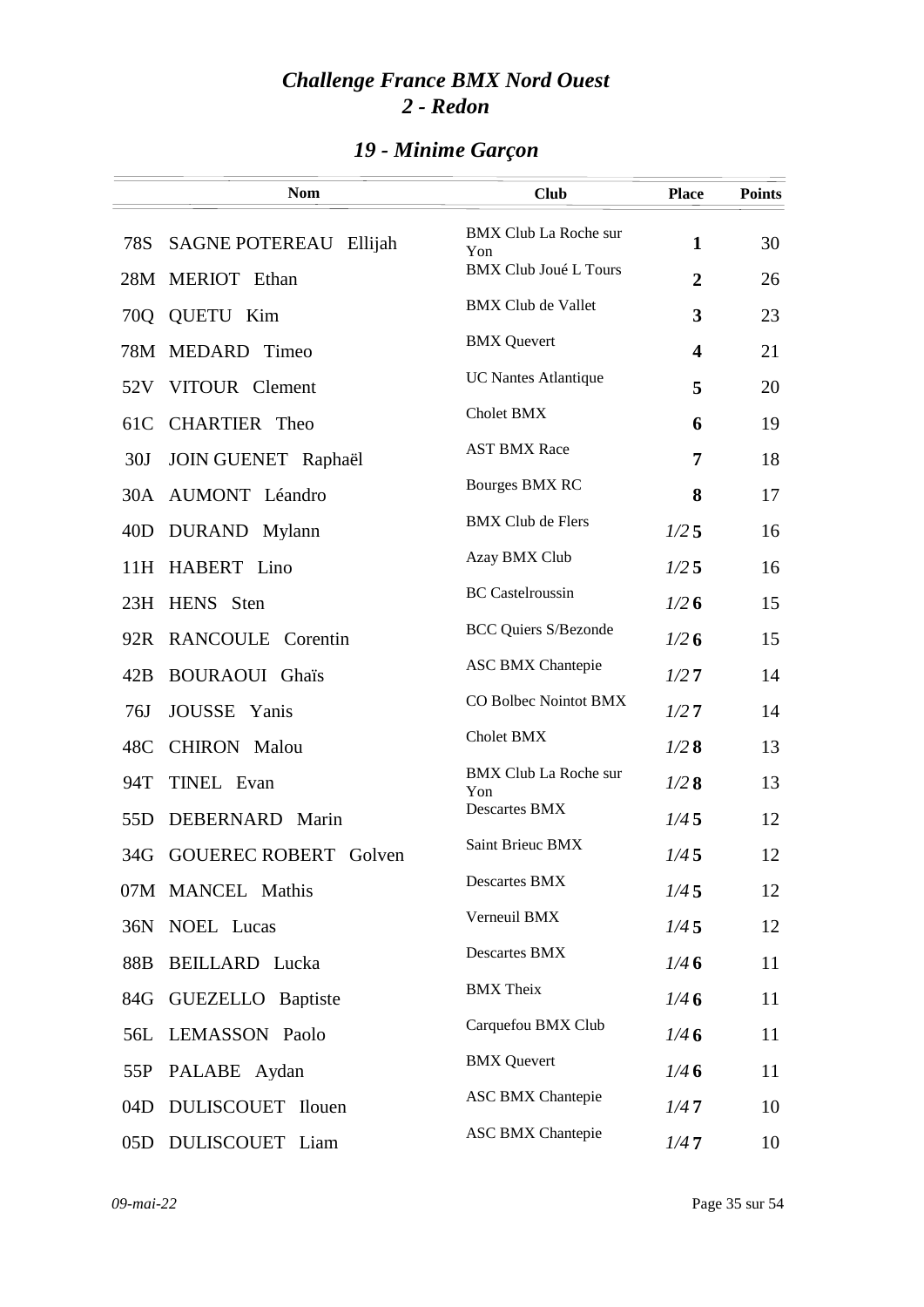|     | <b>Nom</b>                | <b>Club</b>                 | <b>Place</b> | <b>Points</b> |
|-----|---------------------------|-----------------------------|--------------|---------------|
| 88P | PLANTEC Goulven           | La Trinité Surzur BMX       | 1/47         | 10            |
|     | 90V VIDIS Alexandre       | Luisant BMX Club            | 1/47         | 10            |
| 76B | <b>BONHOMME</b> Thomas    | <b>ASC BMX Chantepie</b>    | 1/48         | 9             |
| 14D | DELIENCOURT Eythan        | Verneuil BMX                | 1/48         | 9             |
| 13E | <b>ESNAULT</b> Charles    | BMX Tregueux C. d'Armor     | 1/48         | 9             |
| 32G | <b>GARCIA Eliott</b>      | Carquefou BMX Club          | 1/48         | 9             |
| 11B | <b>BAUR</b> Marius        | CO Bolbec Nointot BMX       | 1/85         | 8             |
| 22B | BENOIST Theo              | <b>BMX Club de Vallet</b>   | 1/85         | 8             |
| 46C | CAILLAUD Renan            | <b>BMX</b> Nogent le Roi    | 1/85         | 8             |
|     | 72D DUTEY DECOCQ Camille  | <b>Chartres BMX</b>         | 1/85         | 8             |
|     | 16G GAILLARD Pierrot      | <b>BMX Club de Flers</b>    | 1/85         | 8             |
|     | 42L LECOQ Killian         | Lorient BMX                 | 1/85         | 8             |
|     | 26M MORANGE Sasha         | AS Tréport Cyclisme         | 1/85         | 8             |
|     | 17R RABACHE Pacome        | <b>BMX Virois</b>           | 1/85         | 8             |
|     | 88A ANNE LEVERRIER Martin | <b>BMX Club de Flers</b>    | 1/86         | 7             |
|     | 20A AURY Emilien          | Azay BMX Club               | 1/86         | 7             |
| 41B | BERNARD Hyacinthe         | <b>UC Nantes Atlantique</b> | 1/86         | 7             |
|     | 11C COUVREUX Axel         | <b>BMX</b> Quevert          | 1/86         | 7             |
| 97D | DENOUAL Nathan            | <b>BMX</b> Pays de Vitré    | 1/86         | $\tau$        |
| 66D | DOS SANTOS Gabin          | Bi Club Chapellois          | 1/86         | 7             |
|     | 53H HAUTOT Lénaïc         | CO Bolbec Nointot BMX       | 1/86         | 7             |
| 28L | LOUIS SEBAUT Damien       | <b>BMX</b> Nogent le Roi    | 1/86         | $\tau$        |
| 08C | <b>CHAUMONT</b> Lucas     | Velo Club de Conlie         | 1/87         | 6             |
| 61J | JEAN Quincy               | <b>BMX Virois</b>           | 1/87         | 6             |
| 56L | LE BIHAN Siméo            | <b>Chartres BMX</b>         | 1/87         | 6             |
|     | 47L LE BOUEDEC Elouan     | Lorient BMX                 | 1/87         | 6             |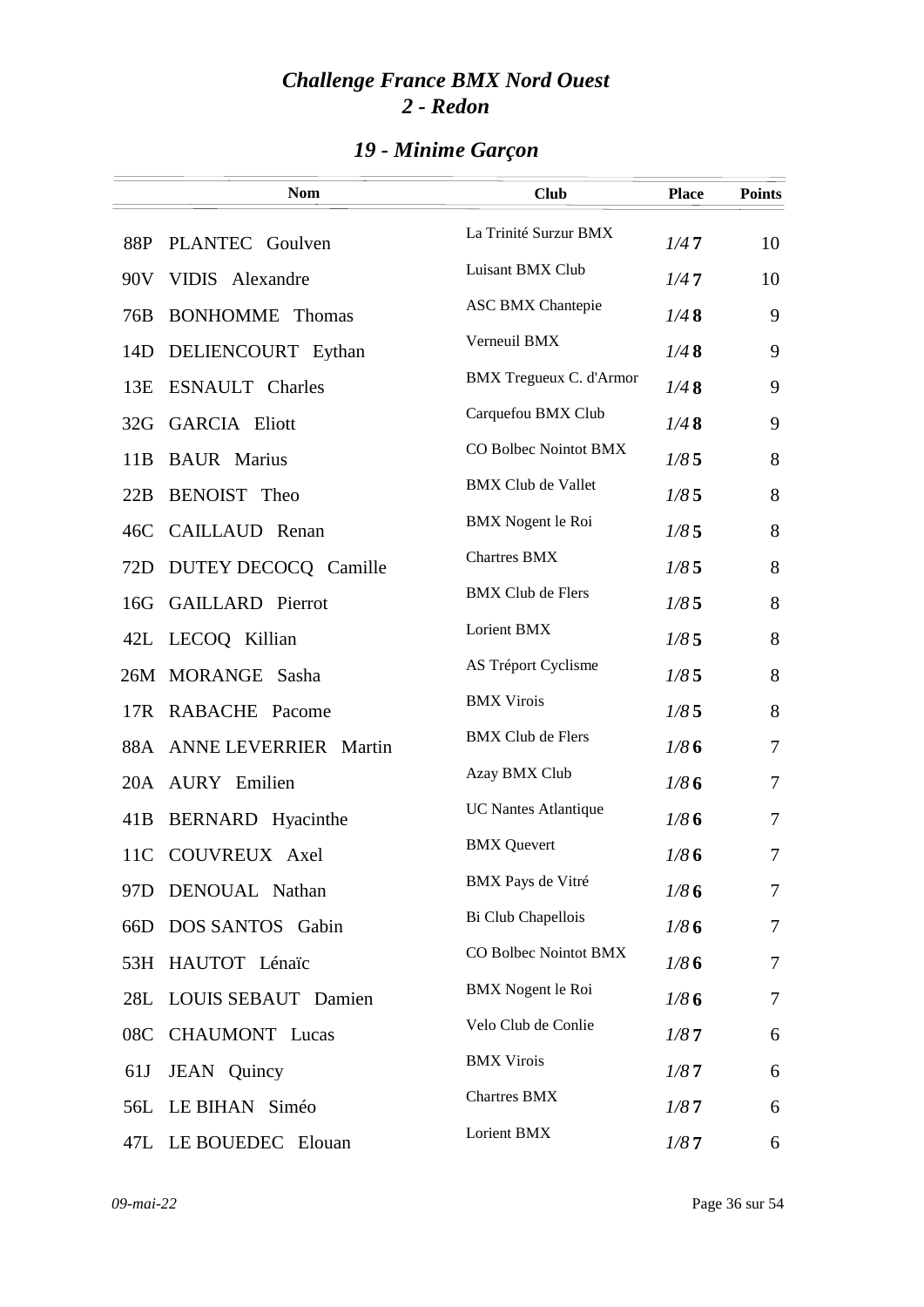|     | <b>Nom</b>               | <b>Club</b>                         | <b>Place</b>   | <b>Points</b>  |
|-----|--------------------------|-------------------------------------|----------------|----------------|
| 48P | PELLOQUIN Karl           | <b>BMX Club La Roche sur</b><br>Yon | 1/87           | 6              |
| 64P | PUMPO Mao                | Verneuil BMX                        | 1/87           | 6              |
| 61S | SAUVAGE Lucas            | Azay BMX Club                       | 1/87           | 6              |
| 36Y | YVENOU Ewen              | Locmaria BMX                        | 1/87           | 6              |
| 01A | AIME Mael                | VS de Rhuys                         | 1/88           | 5              |
| 75C | <b>CHARBONNEAU Lucas</b> | SV Fontenaisienne                   | 1/88           | 5              |
| 49G | <b>GUEGAN</b> Amaury     | Locmaria BMX                        | 1/88           | 5              |
|     | 15L LE BRETON Alan       | <b>BMX Tregueux C. d'Armor</b>      | 1/88           | 5              |
|     | 48M MAIGNAN Enzo         | <b>ASC BMX Chantepie</b>            | 1/88           | 5              |
|     | 60M MAILLET Owen         | PLOUAY BMX                          | 1/88           | 5              |
| 74S | SURET Endy               | <b>BMX</b> Argentré                 | 1/88           | 5              |
| 89Z | ZULIANI Natan            | <b>Turquant BMX</b>                 | 1/88           | 5              |
| 01B | <b>BOYER</b> Lonny       | Bi Club Chapellois                  | M <sub>5</sub> | $\overline{4}$ |
| 48B | <b>BROCARD</b> Dimitry   | Evreux BMX                          | M <sub>5</sub> | $\overline{4}$ |
| 92C | CHEVAL Lubin             | <b>BMX Virois</b>                   | M <sub>5</sub> | 4              |
| 79D | <b>DELANOE</b> Elouan    | <b>NOS BMX Club Nozay</b>           | M <sub>5</sub> | $\overline{4}$ |
| 48G | <b>GABORIT</b> Clement   | SV Fontenaisienne                   | M <sub>5</sub> | $\overline{4}$ |
|     | 56G GAGNON Sohan         | Verneuil BMX                        | M <sub>5</sub> | 4              |
|     | 41L LE GAL Louis         | Saint Brieuc BMX                    | M <sub>5</sub> | $\overline{4}$ |
|     | 73L LE GALLOUDEC Adam    | Carquefou BMX Club                  | M <sub>5</sub> | $\overline{4}$ |
|     | 47L LEPINE Lucas         | <b>NOS BMX Club Nozay</b>           | M <sub>5</sub> | $\overline{4}$ |
|     | 21L LORIN Aymeric        | <b>Olivet Bicross</b>               | M <sub>5</sub> | 4              |
|     | 60M MARZELIERE Nathan    | <b>BMX Club de Redon</b>            | M <sub>5</sub> | 4              |
|     | 84M MERROUCHE Kylian     | <b>BMX Club Champagnelais</b>       | M <sub>5</sub> | $\overline{4}$ |
|     | 92R ROULEAU Nolann       | SV Fontenaisienne                   | M 5            | $\overline{4}$ |
| 46S | SEGUENOT Alex            | Argentan BMX                        | M <sub>5</sub> | $\overline{4}$ |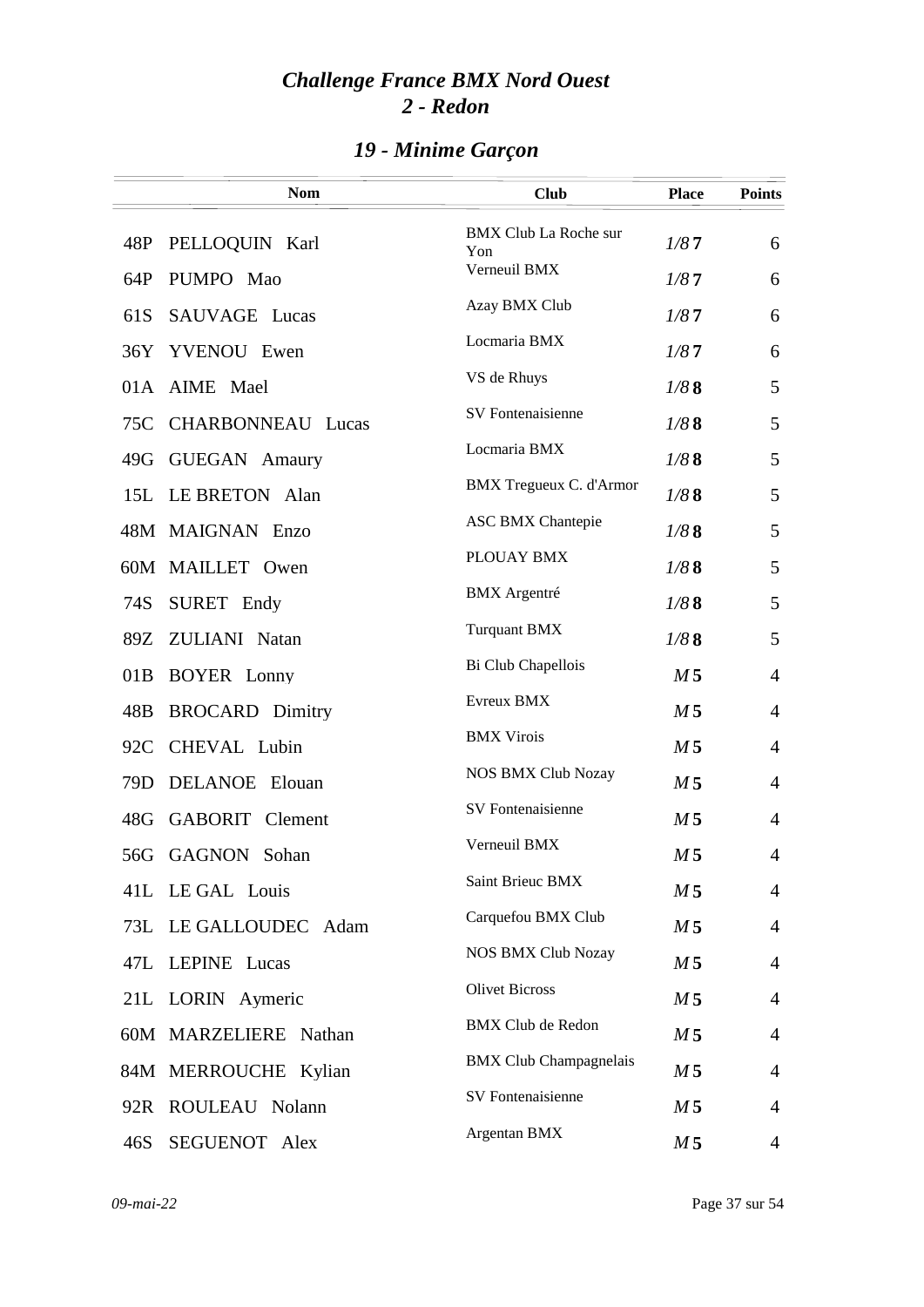|                 | <b>Nom</b>                 | <b>Club</b>                     | <b>Place</b>   | <b>Points</b>  |
|-----------------|----------------------------|---------------------------------|----------------|----------------|
| 87T             | THOMAS Lucas               | <b>BMX</b> Quevert              | M <sub>5</sub> | $\overline{4}$ |
| 67T             | TOUCHELET Robin            | Azay BMX Club                   | M <sub>5</sub> | $\overline{4}$ |
|                 | 52A ALLANOT Alexis         | CC Du Blavet                    | M 6            | 3              |
| 90 <sub>B</sub> | <b>BERTENS</b> Bart        | Descartes BMX                   | M6             | 3              |
| 53B             | <b>BLOUIN</b> Thibault     | Saint Nazaire BMX Club          | M6             | 3              |
| 54 <sub>B</sub> | <b>BOUTOUX</b> Lukas       | <b>BMX</b> Quevert              | M6             | 3              |
| 24C             | CAFFIAU Kyliann            | Hennebont BMX                   | M6             | 3              |
| 99D             | DEVAUX Kyliann             | CO Bolbec Nointot BMX           | M6             | 3              |
| 98 <sub>D</sub> | <b>DYLIS PICHON</b> Lucien | Team Acigné BMX                 | M6             | 3              |
|                 | 64G GUIHENEUF Noan         | Hennebont BMX                   | M6             | 3              |
|                 | 02G GUYARD Axel            | <b>BMX</b> Nogent le Roi        | M6             | 3              |
|                 | 33H HORRI Faycal           | <b>BMX</b> Tregueux C. d'Armor  | M6             | 3              |
| 92L             | LETELLIER Alexis           | Evreux BMX                      | M6             | 3              |
| 25P             | PIEDEBOUT Axel             | <b>BMX Club Champagnelais</b>   | M6             | 3              |
| 51R             | ROUSSEL Baptiste           | <b>ASC BMX Chantepie</b>        | M6             | 3              |
| 77T             | TAILLANDIER Kais           | <b>NOS BMX Club Nozay</b>       | M6             | 3              |
| 95T             | TARDY Nathan               | <b>BMX</b> Nogent le Roi        | M6             | 3              |
| 37T             | TREHEC Eumael              | <b>BMX Club de Flers</b>        | M6             | 3              |
|                 | 09A ADJAOUD Quentin        | Verneuil BMX                    | M <sub>7</sub> | $\overline{2}$ |
|                 | 49A AUGER Paul             | <b>AAC BMX Petit Couronne</b>   | M <sub>7</sub> | $\overline{2}$ |
| 16B             | <b>BOISSIER</b> Theo       | Kitchen Rider Pays<br>Vannetais | M <sub>7</sub> | $\overline{2}$ |
| 27C             | CHEVREAU Landry            | <b>BMX Club de Vallet</b>       | M <sub>7</sub> | $\overline{2}$ |
| 13C             | <b>COURMARCEL Ethan</b>    | Argentan BMX                    | M <sub>7</sub> | 2              |
| 82D             | DESPRES Yoen               | Saint Brieuc BMX                | M <sub>7</sub> | 2              |
| 10F             | FRUGIER Tytouan            | Caen BMX                        | M <sub>7</sub> | 2              |
|                 | 77G GALLAYS Mathéo         | <b>BMX Club Joué L Tours</b>    | M <sub>7</sub> | 2              |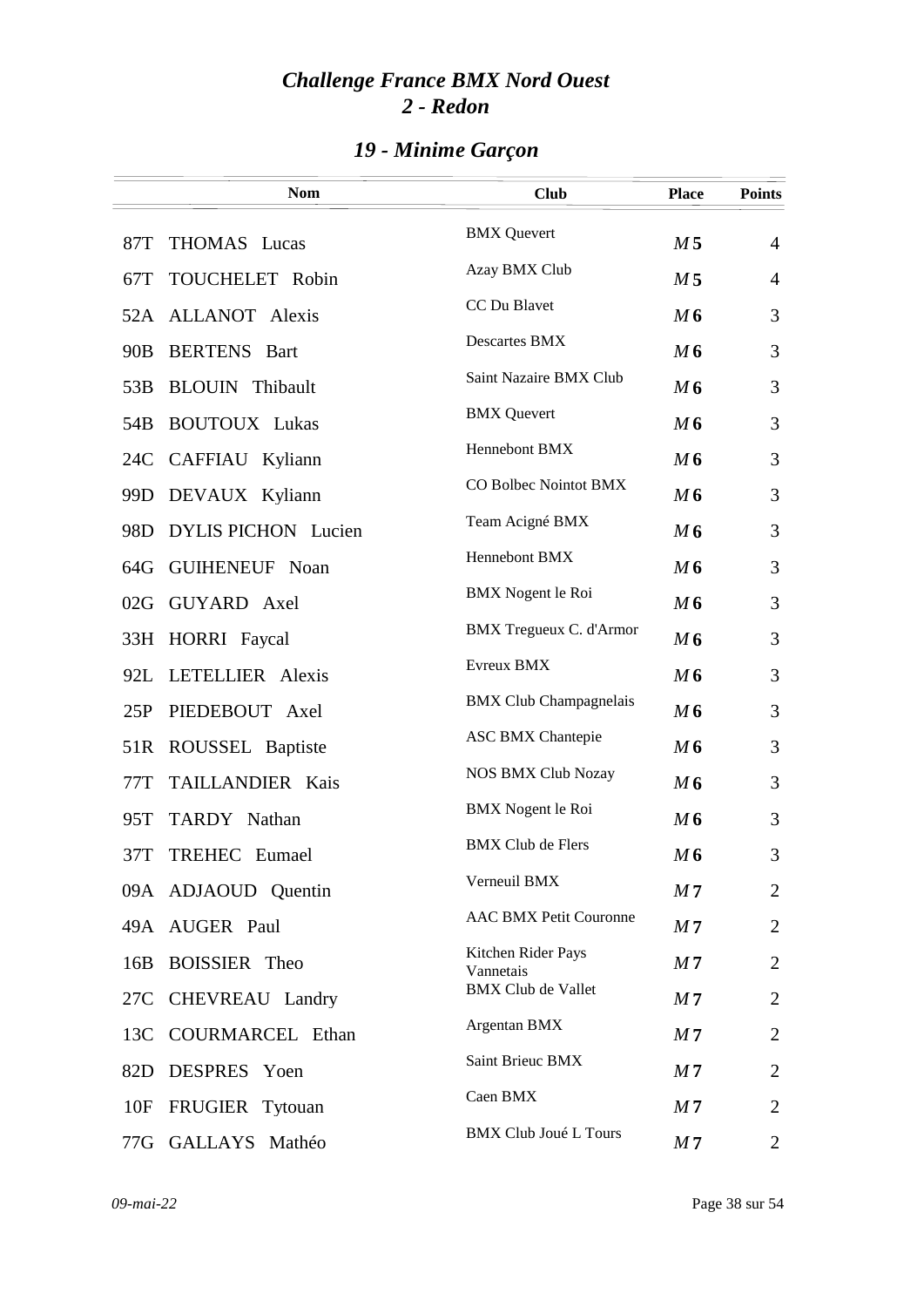| <b>Nom</b>                                | <b>Club</b>                  | <b>Place</b>   | <b>Points</b>  |
|-------------------------------------------|------------------------------|----------------|----------------|
| 27K KERJEAN Gildwen                       | CC Du Blavet                 | M <sub>7</sub> | $\overline{2}$ |
| 92L LE CORGUILLE Lucas                    | Saint Brieuc BMX             | M <sub>7</sub> | $\overline{2}$ |
| 71M MOREAU Ewan                           | <b>SV</b> Fontenaisienne     | M <sub>7</sub> | $\overline{2}$ |
| 54R RAYANT Lenny                          | <b>BMX Club de Vallet</b>    | M <sub>7</sub> | $\overline{2}$ |
| REGNARD Gabriel<br>28R                    | VS de Rhuys                  | M <sub>7</sub> | $\overline{2}$ |
| 15R<br>ROBIN Raphael                      | <b>Turquant BMX</b>          | M <sub>7</sub> | $\overline{2}$ |
| 79R ROUXEL Enzo                           | BMX Pays de Vitré            | M <sub>7</sub> | $\overline{2}$ |
| SAIDANI Gwenyael<br>60S                   | Team Acigné BMX              | M <sub>7</sub> | $\overline{2}$ |
| <b>CORNET Yanis</b><br>18C                | <b>BMX Club Joué L Tours</b> | M8             | $\mathbf{1}$   |
| <b>FROGER LELOUETTE</b><br>47F<br>Titouan | Team Acigné BMX              | M8             | $\mathbf{1}$   |
| 80H HASPOT Hugo                           | Presqu'Ile BMX               | M8             | $\mathbf{1}$   |
| 51K KREIN Esteban                         | <b>Brest BMX</b>             | M8             | $\mathbf{1}$   |
| 76L LE DEVEDEC Bastien                    | Hennebont BMX                | M8             | $\mathbf{1}$   |
| 24M MALARD Lucas                          | <b>Brest BMX</b>             | M8             | $\mathbf{1}$   |
| 92M MARTIN DESILLE Stan                   | Azé Team Bike                | M8             | $\mathbf{1}$   |
| TRANVOUEZ Evan<br>73T                     | <b>Brest BMX</b>             | M8             | $\mathbf{1}$   |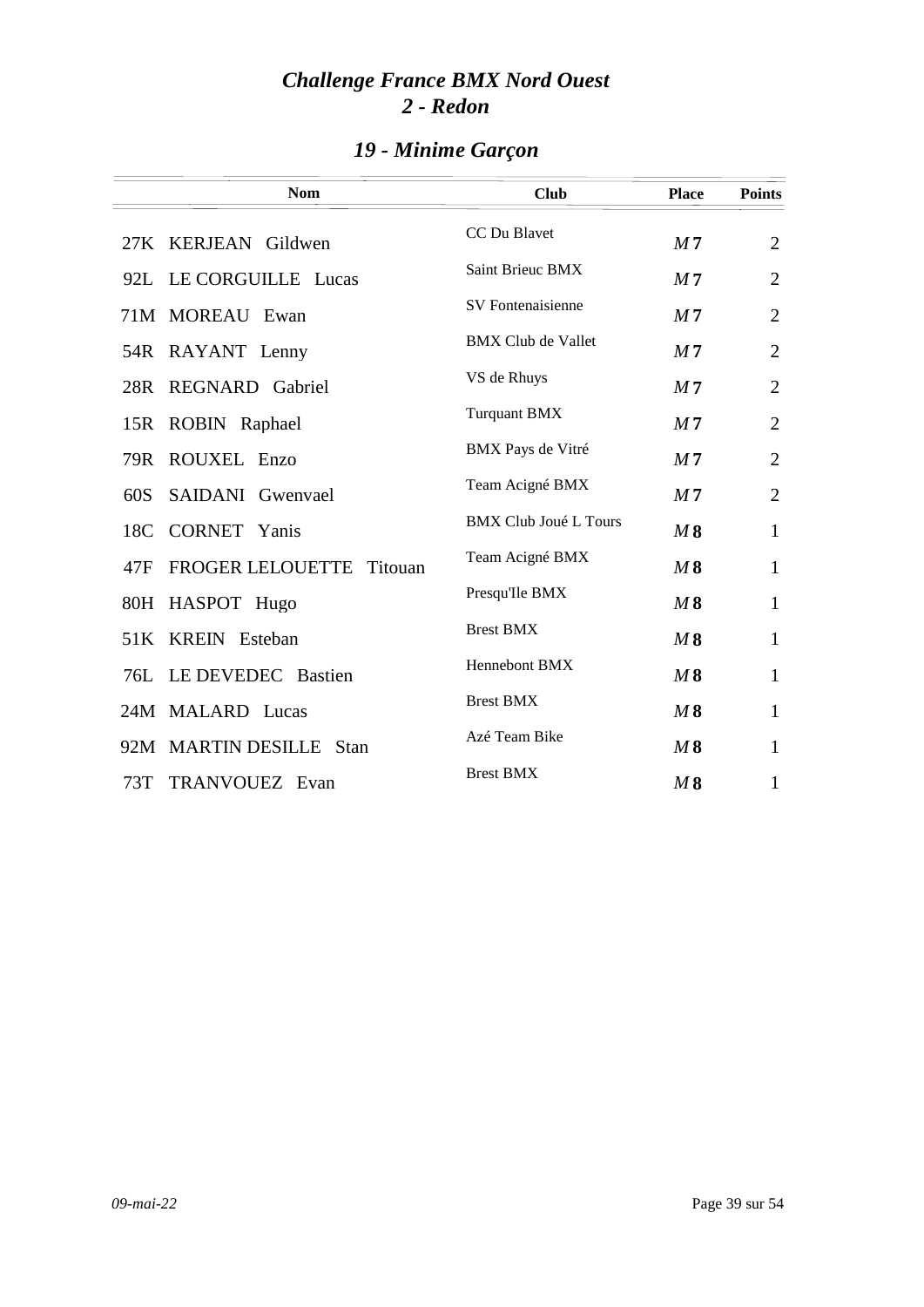| 20 - Cadette |
|--------------|
|              |

| <b>Nom</b>                    | <b>Club</b>                              | <b>Place</b> | <b>Points</b>  |
|-------------------------------|------------------------------------------|--------------|----------------|
| 37B BERNEAU Charlotte         | <b>Bicross Riannais Berry</b>            | 1            | 18             |
| 11C CORDESSE GOFFETTE Blanche | AS Tréport Cyclisme                      | 2            | 14             |
| 71L LETELLIER Lucie           | Evreux BMX                               | 3            | 11             |
| 53L LASSAUCE GONTIER Rachelle | Normandy BMX Club<br><b>Sottevillais</b> | 4            | 9              |
| 96G GENTIL SZYMCZAK Flora     | <b>AST BMX Race</b>                      | 5            | 8              |
| 01G GUILBAUD Flavie           | Cholet BMX                               | 6            | 7              |
| 40L LE GOUDIVEZE Loane        | VS de Rhuys                              | 7            | 6              |
| 02L LABOUROT Lily             | Carquefou BMX Club                       | $M\,4$       | $\overline{4}$ |
| 84R ROBIN Camille             | Carquefou BMX Club                       | M 5          | 4              |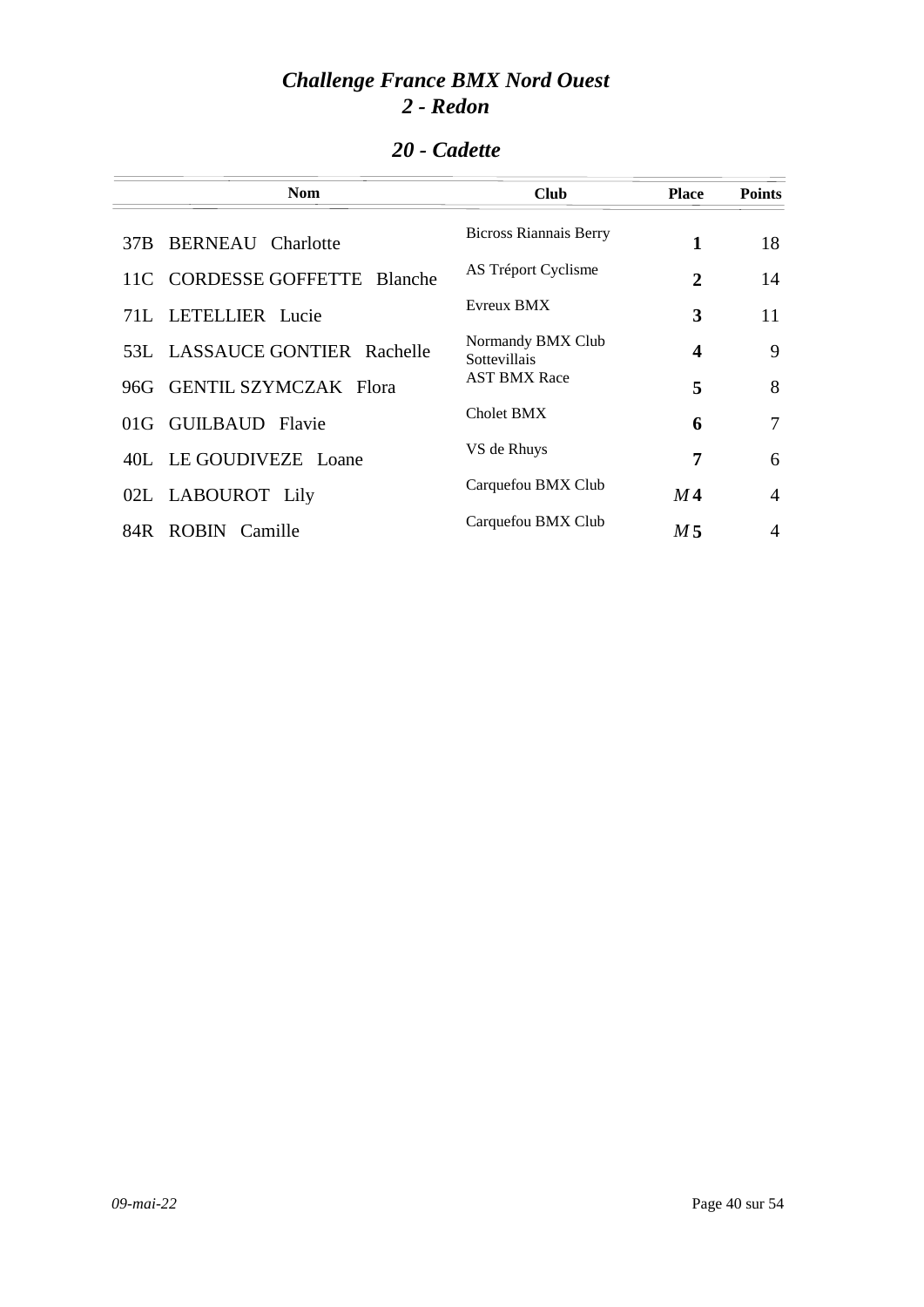### *21 - Cadet*

|     | <b>Nom</b>                      | <b>Club</b>                         | <b>Place</b>            | <b>Points</b> |
|-----|---------------------------------|-------------------------------------|-------------------------|---------------|
| 97P | PELTIER Dorian                  | Evreux BMX                          | 1                       | 30            |
| 21C | <b>CHARRIER</b> Axel            | <b>BMX Club La Roche sur</b><br>Yon | $\overline{2}$          | 26            |
| 23V | VANDENBURIE<br>Thibaud          | Evreux BMX                          | 3                       | 23            |
| 96B | <b>BOYER</b> Nolhan             | Bi Club Chapellois                  | $\overline{\mathbf{4}}$ | 21            |
| 93R | RIAUX Ange                      | <b>BMX Club de Redon</b>            | 5                       | 20            |
| 17B | <b>BERT</b> Matthieu            | <b>BMX Club de Vallet</b>           | 6                       | 19            |
| 21G | <b>GRANGER</b> Victor           | Saint Brieuc BMX                    | 7                       | 18            |
| 23G | <b>GIRARD</b> Nohlan            | <b>St Avertin Sports BMX</b>        | 8                       | 17            |
| 27B | <b>BALAVEN</b> Clovis           | Saint Brieuc BMX                    | 1/25                    | 16            |
| 20R | <b>ROBLIN</b> Louis             | Free Bike Dampierrois               | 1/25                    | 16            |
| 73B | <b>BENETEAU EMOND</b><br>Jonass | PLOUAY BMX                          | 1/26                    | 15            |
| 27D | DOUCERE Gabriel                 | <b>BMX</b> Quevert                  | 1/26                    | 15            |
|     | 70L LACOUR Thibo                | Bi Club Chapellois                  | 1/27                    | 14            |
|     | 65R REMY Noah                   | <b>BMX Tregueux C. d'Armor</b>      | 1/27                    | 14            |
| 03L | LE BOURHIS Antonin              | <b>BMX</b> Quevert                  | 1/28                    | 13            |
| 77R | RENIA LEVALOIS Matthieu         | <b>BMX</b> Nogent le Roi            | 1/28                    | 13            |
|     | 04A ALLAIN Maël                 | Evreux BMX                          | 1/45                    | 12            |
| 93C | COSTEY Gabin                    | Caen BMX                            | 1/45                    | 12            |
|     | 76H HALLIER Dylan               | <b>BMX</b> Pays de Vitré            | 1/45                    | 12            |
| 66R | RAIMBAUX Louis                  | <b>BMX Club Joué L Tours</b>        | 1/45                    | 12            |
| 60B | BOEDEC Mael                     | Machecoul BMX Club                  | 1/46                    | 11            |
| 78D | DELAFORGE Bryan                 | <b>Turquant BMX</b>                 | 1/46                    | 11            |
|     | 74L LE MANAC'H Teo              | Machecoul BMX Club                  | 1/46                    | 11            |
|     | 02M MOUHOUB Elyas               | <b>BMX</b> Nogent le Roi            | 1/46                    | 11            |
| 37G | GAGNON Maël                     | Verneuil BMX                        | 1/47                    | 10            |
|     | 10G GALIPAUD Noah               | <b>BMX Club La Roche sur</b><br>Yon | 1/47                    | 10            |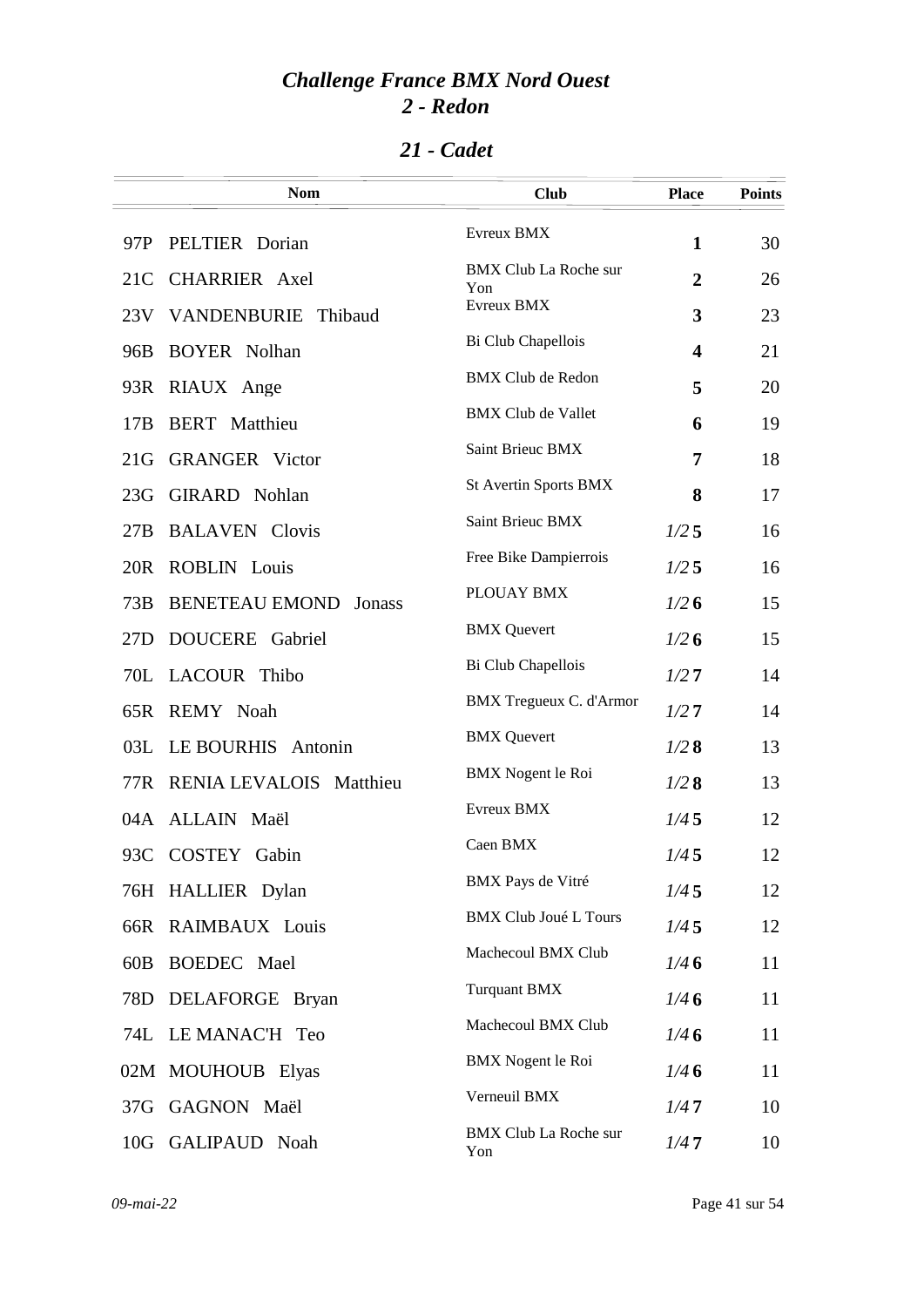|                 | <b>Nom</b>                    | <b>Club</b>                          | <b>Place</b> | <b>Points</b> |
|-----------------|-------------------------------|--------------------------------------|--------------|---------------|
| 10G             | <b>GERARD</b> Nolan           | Azé Team Bike                        | 1/47         | 10            |
| 82R             | ROUSSET Yoan                  | <b>Chartres BMX</b>                  | 1/47         | 10            |
| 12F             | FREREUX Thibault              | BMX Pays de Vitré                    | 1/48         | 9             |
| 56J             | JACOB Amaury                  | Bi Club Chapellois                   | 1/48         | 9             |
|                 | 22M MIGLIORETTI Enzo          | Saint Brieuc BMX                     | 1/48         | 9             |
| 25N             | <b>NOEL Marius</b>            | <b>AAC BMX Petit Couronne</b>        | 1/48         | 9             |
| 53B             | <b>BAUDOUIN</b> Antoine       | Carquefou BMX Club                   | 1/85         | 8             |
| 95C             | CAZALET Nolhan                | CO Bolbec Nointot BMX                | 1/85         | 8             |
| 22D             | DURUSSEL Gwendal              | Saint Brieuc BMX                     | 1/85         | 8             |
| 36L             | LE BRETON Simon               | <b>BMX Tregueux C. d'Armor</b>       | 1/85         | 8             |
| 35L             | LORILLARD Evan                | <b>Bicross Riannais Berry</b>        | 1/85         | 8             |
| 44L             | LUSSON Sofiane                | Machecoul BMX Club                   | 1/85         | 8             |
|                 | 91M MAHOUDEAU Maxence         | <b>UC Amboise Nazelles</b><br>Negron | 1/85         | 8             |
| 58S             | SUZEAU Clément                | Verneuil BMX                         | 1/85         | 8             |
| 42C             | <b>CHEVILLON MARTIN Noe</b>   | <b>ASC BMX Chantepie</b>             | 1/86         | 7             |
| 93 <sub>D</sub> | DAGOIS Noa                    | <b>BC</b> Castelroussin              | 1/86         | 7             |
| 40D             | DESPREZ Gabin                 | <b>BMX</b> Nogent le Roi             | 1/86         | 7             |
|                 | 59H HUET Eytan                | <b>BMX</b> Argentré                  | 1/86         | 7             |
|                 | 91L LAURENT Tylian            | Azé Team Bike                        | 1/86         | 7             |
|                 | 86M MARTIN DESILLE Shoan      | Azé Team Bike                        | 1/86         | 7             |
|                 | 01M MAUTALENT Dylan           | CC Du Blavet                         | 1/86         | 7             |
|                 | 69R RAME Mathis               | <b>AAC BMX Petit Couronne</b>        | 1/86         | 7             |
| 22D             | DEBERNARD Eloi                | Descartes BMX                        | 1/87         | 6             |
| 20G             | <b>GOURB AUSSARESSES Ewan</b> | Carquefou BMX Club                   | 1/87         | 6             |
| 77J             | JEANNEAU Owen                 | <b>BMX Club La Chevroliere</b>       | 1/87         | 6             |
|                 | 04M MEBROUK Samuel            | Kitchen Rider Pays<br>Vannetais      | 1/87         | 6             |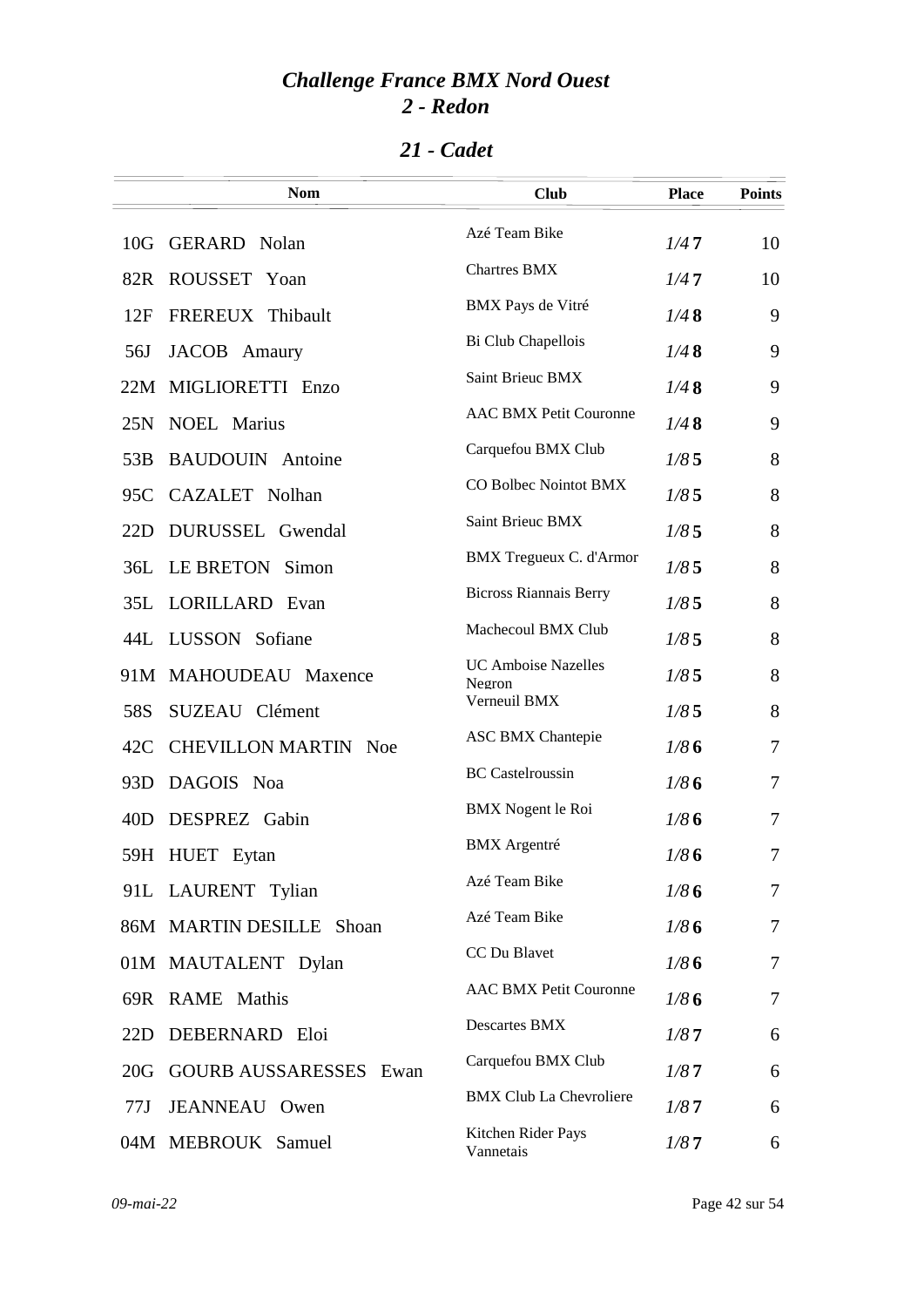| 21 - Cadet |
|------------|
|            |

|                 | <b>Nom</b>               | <b>Club</b>                  | <b>Place</b>   | <b>Points</b>  |
|-----------------|--------------------------|------------------------------|----------------|----------------|
|                 | 30M MORICEAU Lucas       | Evreux BMX                   | 1/87           | 6              |
| 12S             | SOULARD Karl             | Azay BMX Club                | 1/87           | 6              |
| 43U             | UGOLINI Angelin          | <b>BMX</b> Nogent le Roi     | 1/87           | 6              |
| 57V             | VIGNAUX Augustin         | LE MANS SARTHE VELO          | 1/87           | 6              |
| 36B             | <b>BOURGOIN Enzo</b>     | <b>BCC Quiers S/Bezonde</b>  | 1/88           | 5              |
| 16G             | <b>GOURBEILLON</b> Lenny | <b>BMX</b> Quevert           | 1/88           | 5              |
|                 | 70K KERJEAN Lomig        | CC Du Blavet                 | 1/88           | 5              |
| 22L             | LE GOFF Erwan            | CC Du Blavet                 | 1/88           | 5              |
| 13P             | PASQUIER Emilien         | Azay BMX Club                | 1/88           | 5              |
| 57R             | RENAULT Yann             | <b>BMX Virois</b>            | 1/88           | 5              |
| 78S             | <b>SELLIER</b> Enzo      | Cholet BMX                   | 1/88           | 5              |
|                 | 63W WUNSCH Tom           | Guipavas BMX                 | 1/88           | 5              |
| 03B             | <b>BOURSIER</b> Amael    | <b>BMX</b> Quevert           | M <sub>5</sub> | 4              |
| 50C             | CHEVALLIER Ilan          | SV Fontenaisienne            | M <sub>5</sub> | $\overline{4}$ |
| 25D             | DELEMAZURE Tom           | <b>Chartres BMX</b>          | M <sub>5</sub> | $\overline{4}$ |
| 92D             | DESPEREZ Victor          | Evreux BMX                   | M <sub>5</sub> | $\overline{4}$ |
| 61 <sub>D</sub> | DEVAUX KIRILOFF Baptiste | Caen BMX                     | M <sub>5</sub> | $\overline{4}$ |
| 47G             | GANDON Sacha             | VS de Rhuys                  | M <sub>5</sub> | 4              |
|                 | 05L LEPRINCE Arthur      | <b>Chartres BMX</b>          | M <sub>5</sub> | $\overline{4}$ |
|                 | 88M MURAIL Jules         | Caen BMX                     | M 5            | 4              |
| 88P             | PINAULT Gabriel          | Theillay BMX Club            | M <sub>5</sub> | $\overline{4}$ |
| 46P             | PINON Mathys             | <b>BMX Club Joué L Tours</b> | M <sub>5</sub> | $\overline{4}$ |
| 99P             | PLAS Antonin             | Saint Nazaire BMX Club       | M <sub>5</sub> | $\overline{4}$ |
| 40P             | POIDEVIN Axel            | <b>AST BMX Race</b>          | M <sub>5</sub> | $\overline{4}$ |
| 46P             | POURVU Hyacinthe         | Verneuil BMX                 | M <sub>5</sub> | $\overline{4}$ |
|                 | 36R RACE Maxence         | Bi Club Chapellois           | M <sub>5</sub> | 4              |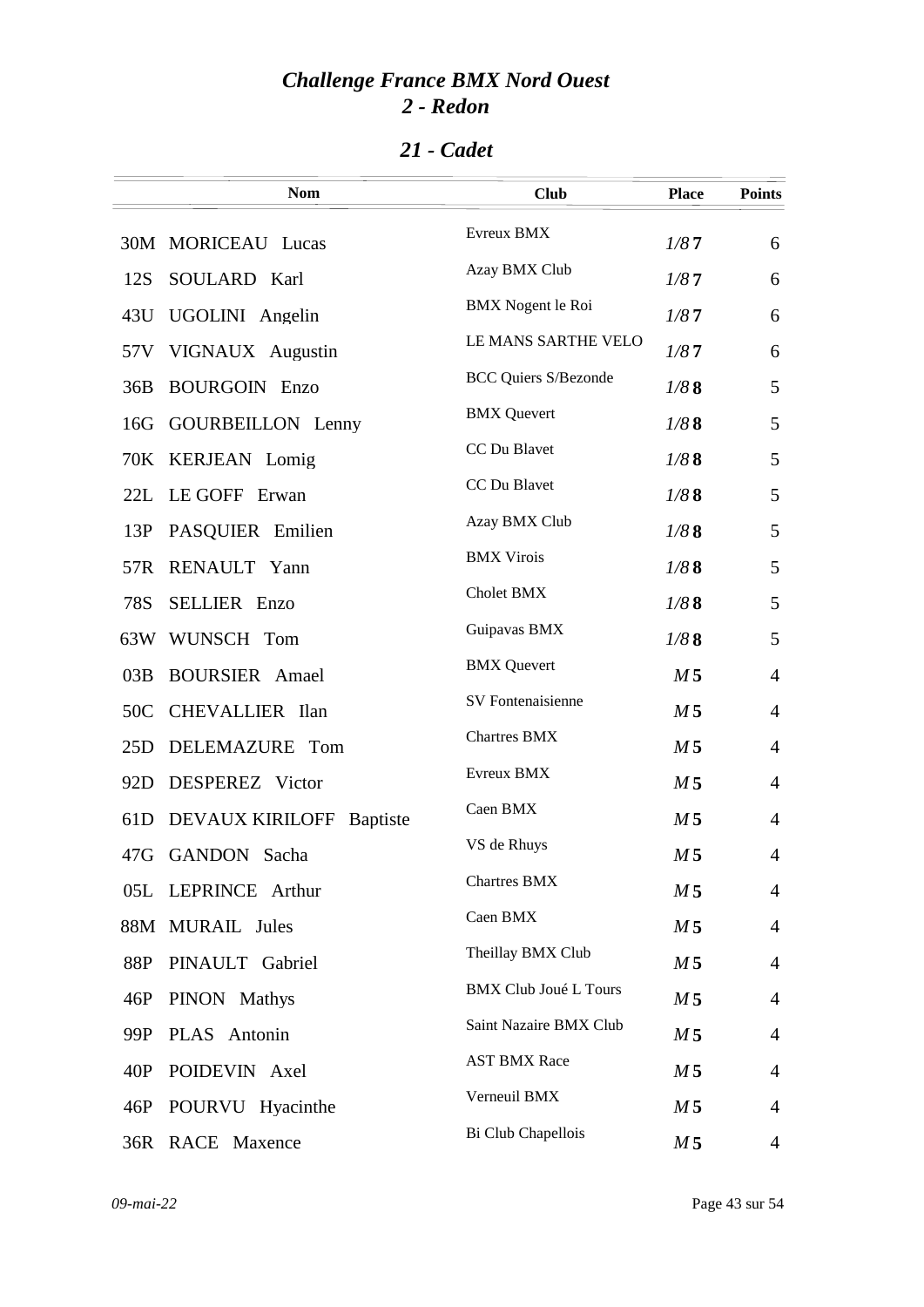| 21 - Cadet |
|------------|
|            |

|                 | <b>Nom</b>                  | <b>Club</b>                  | <b>Place</b>   | <b>Points</b>  |
|-----------------|-----------------------------|------------------------------|----------------|----------------|
| 23S             | <b>SARCE</b> Matisse        | <b>BMX Club Joué L Tours</b> | M <sub>5</sub> | $\overline{4}$ |
| 05T             | <b>THABARD</b><br>Alane     | Machecoul BMX Club           | M <sub>5</sub> | 4              |
| 23B             | <b>BERTAUD</b> Valentin     | <b>BMX</b> Savenay           | M6             | 3              |
| 35B             | <b>BONMORT</b> Alexandre    | SV Fontenaisienne            | M6             | 3              |
| 29B             | BOUGO Nolan                 | <b>UC Nantes Atlantique</b>  | M6             | 3              |
| 02B             | <b>BRARD</b> Evan           | <b>BC</b> Castelroussin      | M6             | 3              |
| 31 <sup>C</sup> | <b>COIRIER</b> Corentin     | Carquefou BMX Club           | M6             | 3              |
| 38D             | DUGAY Mael                  | <b>BMX</b> Quevert           | M6             | 3              |
| 26F             | FAIVRE Dorian               | <b>SV</b> Fontenaisienne     | M6             | 3              |
| 68G             | <b>GENDRIN</b> Issac        | <b>BMX Virois</b>            | M6             | 3              |
| 60J             | JEANGNEAU Axel              | SV Fontenaisienne            | M6             | 3              |
| 97L             | <b>LANCHON</b> Nolann       | AS Tréport Cyclisme          | M6             | 3              |
| 45L             | LE ROUZIC Matheo            | Machecoul BMX Club           | M6             | 3              |
|                 | 75M MACHUT Noa              | <b>St Avertin Sports BMX</b> | M6             | 3              |
|                 | 30M MENIGAULT Gabriel       | Free Bike Dampierrois        | M6             | 3              |
| 28P             | PETITPAS Evan               | Free Bike Dampierrois        | M6             | 3              |
| 87R             | RASSAMY Martin              | <b>BMX</b> Nogent le Roi     | M6             | 3              |
| 37T             | THIEVANT Jonathan           | <b>BMX</b> Argentré          | M6             | 3              |
|                 | 32A AUDET Ronan             | <b>Descartes BMX</b>         | M <sub>7</sub> | $\overline{2}$ |
| 74B             | <b>BELABBES</b> Yannis      | Bi Club Chapellois           | M <sub>7</sub> | $\overline{2}$ |
| 99B             | BOURSIN Raphaël             | Free Bike Dampierrois        | M <sub>7</sub> | $\overline{2}$ |
| 16B             | <b>BOUSSIER</b> Elouan      | <b>Olivet Bicross</b>        | M <sub>7</sub> | $\overline{2}$ |
| 77C             | CARVALHO HENRIQUE Joao Pedr | Azay BMX Club                | M <sub>7</sub> | $\overline{2}$ |
| 02C             | COUCHEVELLOU Arthur         | <b>BMX</b> Quevert           | M <sub>7</sub> | $\overline{2}$ |
| 98D             | DELABY Dylan                | <b>AST BMX Race</b>          | M <sub>7</sub> | $\overline{2}$ |
| 37F             | FAFIN Elouan                | Argentan BMX                 | M <sub>7</sub> | 2              |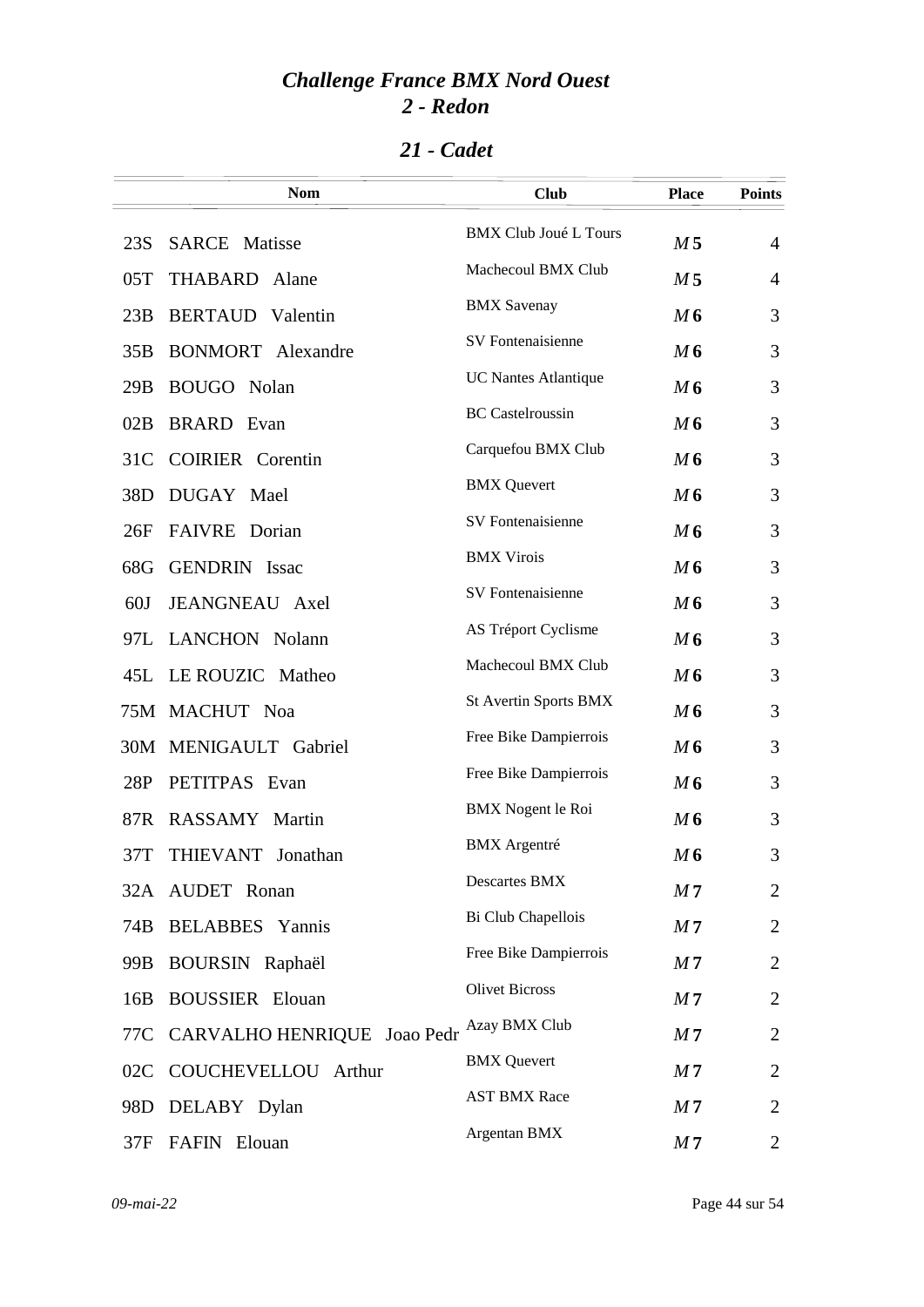|     | <b>Nom</b>              | <b>Club</b>                    | <b>Place</b>   | <b>Points</b>  |
|-----|-------------------------|--------------------------------|----------------|----------------|
|     | 64G GELUGNE Kylian      | <b>BMX Club Joué L Tours</b>   | M <sub>7</sub> | $\overline{2}$ |
| 64G | <b>GEVREY Maxance</b>   | BMX Nogent le Roi              | M <sub>7</sub> | $\overline{2}$ |
| 30H | HERVOCHE Ludwig         | Carquefou BMX Club             | M <sub>7</sub> | $\overline{2}$ |
|     | 09L LEFEVRE Manu        | Cornouaille BMX                | M <sub>7</sub> | $\overline{2}$ |
|     | 11L LEREBOURG Maho      | Caen BMX                       | M <sub>7</sub> | $\overline{2}$ |
|     | 24L LORENZINI Enzo      | <b>BMX</b> Tregueux C. d'Armor | M <sub>7</sub> | $\overline{2}$ |
| 29P | PIOGER Paul             | Locmaria BMX                   | M <sub>7</sub> | $\overline{2}$ |
| 38R | <b>REMEUR Tom</b>       | <b>BMX</b> Nogent le Roi       | M <sub>7</sub> | $\overline{2}$ |
| 31B | <b>BOUVAIS</b> Matheo   | Carquefou BMX Club             | M8             | $\mathbf{1}$   |
| 59C | CHAMPIGNY Theo          | <b>BMX Club La Roche sur</b>   | M8             | $\mathbf{1}$   |
| 14C | <b>COMMUNEAU Néo</b>    | Yon<br><b>Chartres BMX</b>     | M8             | $\mathbf{1}$   |
| 33D | <b>DECAEN</b> Arthur    | Argentan BMX                   | M8             | $\mathbf{1}$   |
| 27G | <b>GRANDIN</b> Loris    | <b>BMX</b> Corbenois Pays      | M8             | $\mathbf{1}$   |
| 21G | <b>GUILLOTEAU</b> Jules | d'Alencon<br>Azay BMX Club     | M8             | $\mathbf{1}$   |
| 91L | LE CLAINCHE Dorian      | Argentan BMX                   | M8             | $\mathbf{1}$   |
| 81L | LEFLOCH Kenan           | <b>BMX Club La Chevroliere</b> | M8             | $\mathbf{1}$   |
|     | 70L LUZET Mael          | <b>BMX Club La Chevroliere</b> | M8             | $\mathbf{1}$   |
|     |                         | LE MANS SARTHE VELO            |                |                |
|     | 86M MARY Cyril          | <b>AS Chanceaux BMX</b>        | M8             | 1              |
|     | 64R ROQUAIN Raphaël     | Machecoul BMX Club             | M8             | $\mathbf{1}$   |
| 23S | SIHAMMOU<br>Nahel       | Bi Club Chapellois             | M8             | $\mathbf{1}$   |
| 79T | THIEBAUX Taho           | CO Bolbec Nointot BMX          | M8             | $\mathbf{1}$   |
| 88W | WENGER Tristan          |                                | M8             | $\mathbf{1}$   |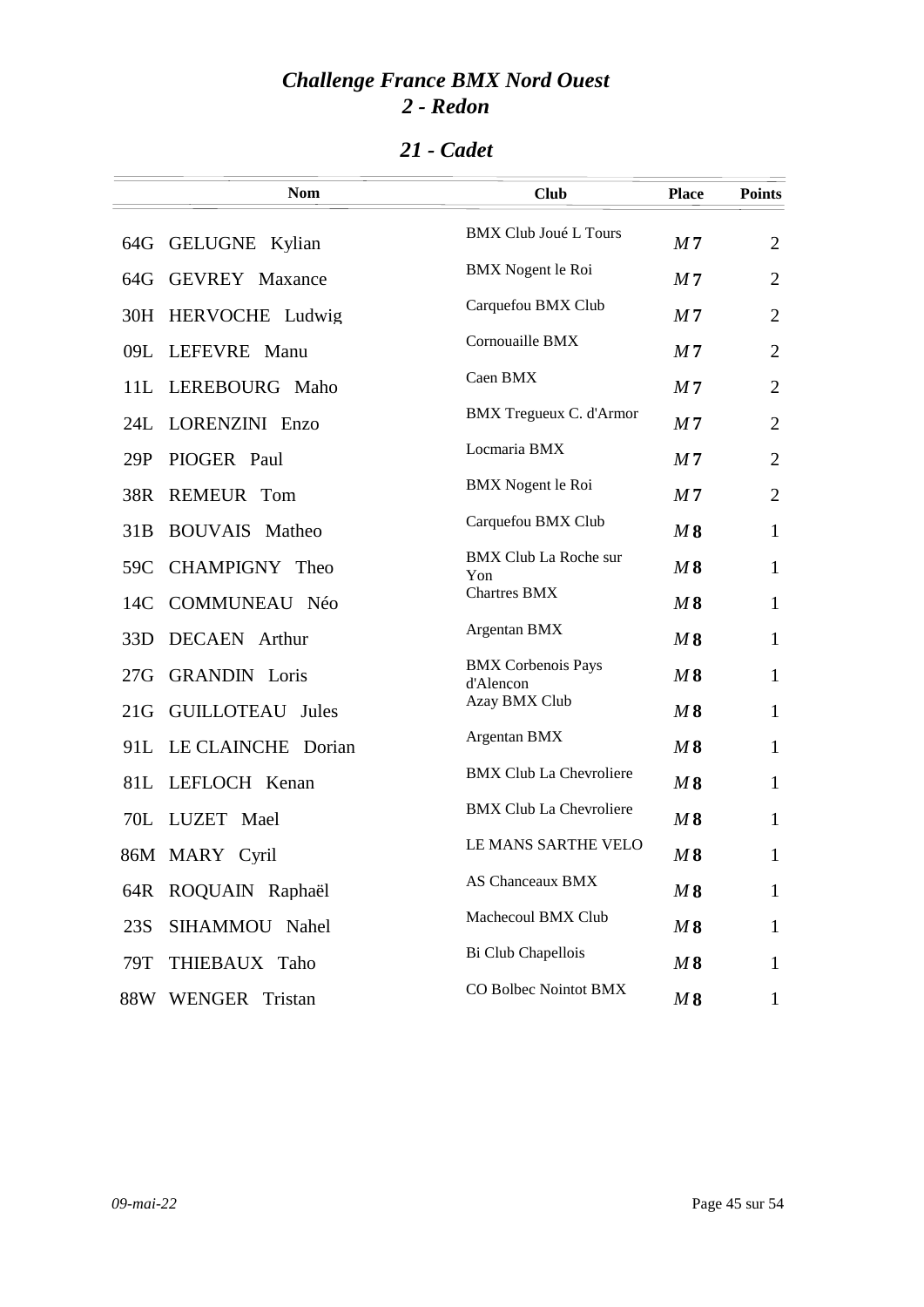|     | <b>Nom</b>                       | <b>Club</b>                    | <b>Place</b>            | <b>Points</b>  |
|-----|----------------------------------|--------------------------------|-------------------------|----------------|
|     | 94L LEFRAIRE Ambre               | BMX Nogent le Roi              | 1                       | 18             |
| 64B | <b>BRILLET</b> Perrine           | Locmaria BMX                   | 2                       | 14             |
| 38S | <b>SUTUR</b> Lauryne             | <b>BMX Club de Redon</b>       | 3                       | 11             |
|     | 56L LANDAIS Alizée               | Verneuil BMX                   | $\overline{\mathbf{4}}$ | 9              |
|     | 28G GOUJON DE BEAUVIVIER<br>Emma | BMX Nogent le Roi              | 5                       | 8              |
|     | 61C CHAPON Charlène              | Luisant BMX Club               | 6                       | 7              |
| 11S | STEPHAN Fanny                    | Locmaria BMX                   | 7                       | 6              |
| 56J | <b>JEANNEAU</b> Loane            | <b>BMX Club La Chevroliere</b> | 8                       | 5              |
| 74F | FLEHO Gwladys                    | CC Du Blavet                   | M <sub>5</sub>          | $\overline{4}$ |
|     | 58R RENAULT Laurine              | <b>BMX</b> Virois              | M <sub>5</sub>          | $\overline{4}$ |
|     | 22M MALARD Lea                   | <b>Brest BMX</b>               | M6                      | 3              |

### *22 - Femme 17/24*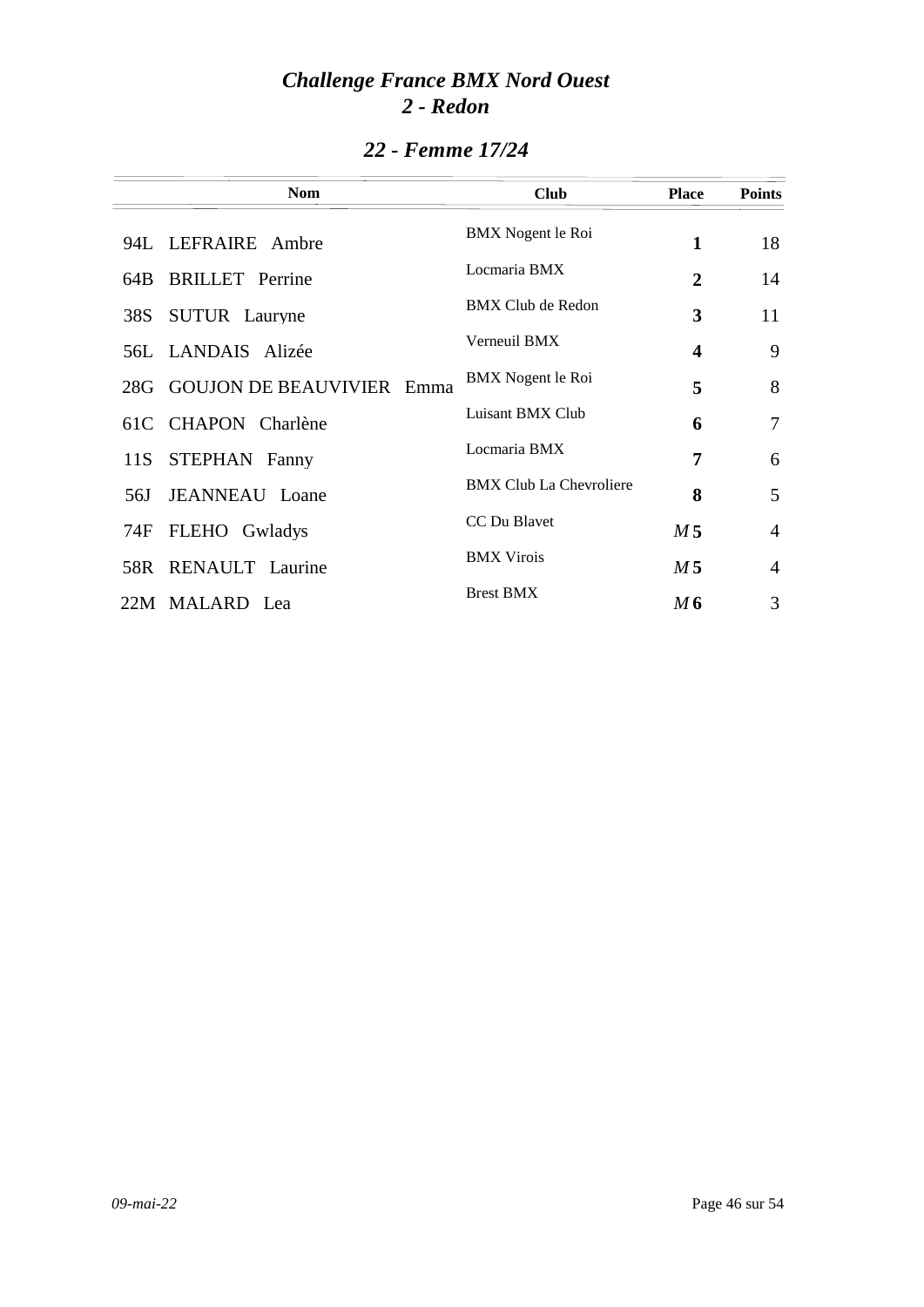| <b>Nom</b>                    | <b>Club</b>                           | <b>Place</b>   | <b>Points</b> |
|-------------------------------|---------------------------------------|----------------|---------------|
| <b>BOSC</b> Lauriane<br>25B   | <b>BMX</b> Quevert                    | M1             | 13            |
| 75L LE FOLLEZOU<br>Chloe      | Saint Brieuc BMX                      | M <sub>2</sub> | 9             |
| 30D DELESCLUSE Astrid         | Evreux BMX                            | M <sub>3</sub> | 6             |
| 63G GLANGETAS Mathilde        | BMX Club de Redon                     | M4             | 4             |
| 53L LOPPIN Natacha            | <b>IIC Amboise Nazelles</b><br>Negron | M 5            | 3             |
| 41F FRANCINEAU<br>Sophie      | <b>BMX Club Joué L Tours</b>          | $M$ 6          | 2             |
| COURMARCEL<br>Vanessa<br>11C. | Argentan BMX                          | M <sub>7</sub> |               |

### *23 - Femme 25+*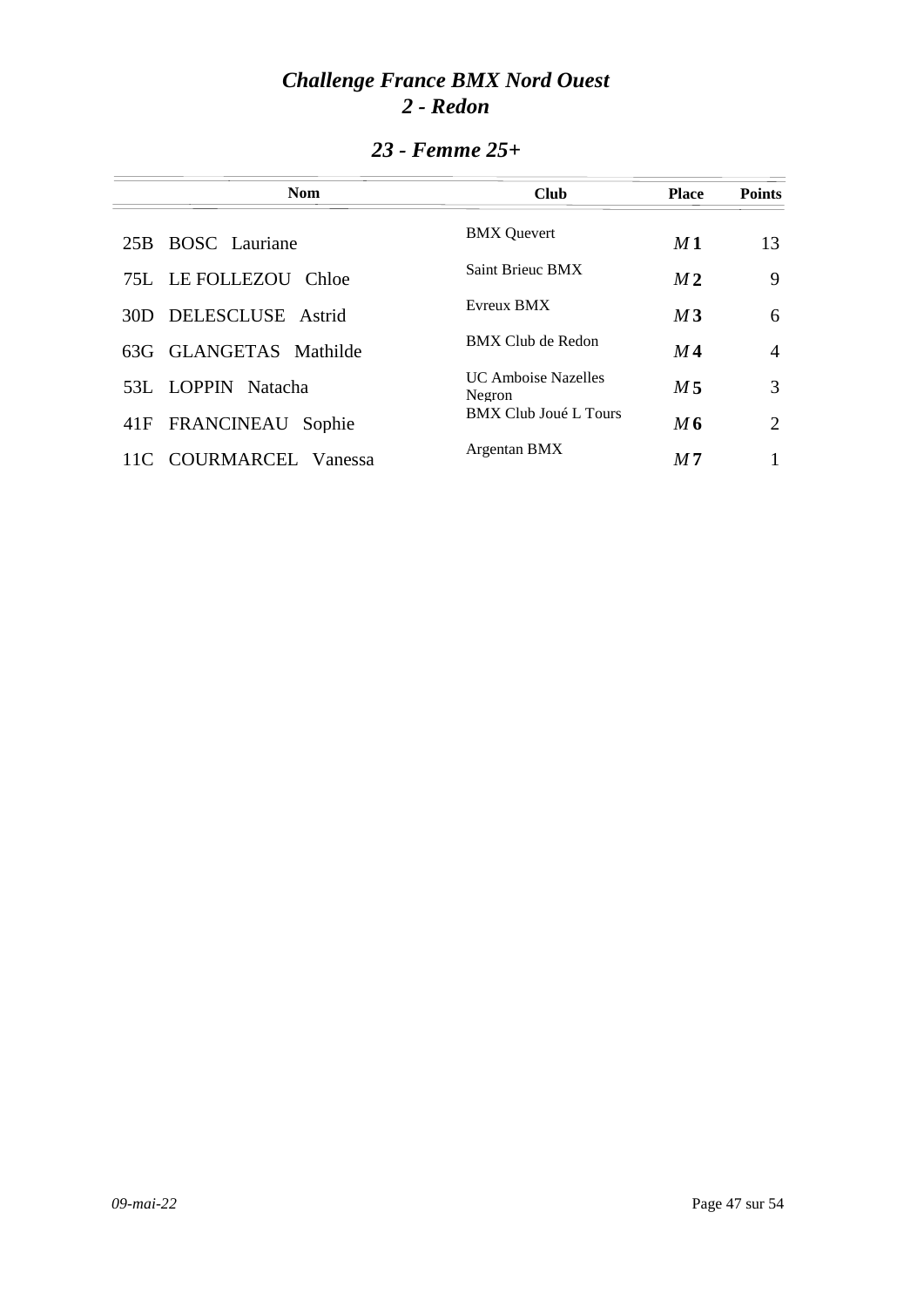|                 | <b>Nom</b>                    | <b>Club</b>                    | <b>Place</b>            | <b>Points</b> |
|-----------------|-------------------------------|--------------------------------|-------------------------|---------------|
| 43J             | <b>JOLY</b> Billy             | Evreux BMX                     | 1                       | 30            |
| 82P             | PELLETIER Maël                | Evreux BMX                     | $\overline{2}$          | 26            |
| 74B             | <b>BRETON</b> Victor          | <b>BMX Club de Flers</b>       | 3                       | 23            |
| 47G             | <b>GENET</b> Clement          | Carquefou BMX Club             | $\overline{\mathbf{4}}$ | 21            |
| 31 <sub>G</sub> | GUE Valentin                  | Bi Club Chapellois             | 5                       | 20            |
| 67F             | <b>FAUCOULANCHE</b><br>Thomas | Carquefou BMX Club             | 6                       | 19            |
| 46J             | JAVOY Dorian                  | <b>Section Race BMX</b>        | 7                       | 18            |
|                 | 26M MARIE Raphaël             | Caen BMX                       | 8                       | 17            |
| 40B             | <b>BOISSON</b> Aurelien       | Lorient BMX                    | 1/25                    | 16            |
| 60G             | <b>GUICHARD</b> Costa         | <b>BMX</b> Savenay             | $1/2$ 5                 | 16            |
|                 | 71C CAVE Charles              | Evreux BMX                     | 1/26                    | 15            |
|                 | 09M MADELAINE Sacha           | Caen BMX                       | 1/26                    | 15            |
|                 | 31A ABED Nolan                | <b>BMX</b> Savenay             | 1/27                    | 14            |
| 75T             | THOMAS Celian                 | <b>BMX Tregueux C. d'Armor</b> | 1/27                    | 14            |
|                 | 52L LHUILIER Axel             | <b>BC</b> Castelroussin        | 1/28                    | 13            |
|                 | 18M MAO Lucas                 | Cornouaille BMX                | 1/28                    | 13            |
| 67B             | <b>BARON</b> Mathis           | PLOUAY BMX                     | 1/45                    | 12            |
|                 | 51L LEPINE Arthur             | <b>NOS BMX Club Nozay</b>      | 1/45                    | 12            |
|                 | 48M MENIER Antoine            | <b>BMX</b> Quevert             | 1/45                    | 12            |
| 36S             | SECHERESSE Thomas             | <b>ASC BMX Chantepie</b>       | 1/45                    | 12            |
| 23G             | <b>GIRAULT</b> Lilian         | <b>BMX Club Joué L Tours</b>   | 1/46                    | 11            |
|                 | 03M MORCHOISNE Mathis         | Cholet BMX                     | 1/46                    | 11            |
|                 | 77N NAEL Elouen               | <b>BMX</b> Theix               | 1/46                    | 11            |
| 15S             | SOUCHAY Kévin                 | Evreux BMX                     | 1/46                    | 11            |
| 33B             | <b>BAUCHARD</b> Julian        | Bi Club Chapellois             | 1/47                    | 10            |
| 56B             | <b>BESNARD</b> Damien         | <b>BMX Club de Flers</b>       | 1/47                    | 10            |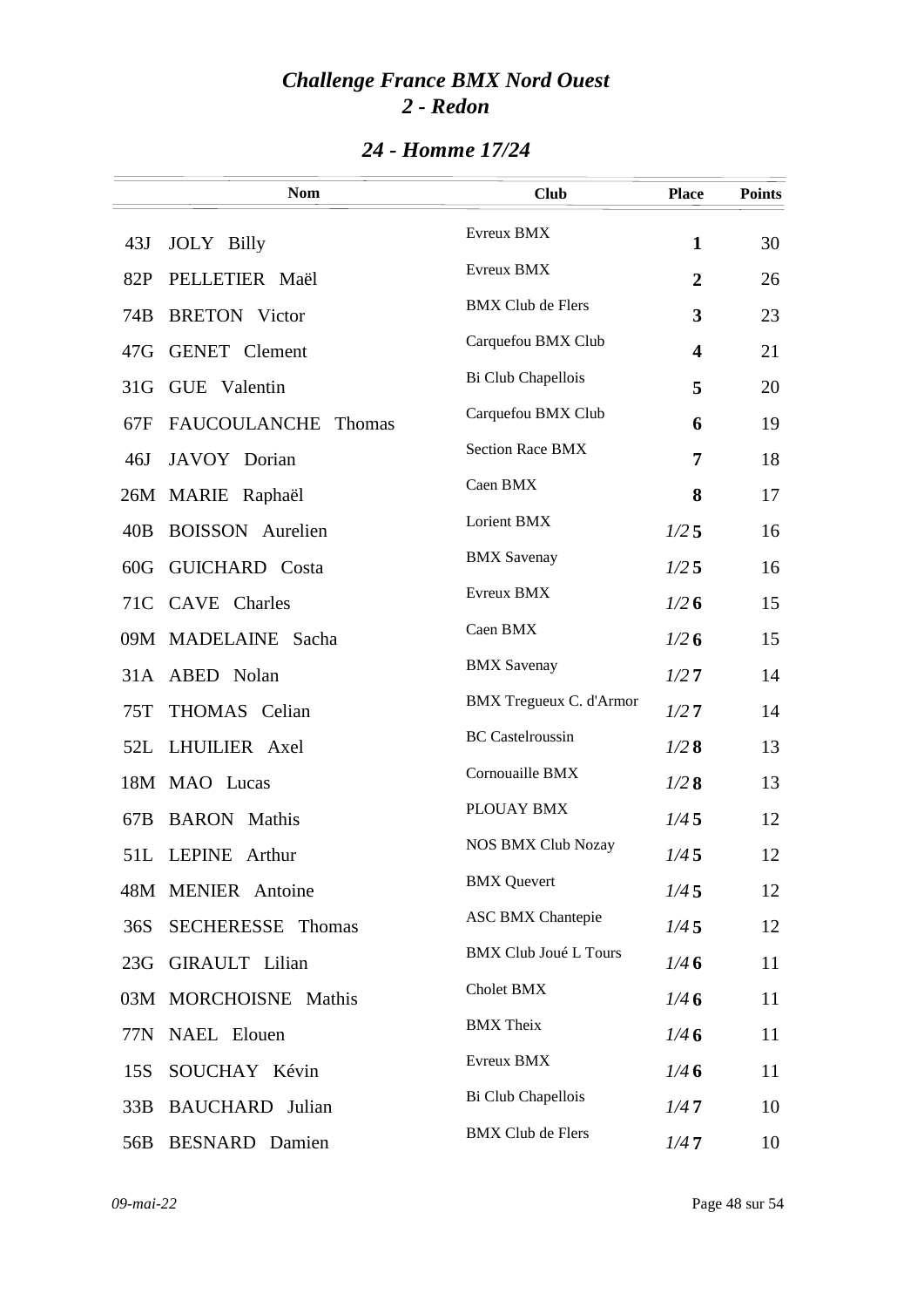|     | <b>Nom</b>                    |      | <b>Club</b>                         | <b>Place</b> | <b>Points</b> |
|-----|-------------------------------|------|-------------------------------------|--------------|---------------|
| 45D | DAGUET Enzo                   |      | <b>Chartres BMX</b>                 | 1/47         | 10            |
| 62B | <b>BALEM</b> Maxence          |      | <b>AAC BMX Petit Couronne</b>       | 1/48         | 9             |
| 04C | CLATOT Edgar                  |      | <b>AAC BMX Petit Couronne</b>       | 1/48         | 9             |
| 59G | <b>GUEROUT</b> Arthur         |      | <b>BC</b> Castelroussin             | 1/48         | 9             |
| 30L | LE GOFF Brian                 |      | Guipavas BMX                        | 1/48         | 9             |
| 84P | POUSSIN Dorian                |      | St Avertin Sports BMX               | 1/48         | 9             |
| 87B | <b>BISSONNIER KROUR Kevin</b> |      | Bi Club Chapellois                  | 1/85         | 8             |
| 01B | <b>BOUSSEAU</b><br>Thomas     |      | <b>ASC BMX Chantepie</b>            | 1/85         | 8             |
| 92F | FONSECA Alexandre             |      | Azay BMX Club                       | 1/85         | 8             |
|     | 14H HERBERT Hugo              |      | <b>BMX Club La Chevroliere</b>      | 1/85         | 8             |
|     | 15M MORNET Kenny              |      | Aizenay BMX club                    | 1/85         | 8             |
| 80P | PERONNEAU SAINT JALMES        | Elij | <b>BMX Club Joué L Tours</b>        | 1/85         | 8             |
| 19P | <b>PETRIS</b><br>Kevin        |      | Descartes BMX                       | 1/85         | 8             |
| 97V | VIDELO Mathis                 |      | BMX Tregueux C. d'Armor             | 1/85         | 8             |
| 68B | <b>BOISSON</b> David          |      | Theillay BMX Club                   | 1/86         | 7             |
| 06B | <b>BRUNEAU</b> Lowen          |      | BMX Pays de Vitré                   | 1/86         | 7             |
| 17B | <b>BUSSON Maël</b>            |      | <b>BMX</b> Quevert                  | 1/86         | 7             |
| 90C | <b>CHEREAU</b> Aurel          |      | Pégase BMX                          | 1/86         | 7             |
|     | 96G GUERIN Maxime             |      | Pégase BMX                          | 1/86         | $\tau$        |
| 78J | JEGU Loic                     |      | BMX Tregueux C. d'Armor             | 1/86         | 7             |
| 01L | <b>LEPRINCE Marius</b>        |      | <b>BMX Club de Flers</b>            | 1/86         | 7             |
| 13R | RIGOLLOT Killian              |      | BMX Tregueux C. d'Armor             | 1/86         | $\tau$        |
| 83B | <b>BERNARD</b> Timeo          |      | <b>BMX Club La Roche sur</b><br>Yon | 1/87         | 6             |
| 20E | EVENO Cedric                  |      | VS de Rhuys                         | 1/87         | 6             |
| 53F | <b>FOUCHER Nicolas</b>        |      | Saint Nazaire BMX Club              | 1/87         | 6             |
|     | 62H HOUY Eliott               |      | <b>Chartres BMX</b>                 | 1/87         | 6             |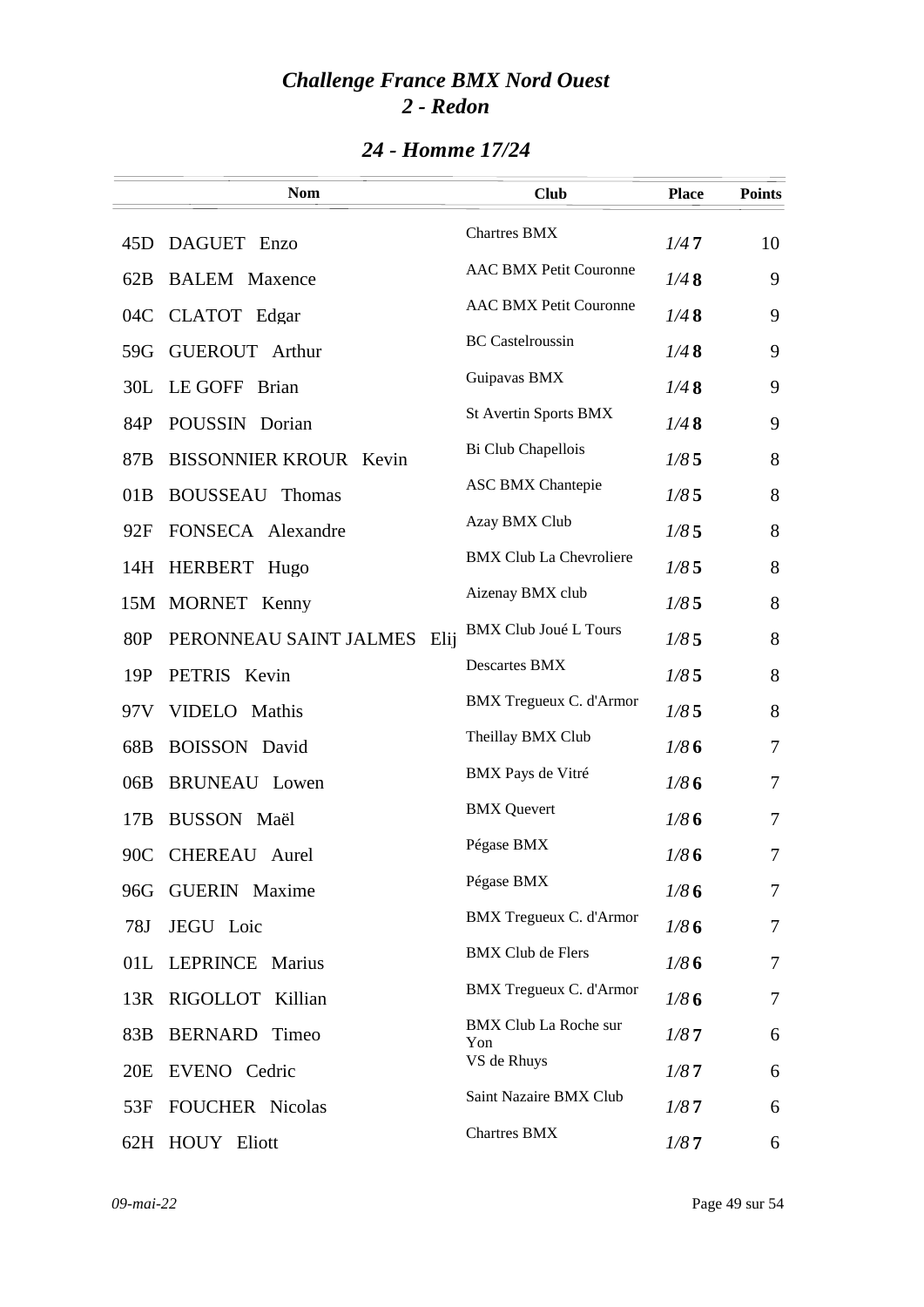|                 | <b>Nom</b>              | <b>Club</b>                  | <b>Place</b>   | <b>Points</b>  |
|-----------------|-------------------------|------------------------------|----------------|----------------|
| 50L             | LE GOUAREGUER Corentin  | <b>NOS BMX Club Nozay</b>    | 1/87           | 6              |
| 55L             | LE POGAM Ewen           | Lorient BMX                  | 1/87           | 6              |
|                 | 97M MARIE Enzo          | Caen BMX                     | 1/87           | 6              |
| 81R             | ROY Enzo                | Aizenay BMX club             | 1/87           | 6              |
| 55 <sub>B</sub> | <b>BOUTEL</b> Jules     | Evreux BMX                   | 1/88           | 5              |
| 37B             | <b>BRICARD</b> Alexy    | <b>BMX</b> Argentré          | 1/88           | 5              |
| 06C             | CHOFFAT Enzo            | <b>US Change Bicross</b>     | 1/88           | 5              |
| 56C             | COLLIN Theo             | BMX Tregueux C. d'Armor      | 1/88           | 5              |
| 66G             | <b>GAUTRET</b> Jules    | <b>BMX</b> Savenay           | 1/88           | 5              |
|                 | 23L LEPAROUX Baptiste   | <b>NOS BMX Club Nozay</b>    | 1/88           | 5              |
| 75T             | <b>TERRASSON</b> Maxime | Bi Club Chapellois           | 1/88           | 5              |
| 48V             | <b>VERGER</b> Jason     | Machecoul BMX Club           | 1/88           | 5              |
| 44B             | <b>BEDA</b> Garisse     | Bi Club Chapellois           | M <sub>5</sub> | $\overline{4}$ |
| 41B             | <b>BRUNET</b> Quentin   | <b>ASC BMX Chantepie</b>     | M <sub>5</sub> | $\overline{4}$ |
| 55C             | CASANOVA Jérémy         | CO Bolbec Nointot BMX        | M <sub>5</sub> | $\overline{4}$ |
| 52D             | DESPRES Aodren          | Saint Brieuc BMX             | M <sub>5</sub> | $\overline{4}$ |
| 94F             | FRANCINEAU Gaëtan       | <b>BMX Club Joué L Tours</b> | M <sub>5</sub> | $\overline{4}$ |
|                 | 74G GAILLOT Titouan     | <b>Olivet Bicross</b>        | M <sub>5</sub> | $\overline{4}$ |
|                 | 74G GERARD Ell Maurya   | Carquefou BMX Club           | M <sub>5</sub> | $\overline{4}$ |
| 21G             | GRIVEAU Cyprien         | <b>Brest BMX</b>             | M <sub>5</sub> | $\overline{4}$ |
| 34G             | GUILLOIS Paul           | <b>UC Nantes Atlantique</b>  | M <sub>5</sub> | $\overline{4}$ |
|                 | 77L LEGER Corentin      | CO Bolbec Nointot BMX        | M <sub>5</sub> | $\overline{4}$ |
|                 | 08M MARTIN Alexis       | <b>ASC BMX Chantepie</b>     | M <sub>5</sub> | $\overline{4}$ |
|                 | 75M MERLE Mathéo        | Descartes BMX                | M <sub>5</sub> | $\overline{4}$ |
|                 | 38M MOREAU Lucas        | <b>St Avertin Sports BMX</b> | M <sub>5</sub> | $\overline{4}$ |
|                 | 77N NOEL Kyllian        | Verneuil BMX                 | M <sub>5</sub> | 4              |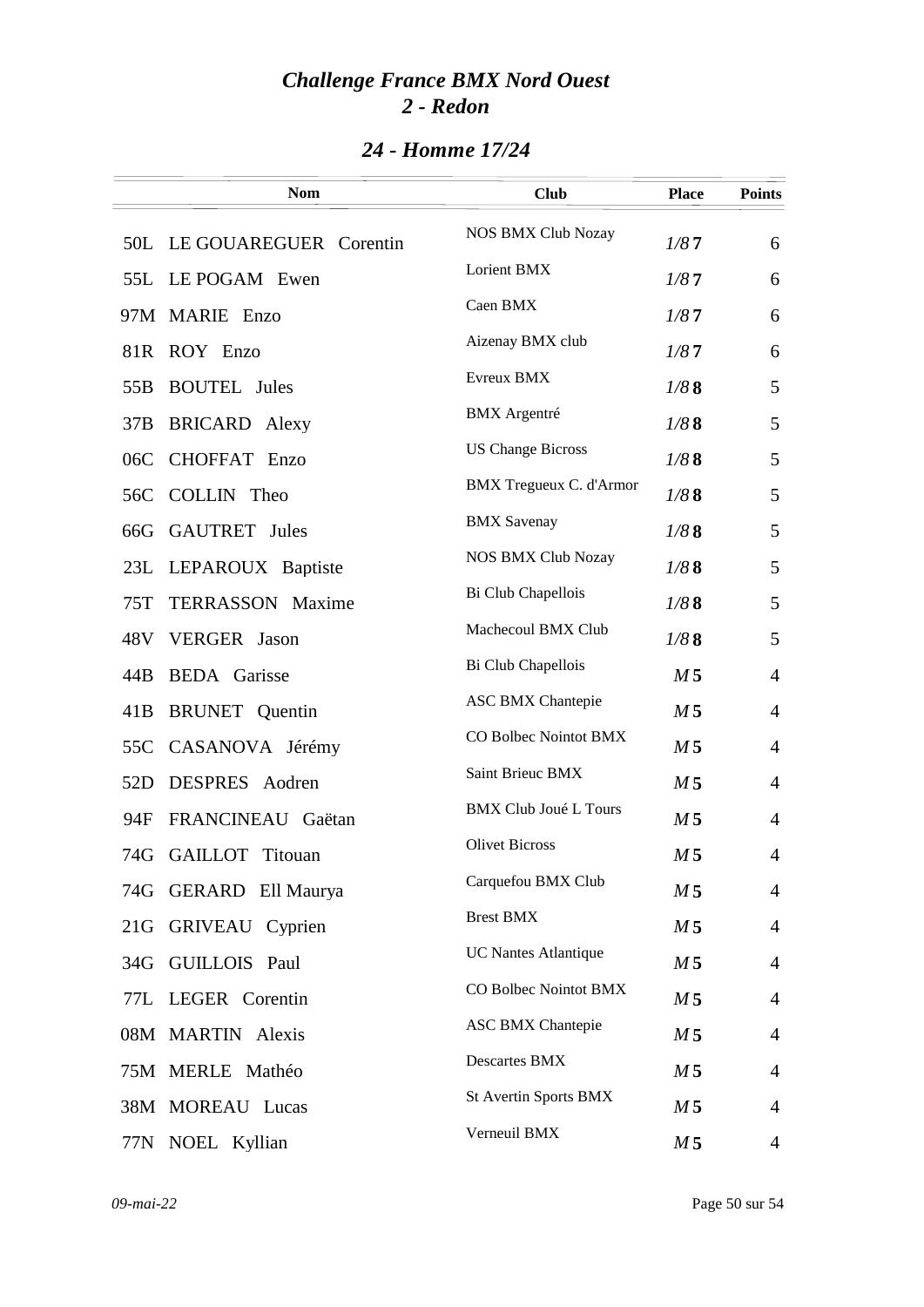|                 | <b>Nom</b>             | <b>Club</b>                 | <b>Place</b>   | <b>Points</b>  |
|-----------------|------------------------|-----------------------------|----------------|----------------|
| 97P             | PERON Alban            | Guipavas BMX                | M <sub>5</sub> | $\overline{4}$ |
|                 | 62R REMON Noe          | Pégase BMX                  | M <sub>5</sub> | $\overline{4}$ |
|                 | 95A AUDUBON Antoine    | <b>BMX Club de Vallet</b>   | M6             | 3              |
| 58 <sub>B</sub> | BIZEAU Alexi           | <b>Chartres BMX</b>         | M6             | 3              |
| 41G             | <b>GERARD</b> Robin    | Azé Team Bike               | M6             | 3              |
| 94G             | GRAVOT Kyrian          | <b>BMX Club de Vallet</b>   | M6             | 3              |
| 47G             | <b>GUILLOIS</b> Pierre | <b>UC Nantes Atlantique</b> | M6             | 3              |
|                 | 09L LORILLU Romain     | <b>BMX Club de Flers</b>    | M6             | 3              |
|                 | 58M MARCHETEAU Romain  | <b>Turquant BMX</b>         | M6             | 3              |
| 16P             | PELLETIER Ylan         | Evreux BMX                  | M6             | 3              |
| 20P             | PENEAU Diwan           | <b>NOS BMX Club Nozay</b>   | M6             | 3              |
| 26Q             | QUEBRIAC Adrien        | <b>UC Nantes Atlantique</b> | M6             | 3              |
| 76Q             | QUIVAUX Corentin       | <b>Olivet Bicross</b>       | M6             | 3              |
|                 | 56R RAYANT Theo        | <b>BMX Club de Vallet</b>   | M6             | 3              |
|                 | 91R ROUMEUR Gwenael    | Guipavas BMX                | M6             | 3              |
| 89T             | <b>TRIBERT</b> Romain  | SV Fontenaisienne           | M6             | 3              |
| 63T             | TRUBERT Pierrick       | Chartres BMX                | M6             | 3              |
|                 | 69V VIEMON Alexis      | <b>Turquant BMX</b>         | M <sub>6</sub> | 3              |
|                 | 04B BABU Jeremy        | Aizenay BMX club            | M <sub>7</sub> | $\overline{2}$ |
| 71 <sub>B</sub> | <b>BARET</b> Ilan      | Bi Club Chapellois          | M <sub>7</sub> | $\overline{2}$ |
|                 | 53C CADORET Nathan     | <b>BMX</b> Theix            | M <sub>7</sub> | $\overline{2}$ |
| 21C             | <b>CHEREAU</b> Maxence | Pégase BMX                  | M <sub>7</sub> | $\overline{2}$ |
| 19G             | GOSSIN Noah            | Caen BMX                    | M <sub>7</sub> | $\overline{2}$ |
|                 | 79G GUERNION Efflamm   | Azay BMX Club               | M <sub>7</sub> | $\overline{2}$ |
|                 | 55L LANDAIS Mathéo     | Verneuil BMX                | M <sub>7</sub> | $\overline{2}$ |
|                 | 75L LEBOIS Gaby        | <b>Turquant BMX</b>         | M <sub>7</sub> | $\overline{2}$ |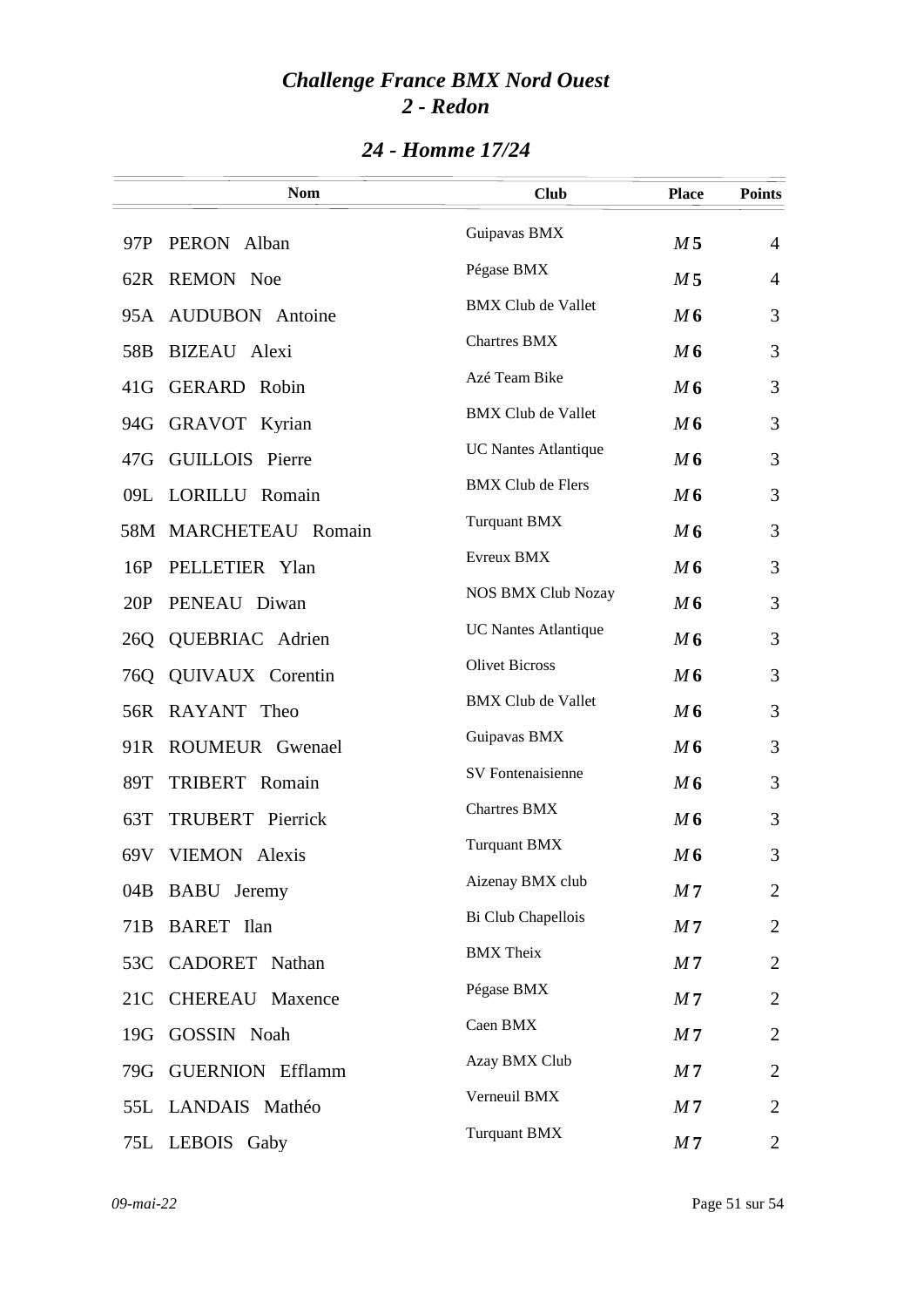| <b>Nom</b>           | <b>Club</b>                  | <b>Place</b>   | <b>Points</b>               |
|----------------------|------------------------------|----------------|-----------------------------|
| 30P PETITPAS Melvyn  | Free Bike Dampierrois        | M <sub>7</sub> | $\mathcal{D}_{\cdot}$       |
| 73P PEUREAU Matheo   | BMX Club La Roche sur<br>Yon | M <sub>7</sub> | 2                           |
| 46P PLANTEC Fanch    | La Trinité Surzur BMX        | M <sub>7</sub> | $\mathcal{D}_{\mathcal{L}}$ |
| 80R ROUXEL Mathis    | BMX Pays de Vitré            | M <sub>7</sub> | $\mathcal{D}_{\cdot}$       |
| 07T TREBOSSEN Kylian | <b>BMX</b> Theix             | M 7            | $\mathcal{D}_{\cdot}$       |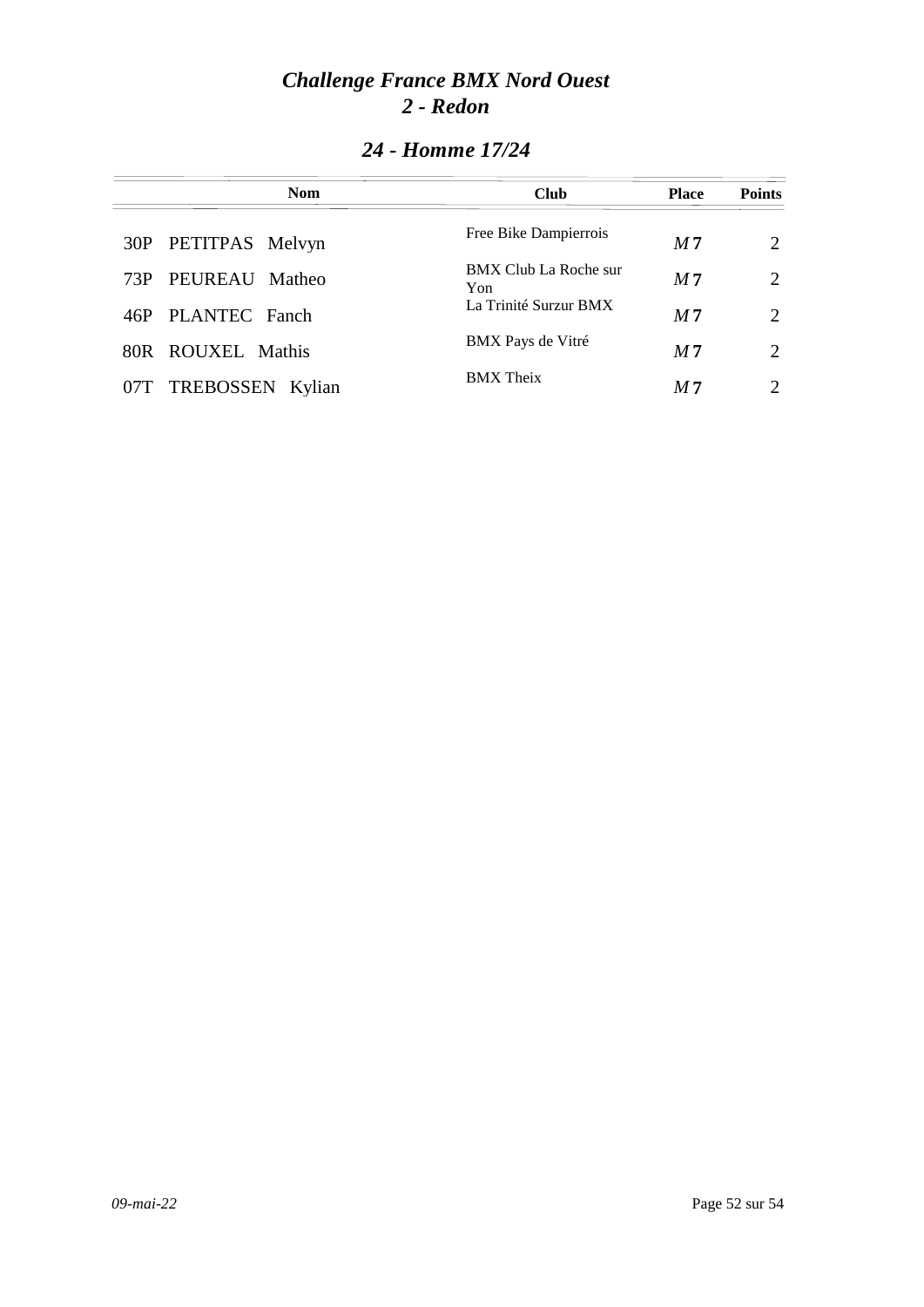| <b>Nom</b>                    | <b>Club</b>                         | <b>Place</b>            | <b>Points</b>  |
|-------------------------------|-------------------------------------|-------------------------|----------------|
| FORGEAU Romain<br>14F         | <b>BMX Club La Roche sur</b><br>Yon | 1                       | 18             |
| <b>DUBOIS</b> Francois<br>38D | <b>SV</b> Fontenaisienne            | 2                       | 14             |
| <b>FOURNIER</b> Romain<br>14F | <b>BMX</b> Argentré                 | 3                       | 11             |
| <b>SENANGE</b> Vincent<br>71S | Guidon Chalettois                   | $\overline{\mathbf{4}}$ | 9              |
| 95L LEVEQUE Victor            | <b>US Change Bicross</b>            | 5                       | 8              |
| 85L LANDAIS Alexandre         | Verneuil BMX                        | 6                       | 7              |
| 26C CHAPIN Nicolas            | <b>BMX</b> Quevert                  | 7                       | 6              |
| 35C CHANTREL Guillaume        | <b>AST BMX Race</b>                 | 8                       | 5              |
| CORNU Jeremie<br>55C          | <b>BMX Club Champagnelais</b>       | M <sub>5</sub>          | $\overline{4}$ |
| 25L LEGOUAIS Gaëtan           | <b>BMX Club Joué L Tours</b>        | M <sub>5</sub>          | $\overline{4}$ |
| <b>BERNIER</b> Nicolas<br>39B | <b>UC Nantes Atlantique</b>         | M6                      | 3              |
| GOBERT Brian<br>61G           | <b>AST BMX Race</b>                 | M6                      | 3              |
| 77G GAVARD Aimeric            | <b>Descartes BMX</b>                | M <sub>7</sub>          | $\overline{2}$ |

### *25 - Homme 25/29*